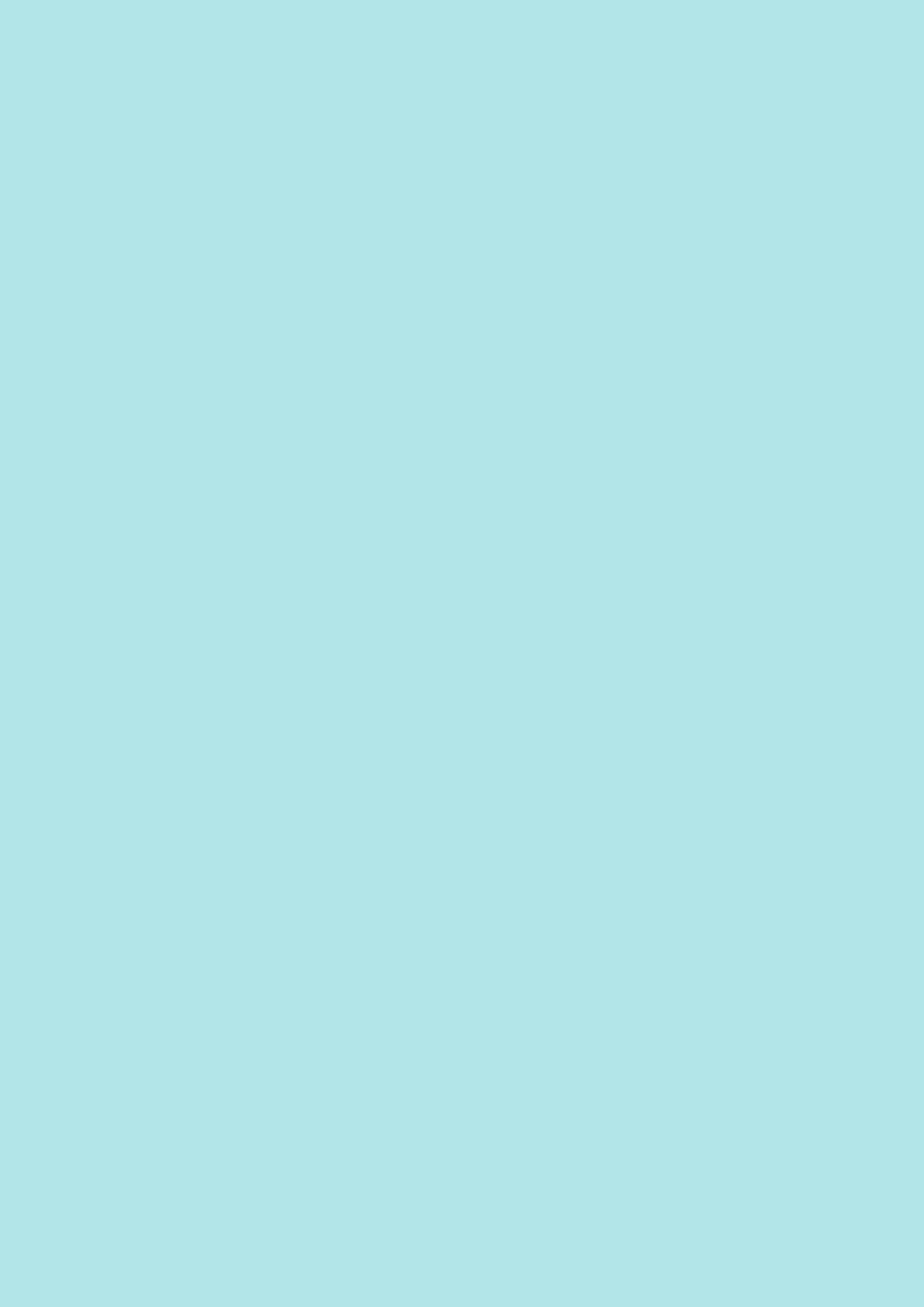CAGE is an independent advocacy organisation working to empower communities impacted by the War on Terror policies worldwide. The organisation highlights and campaigns against such policies in hope to achieve a world free from oppression and injustice.

© Copyright 2016 CAGE Advocacy UK Ltd. All rights reserved.

Permission is given to duplicate this document for personal use only, as long as it is unaltered and complete. Copies may not be duplicated for commercial purposes.

- CAGE Advocacy UK Ltd, Premier Business Centre, 47-49 Park Royal Road, London, NW10 7LQ
- $\leftarrow$  +44 (0) 207 377 6700
- contact@cage.ngo
- www.cage.ngo

#### ACKNOWLEDGEMENTS:

We would like to thank all of the reviewers who contributed their time to scrutinise this work in close detail. Their comments helped to improve our argument and content, and in light of our calls for transparency, it is important to recognise their contribution.

#### AUTHOR:

#### Asim Qureshi:

Asim is CAGE's Research Director, graduated in Law (LLB Hons) and LLM, specialising in Human Rights and Islamic Law. He is the Director of Catalyst Worldwide Consulting, and since 2004 has specialised in investigations into the impact of counter-terrorism practices worldwide. In 2009, his book,Rules of the Game: Detention, Deportation, Disappearance, was published by Hurst, Columbia University Press and later by Oxford University Press. In 2010, he began advising the legal teams involved in defending terrorism trials in the US and at Guantanamo Bay, Cuba.

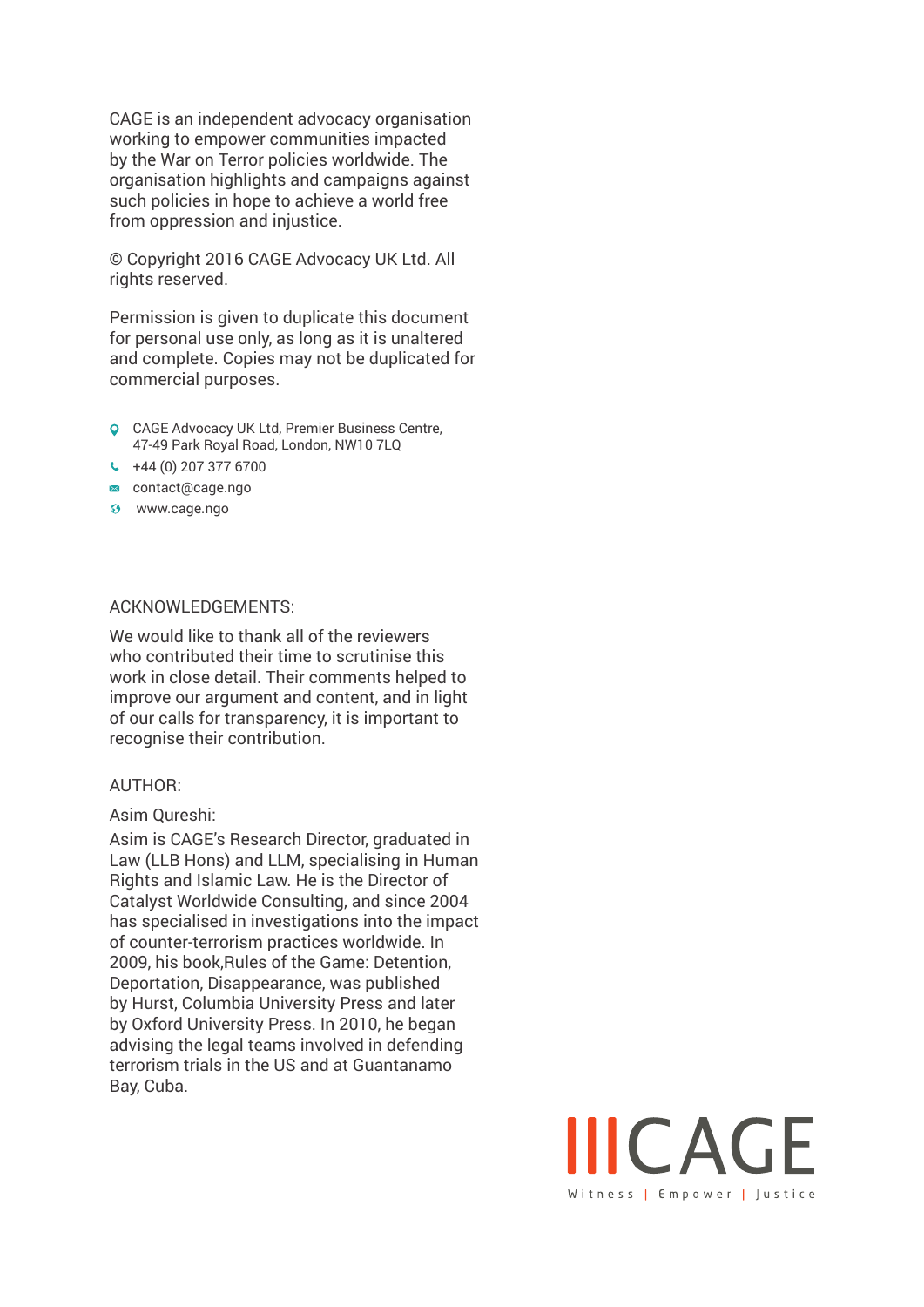# **CONTENTS**

| <b>ABSTRACT</b>                                                                                                              |  |
|------------------------------------------------------------------------------------------------------------------------------|--|
| <b>REVIEWERS</b>                                                                                                             |  |
| <b>FOREWORD</b>                                                                                                              |  |
| Professor Arun Kundnani<br>×<br><b>Professor David Miller</b><br>Þ.<br>Dr Leda Blackwood<br>Þ.<br>Professor Adam Gearey<br>Þ |  |
| <b>INTRODUCTION</b><br>Key areas of concern<br>۲<br>Methodology<br>Þ                                                         |  |
| THE GOVERNMENT RADICALISATION MODEL                                                                                          |  |

- Government's position: vulnerability to 'radicalisation'
- ERG22+ authors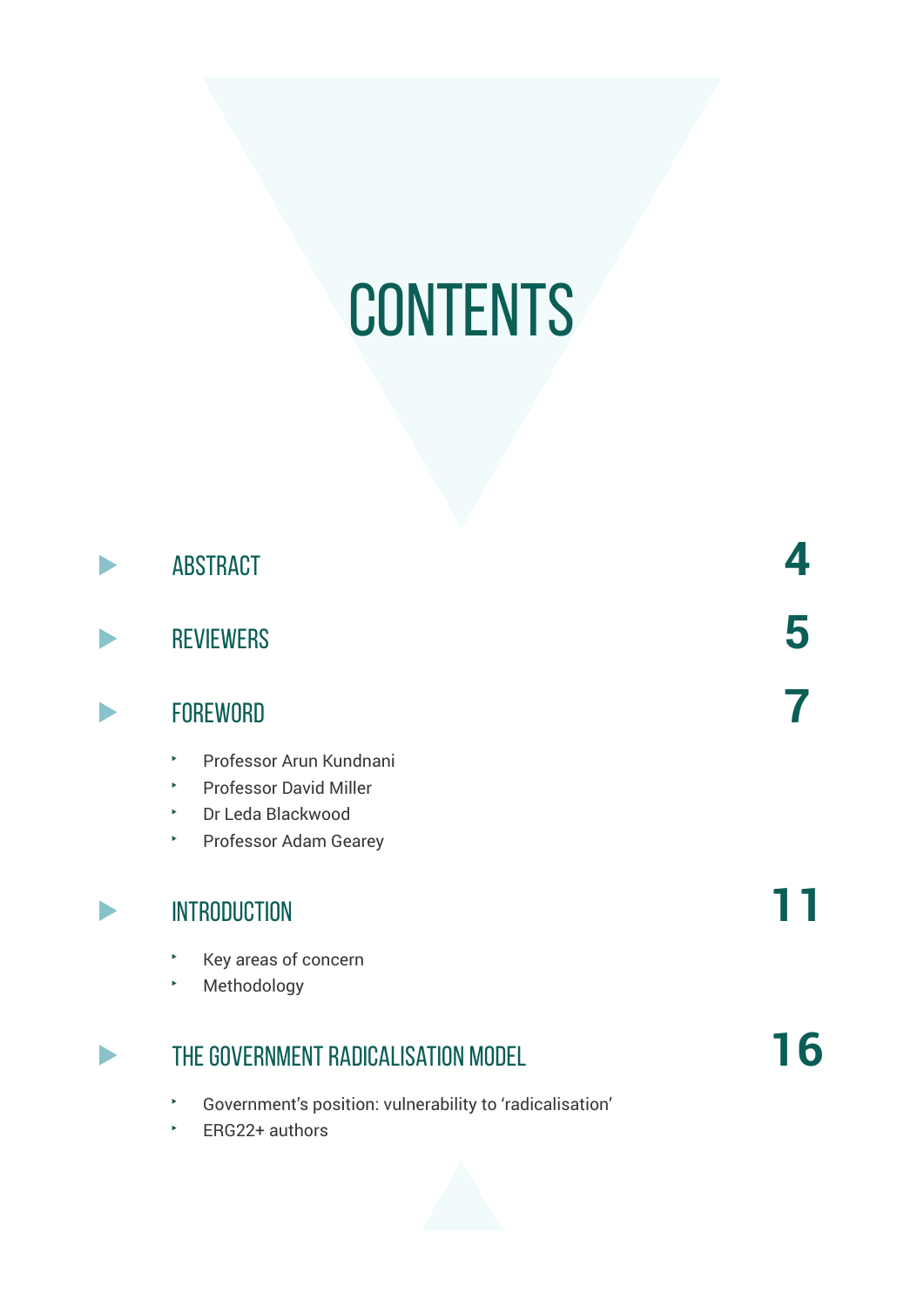| THE 'EVIDENCE' BASE AND METHODOLOGY                                                                                                                                         |    |
|-----------------------------------------------------------------------------------------------------------------------------------------------------------------------------|----|
| Data and 'evidence' base<br>K<br>The 'omission' of political grievance as a factor<br>Þ,<br>Reliability and validity<br>۲<br>The ERG22+ as a public relations exercise<br>۲ |    |
| <b>ERG22+ IN THE 'PRE-CRIMINAL' SPACE</b>                                                                                                                                   | 32 |
| The application of the ERG22+ to the wider population<br>۲<br>Can the ERG22+ predict future violence?<br>۲                                                                  |    |
| THE ERG22+ STANDARD OF 'PEER REVIEW'                                                                                                                                        | 37 |
| Face and content validity<br>۲                                                                                                                                              |    |
| THE LEGAL IMPLICATIONS OF 'RADICALISATION' THEORY                                                                                                                           | 40 |
| <b>CONCLUSION</b>                                                                                                                                                           | 46 |
| <b>RECOMMENDATIONS</b>                                                                                                                                                      |    |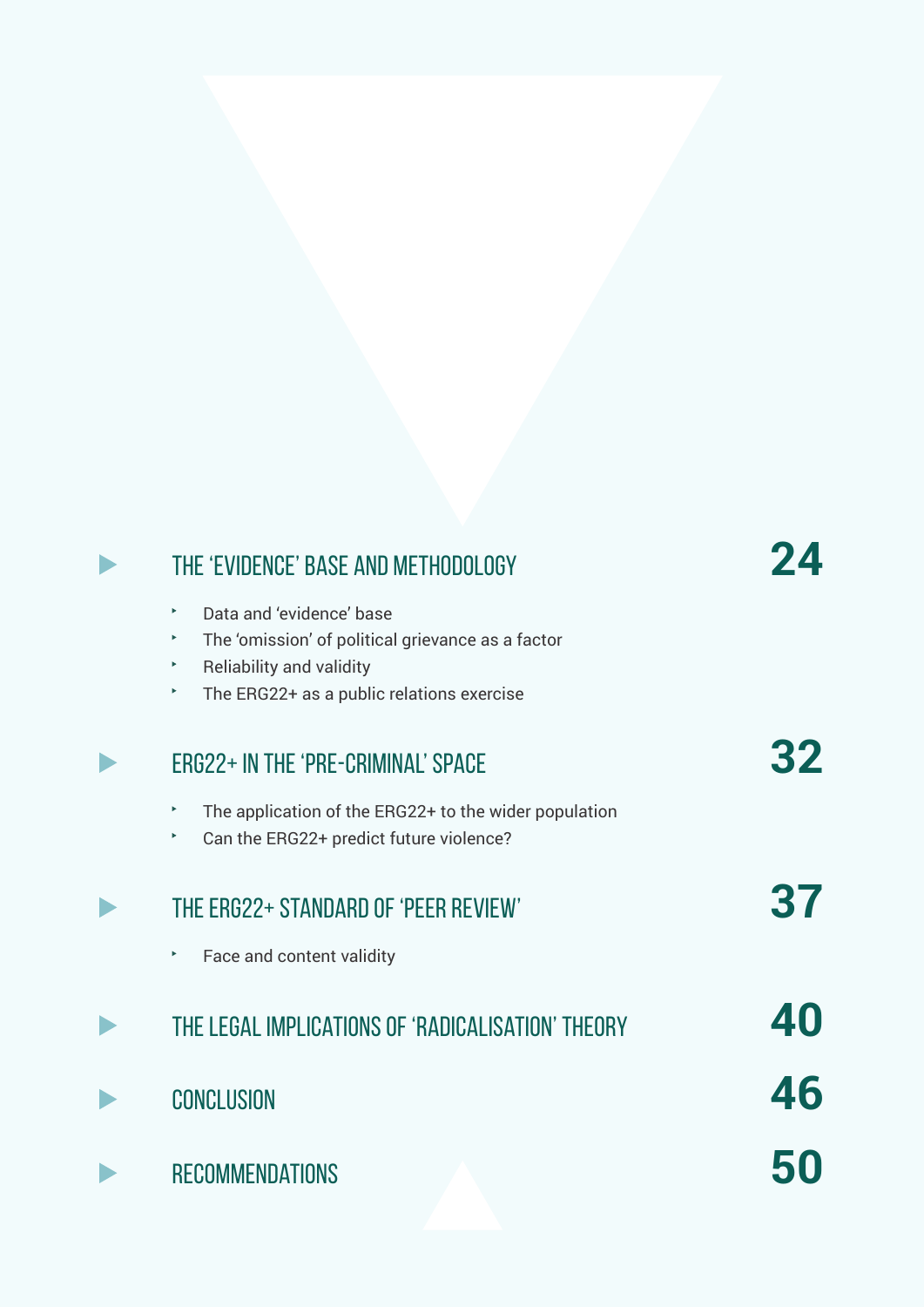# ABSTRACT

#### KEY POINTS

- The 'study' behind 'radicalisation' has been classified.
- The evidence is unproven and has not been thoroughly tested.
- It was intended only for professionals but has been implemented beyond its original remit.

In July 2015, the UK government introduced a statutory duty on all public sector workers to spot the signs of 'radicalisation' in order to stop their charges being 'drawn into terrorism'. The government uses a system of 22 factors that has been developed to train these public sector employees in spotting signs of vulnerability.

This CAGE report, details for the first time how the government produced these factors in secret, and subsequently relied on an evidence base that was not only unproven, but extended far beyond its original remit. Key among our findings, is the admission by those who wrote the study, that they did not factor political grievance into the modelling, a fact they say was, "perhaps an omission". Further, the government's study states that only trained professionals should be using these factors, and yet they have been rolled out nationally under a statutory duty imposed under the Counter-Terrorism and Security Act 2015 – ultimately being used in what they term the pre-crime space.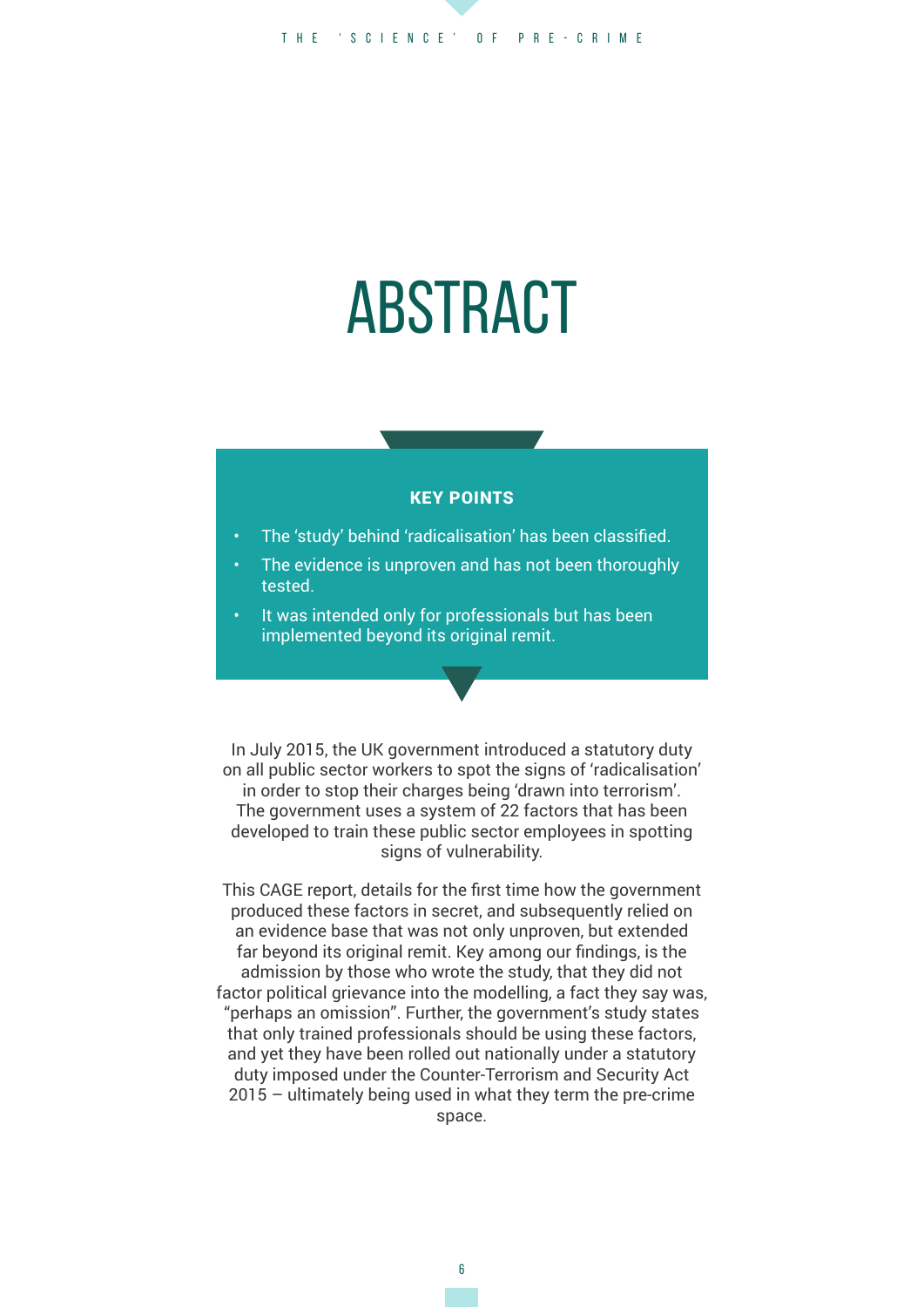# REVIEWERS

In the spirit of interdisciplinary concern over the findings and conclusions in this report, the following academics all reviewed this report in a call for transparency and accountability:

- Professor Catarina Kinnvall
- Dr Leda Blackwood
- Prof David Miller
- Prof Arun Kundnani
- Prof Tariq Ramadan
- Prof Adam Gearey
- Prof Laleh Khalili
- Prof Bob Brecher
- Prof Vian Bakir
- Dr Lisa Stampnitzky
- Dr Narzanin Massoumi
- Dr Sadia Habib
- Dr Nadine El-Enany
- Dr Rizwaan Sabir
- Dr Katy Sian
- Dr Fahid Qureshi
- Dr Charlotte Heath-Kelly

**Psychology** Sociology Media, Culture and Communication

Psychology

- Islamic Studies
- Law
- Politics and International Studies
- Philosophy
- Political Communication
- **Politics**
- **Sociology**
- Education
- Law
- **Criminology**
- Sociology
- **Criminology**
- Politics and International Studies
- Dr Tom Mills
- **Sociology**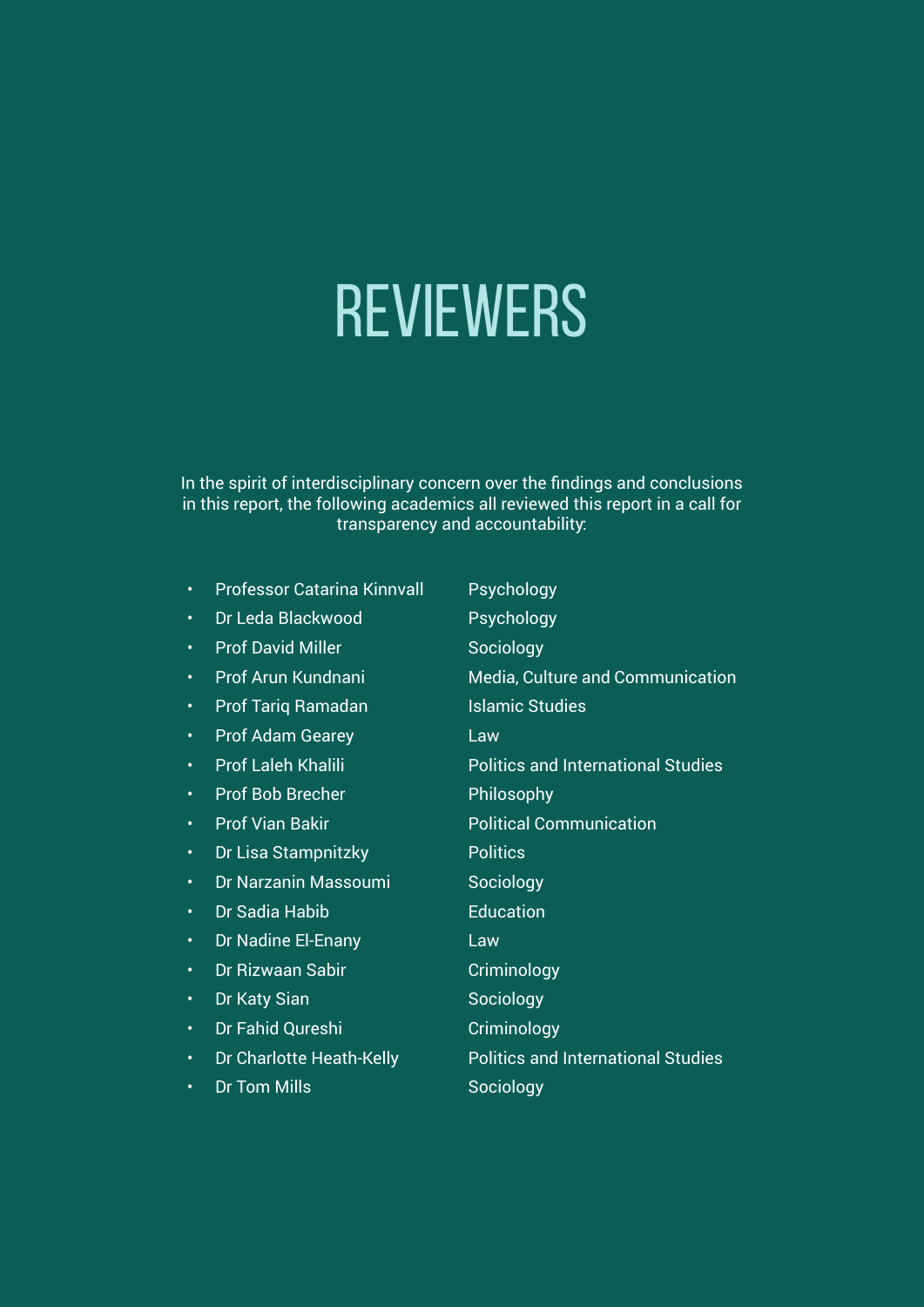# 66

**After scrutinising the study from which the assessment tool was derived, it becomes clear that the model is unfit for the purpose it was created, and further that the manner in which it has been applied by the government goes beyond the parameters set by the psychologists who originally developed it.**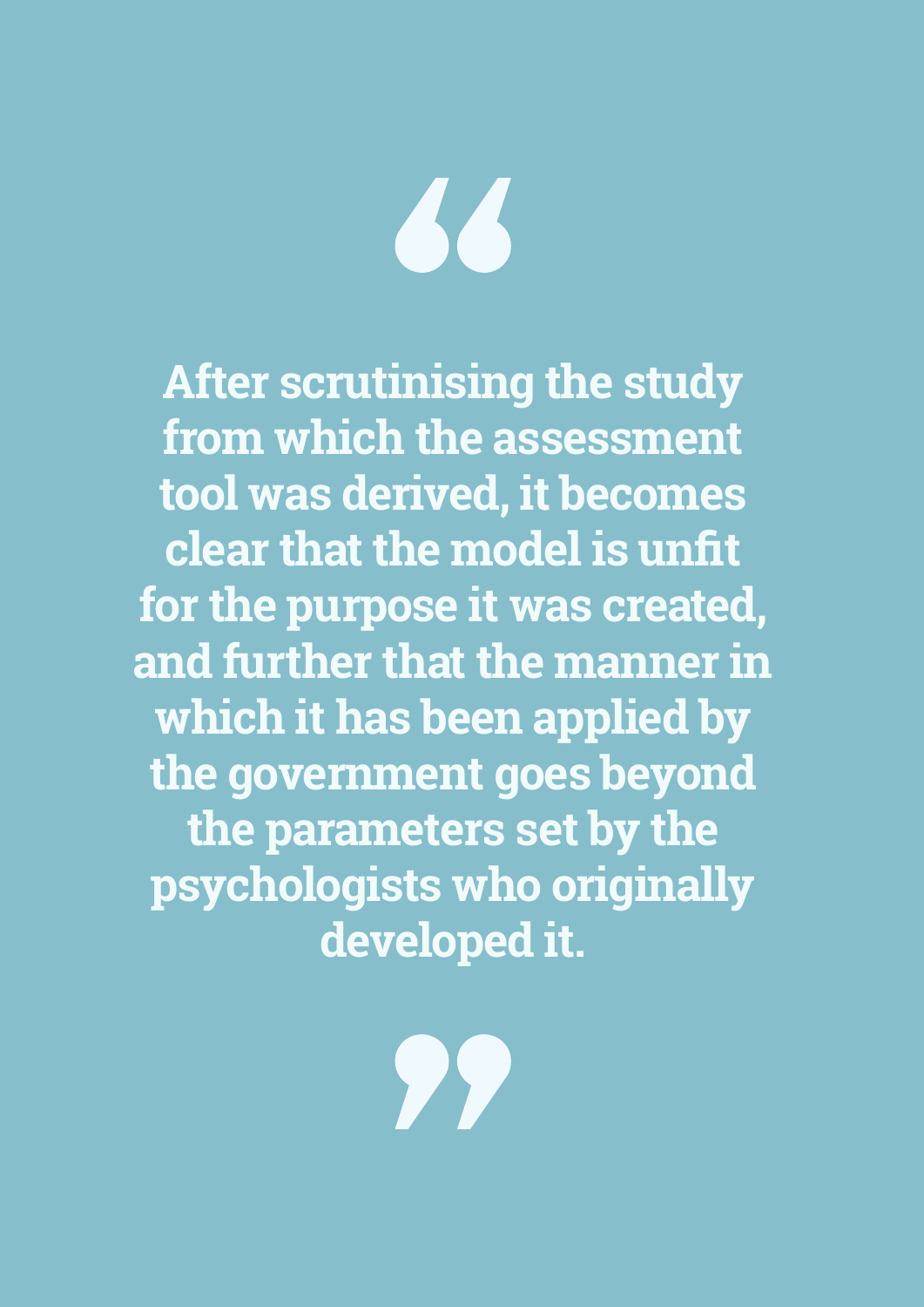# **FOREWORD**

### Professor Arun Kundnani

Over the last fifteen years, millions of dollars, pounds, and euros have been spent on research that tries to identify some set of radicalization factors that can predict who is going to be a terrorist. University departments, think-tanks, and national security agencies have all tried to discover a profile that can be applied to what law enforcement agencies call the "pre-criminal space" – the period before an individual begins terrorist activity. No profile that stands up to scholarly scrutiny has ever been discovered. But that has not stopped a proliferation of bogus "radicalization models" in policy-making.

How has this happened? The answer lies in the way that "knowledge" in the field of radicalization studies has been constrained and circumscribed by states. National security agencies have constituted the field, defined the object of knowledge, and set the questions to be studied. Thus, rather than ask what are the social, political, and historical causes of terrorism, radicalization studies ask what leads an individual to adopt an extremist ideology

assumed (incorrectly) to be correlated with terrorism. In taking this approach, the political solutions we need are neglected and instead we get a rationale for surveillance that leads to suspicion falling upon thousands of law-abiding individuals. The "pre-criminal space" is really the "non-criminal space."

With hundreds of thousands of public sector workers in Britain now required to absorb the government's Extremist Risk Guidance and apply it in their work, the dangers of this research have never been greater. This report's cataloguing of the intellectual flaws and damaging implications of the official radicalization model is therefore of crucial importance.

> *Department of Media, Culture and Communication New York University*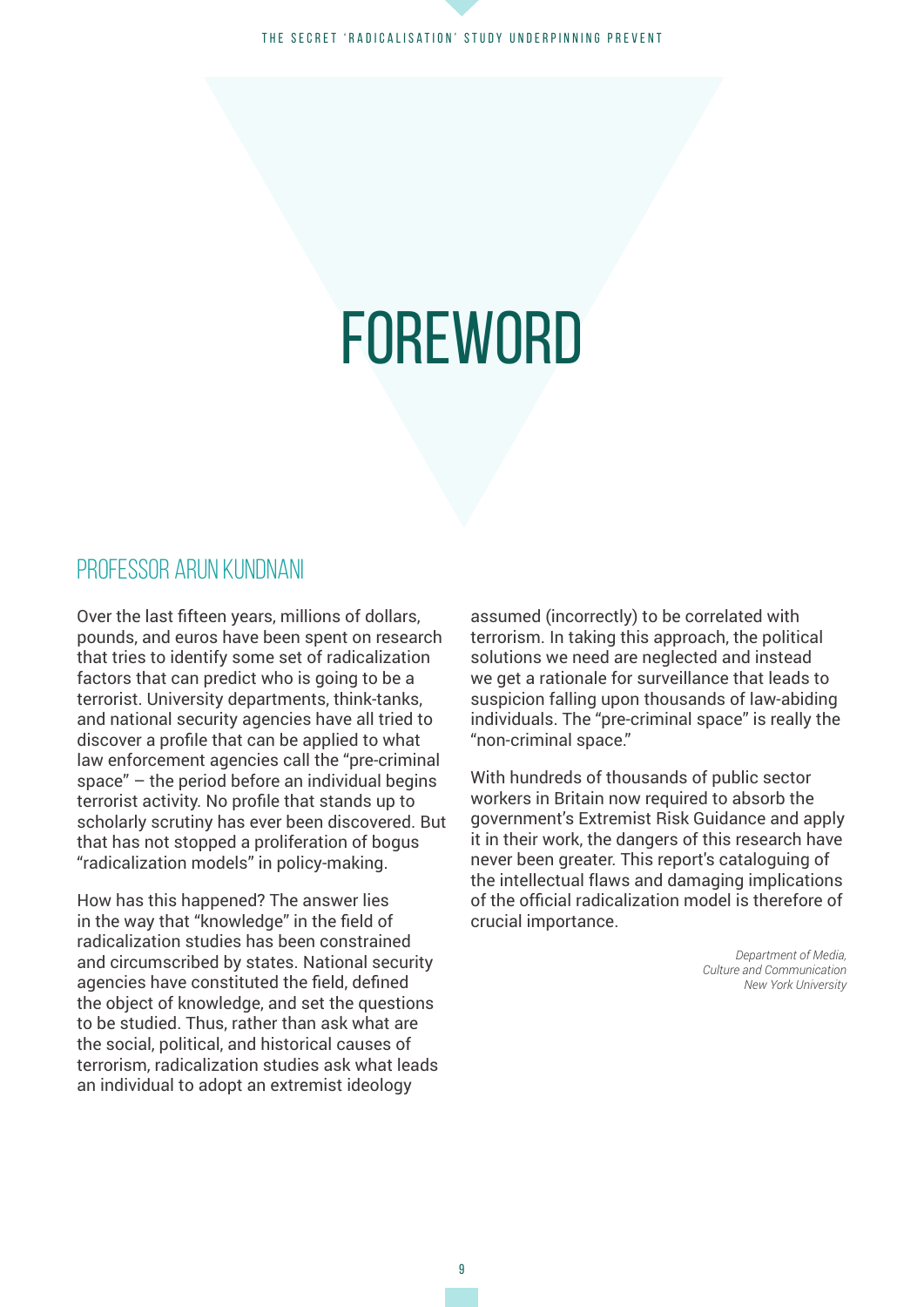### PROFESSOR DAVID MILLER

This report raises far-reaching questions about evidence base and credibility of the government's counter terrorism strategy and specifically the idea that 'signs' of 'extremism' can be listed and categorised.

The most important question raised in this report is about the secrecy and lack of proper scrutiny of the study that posits 22 signs of vulnerability to extremism. The original study has never been published and it has - as a result – not been available for proper scrutiny by scholars and scientists. This is a fundamental violation of the principles on which any scientific endeavour rests. The full study and supporting data should now be made publically available along with information about the role of government officials in the creation, execution, writing and publication of the study.

Furthermore, it is not clear what kind of peer review was undergone by the subsequent article, based on the original study, published some five years later, in 2015. The journal in question should take steps to clarify its peer review process and whether, given the original study remains classified, peer reviewers could possibly have come to an informed judgement on the article.

The report argues that a key limitation of the study is its failure to properly examine the fact that 'political context' is a key factor in 'extremism'. This seems to me to be correct  $-$  a view widely supported in the serious scientific literature. But perhaps we can go further and raise fundamental questions about the very concept of extremism and indeed 'radicalisation'. Though they have been widely criticized in the academic literature, some scholars still defend these terms as having its uses. This defence is undermined by the fact that the concepts

as used by the security and intelligence nexus has no scientific basis. It is well known, and even admitted by orthodox scholars, that the idea of radicalisation came not from academia and science but from the very security and intelligence agencies that use it so relentlessly. This report further undermines such concepts, leaving them looking increasingly threadbare.

If the UK government and the intelligence and security agencies were interested in evidencebased policy, they would take immediate steps to dismantle the legislation they have erected on the basis of research that is inadequate by virtue of being secret, of poor quality, and even, in its own terms.

Finally, I note that this report has uncovered what appear to be very worrying details about the scientific and evidential basis of counter terror policy and legislation. It comes not from academics studying these issues, nor indeed from investigative journalists. It has not been produced by any of the mainstream human rights or civil liberties organisations. It has instead been produced by a small human rights organisation called Cage. An organisation widely denounced and excoriated in the media, by the political class and even by some on the left. Its bank accounts shut down, its charitable funders threatened by the government, its spokespeople repeatedly libelled.<sup>1</sup> This report is testament to the importance of organisations like Cage that investigate human rights abuses regardless of who they are committed against and, perhaps as importantly, who they are committed by.

> *Department of Social & Policy Sciences University of Bath*

 <sup>1 |</sup> For an analysis of some of these allegations see: Tom Mills, Narzanin Massoumi & David Miller, 'Apologists for terror or defenders of human rights? The Cage controversy in context', *Open Democracy,* 31 July 2015.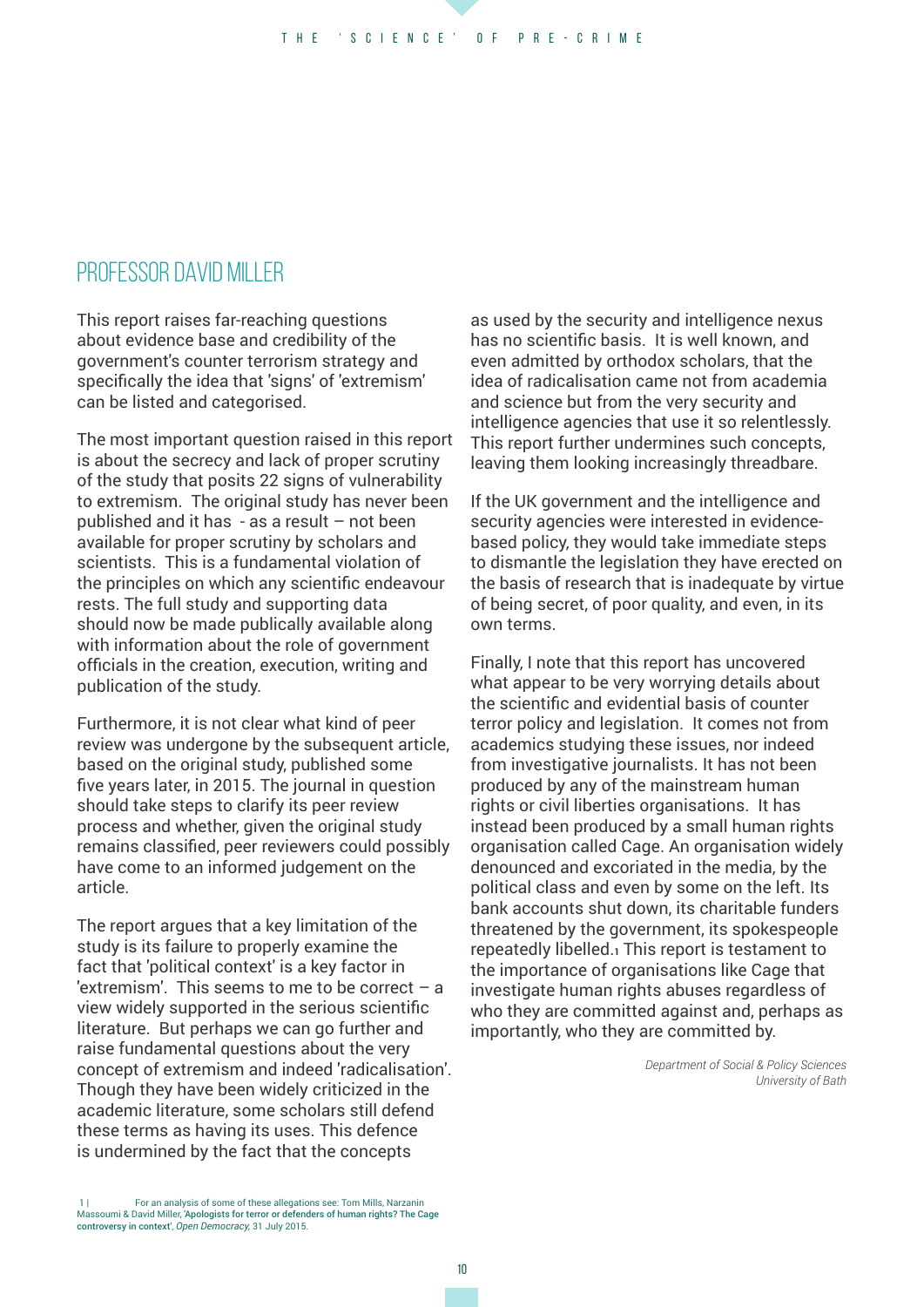### Dr Leda Blackwood

This report raises important questions for psychologists. Most importantly, we are reminded that our psychological research can be used for purposes that it was not designed for; and that this can cause great harm.

Relationships of trust in our communities are being broken and individuals' lives tragically affected by the misguided notion that armed with a list of factors we can predict who will embrace political violence. Just as concerning is the failure to recognize that we are creating the very experiences that lend credence to mobilizers of hate.

In a climate of fear, the psychology community must surely have a greater not a lesser responsibility to ensure that the psychological evidence-base informing government policy is fit for purpose; and that we maintain the independence and transparency of our profession. I hope that this report will spark discussion in our community about how we do just that.

> *Department of Psychology University of Bath*

### Professor Adam Gearey

The limits of the ERG research used to create state duties raises profound questions about transparency and accountability. This is particularly so in the law making process that lies behind the statutory implementation of **PREVENT** 

Seemingly, a line of recent case law suggests that individuals and families are being brought before secret courts on the basis of definitions derived from classified research, and thus raises immediate concerns in relation to our justice system.

It would appear somewhat paradoxical that a strategy meant to protect and uphold the rule of law and due process fails a most basic test as to its own integrity.

> *School of Law Birbeck, University of London*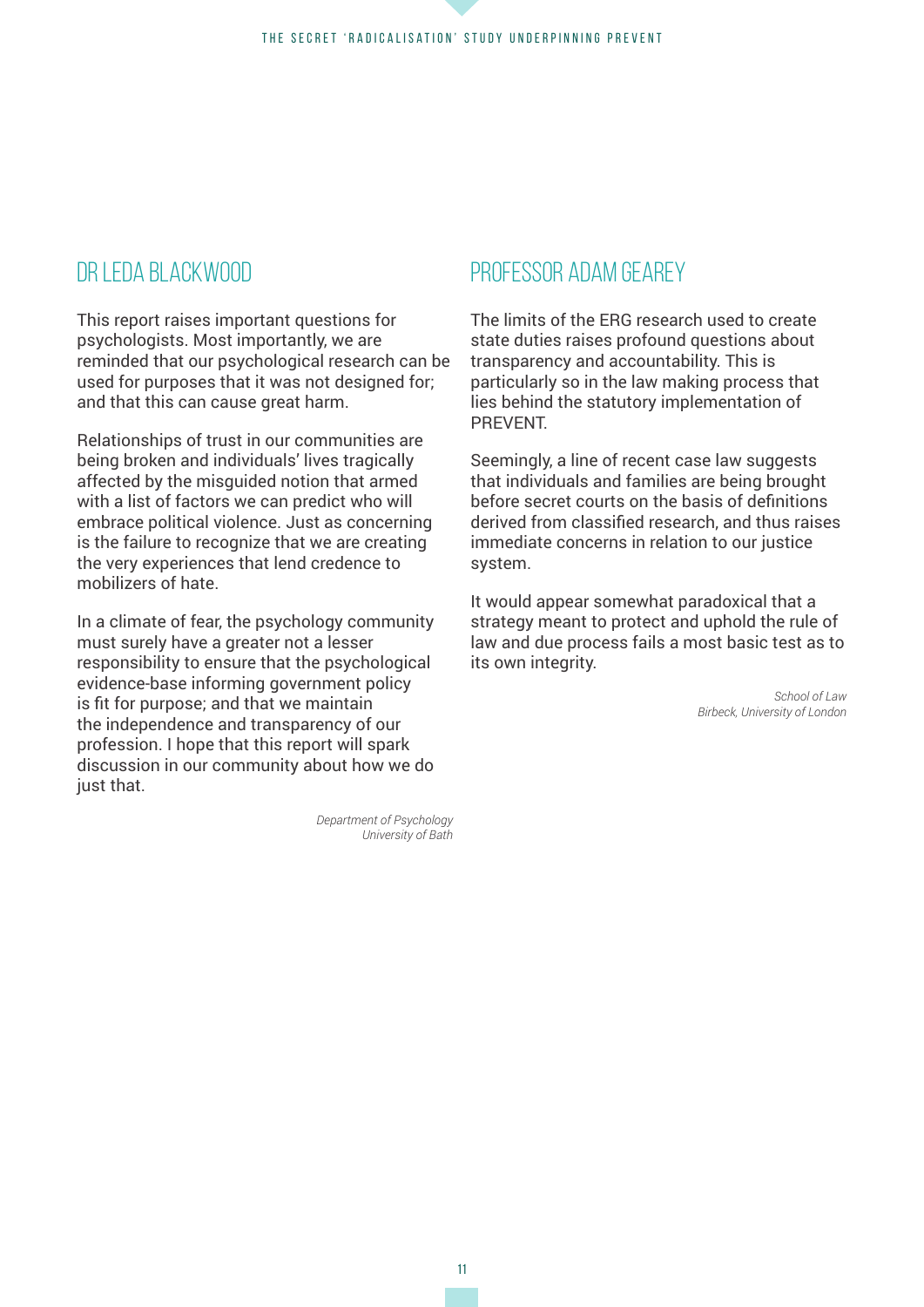# INTRODUCTION

#### KEY POINTS

- The 'study' is used far beyond its original intent and scope.
- Political context to 'radicalisation' is 'omitted' from consideration.
- The study has not been scrutinised by wider professionals.

On 2 July 2015, David H Hoffman presented an Independent Review Report ('the Hoffman Report') to a special committee of the American Psychological Association's Board of Directors. The report inquired, *"…whether APA officials colluded with DoD*�*, CIA*�*, or other government officials "to support torture.""*� The findings of the report ultimately proved how psychologists played a key role in developing a programme of torture that would be used to harm detainees being held in the US High Value Detainee programme.

The Hoffman report, its findings, and the collusion of psychologists presents an important backdrop to this report, not because of the content, but rather due to the way in which national security programmes have recruited psychologists to produce 'scientific' tools to help them reach their goals and objectives, all behind a wall of secrecy.

In a similar fashion, this CAGE report details how the UK government has used British psychologists to develop a 'deradicalisation' model for 'extremist behaviour' through a classified study at the National Offenders Management Service (NOMS) – responsible for managing the prison population of the UK. The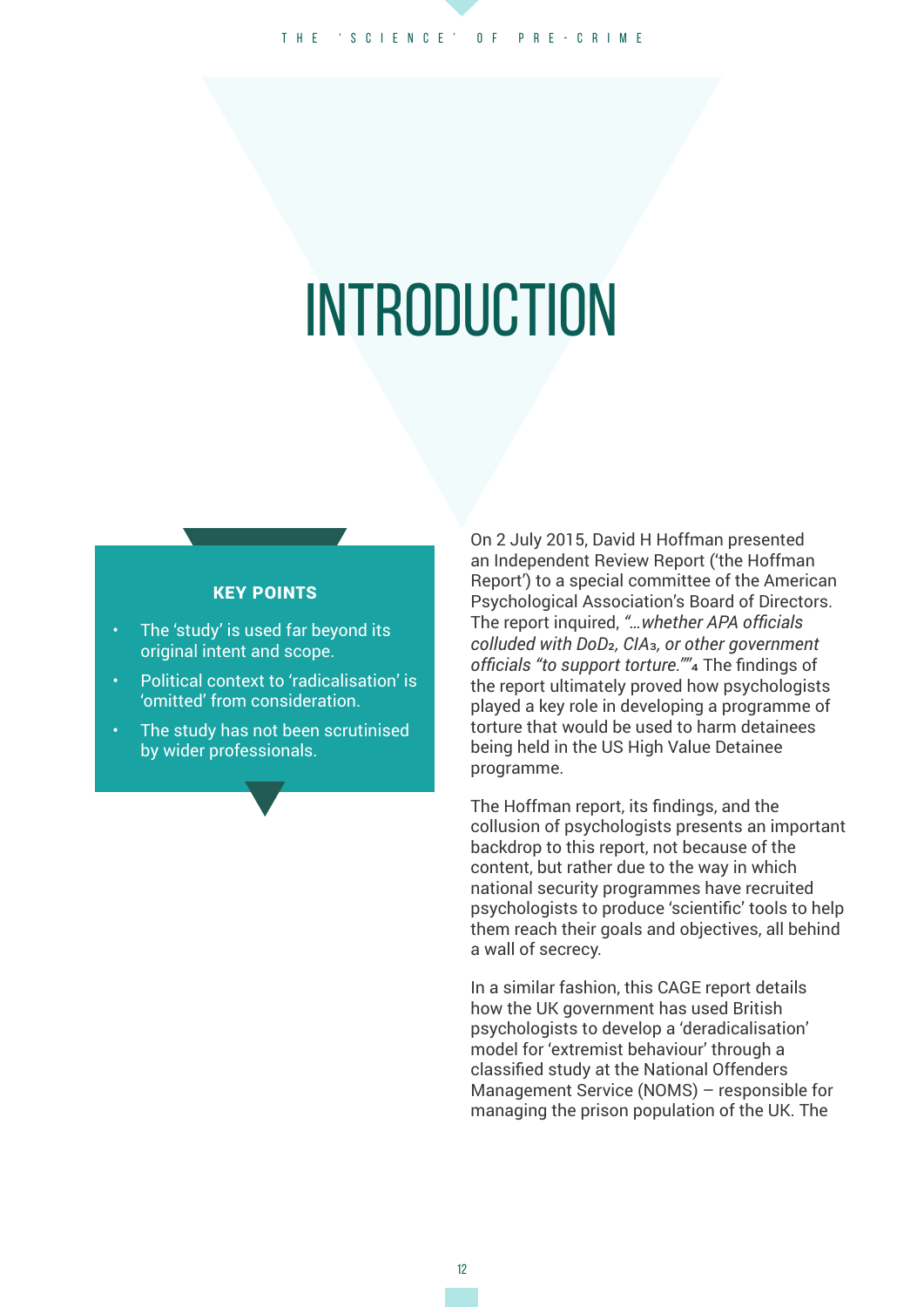report and its classified status is important. In particular, the present report scrutinises the work of two psychologists Christopher Dean and Monica Lloyd, who developed the model during their time at NOMS. It highlights the flawed study and conclusions that were used as a basis to make the case for a statutory system of intervention through the Prevent and Channel programmes.

In the summer of 2015, the British government made it statutory for all public sector employees to spot the signs of 'radicalisation' based on indicators developed by Dean and Lloyd. The training material, based on the Channel Vulnerability Assessment Framework 2012, contained 22 factors derived from a tool called the Extremist Risk Guidance 22+ (ERG22+). This tool would help public sector employees spot anybody vulnerable to the risk of 'radicalisation'.

However, after scrutinising the study from which the assessment tool was derived, it becomes clear that the model is unfit for the purpose it was created, and further that the manner in which it has been applied by the government goes beyond the parameters set by the psychologists who originally developed it.

Placing the initial concerns with the study to one side, what is worrying is that the government placed a model on statutory footing a model that has had no external or wider peer review by the psychology community, to which the authors of the model belong. Recent history has provided many examples of how such forms of 'science' without any form of external scrutiny have led to abuses not only within the psychology community, but also within law and society.<sub>5</sub> This report argues that such forms of unscrutinised 'science' lead to the justification of policies that permit and legitimise the abuse of individuals and communities. It is therefore imperative that this is documented and scrutinised.

Based on investigations conducted by CAGE, the British Psychological Society did not play a role in the formulation of the government study. Furthermore, both authors are registered as chartered psychology practitioners with the Health and Care Professionals Council; a regulating body that oversees the work of health professional and psychology practitioners. In light of their professional associations, questions continue to remain about the standards of ethical clearance for the study.

<sup>2 |</sup> United States Department of Defense

<sup>3 |</sup> United States Central Intelligence Agency

<sup>4 |</sup> Hoffman D.H, *Independent Review Report to APA,* Sidley Austin LLP, 2 July 2015

<sup>5 |</sup> The scandal of the psychologists Mitchell and Jessen allegedly being involved in the CIA High Value Detainee: Rendition Detention Interrogation programme, is the most recent example of psychologists crossing the line between psychology theory and state sanctioned abuses.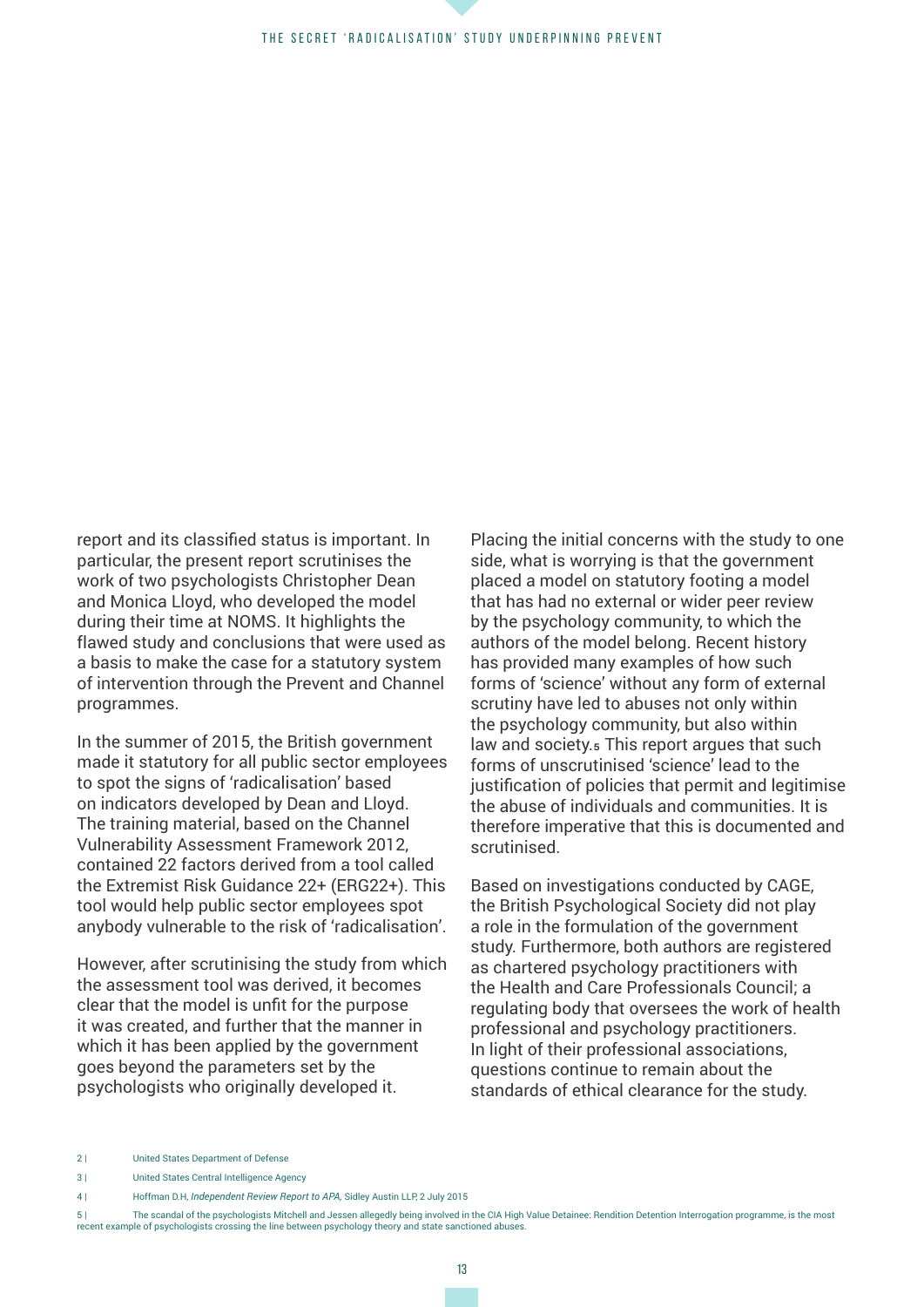As part of CAGE's work on PREVENT, the organisation has been highlighting both the theoretical and practical problems associated with the strategy and policy. In 2008, we began to critique the PREVENT strategy openly, explaining how it would lead to the overreporting of suspect communities. This was followed up by seminal reports such as *Good Muslim – Bad Muslim* and *The Prevent Strategy: A Cradle to Grave Police State,* both of which highlighted how the successive governments had instituted a policy that would systematically discriminate against Muslims communities, and ultimately increase disenfranchisement.

Most significantly, CAGE helped to organise a joint letter in 2015 that over 300 academics signed, expressing concern over the way in which PREVENT limits freedoms and would have a chilling effect on free speech. In responding to the joint letter, the government mentioned 22 factors that were used in order to train frontline staff in understanding pathways of 'radicalisation'. This admission by the government encouraged CAGE to write to both the UK Parliament Home Affairs Select Committee<sub>6</sub> (HASC) and the Royal College of Psychiatry<sub>7</sub> (RCP) about the ERG22+ in November 2015, seeking clarification on its

'science' and use. While the HASC did not respond to us in their review of the government's 'extremism' strategies, the RCP in September 2016 released a position statement on counterterrorism in the industry. For the purposes of this report, it is significant to note the RCP's view on the ERG22+:

*"Data on evaluations of Prevent, as with any initiative requiring public services to alter their practice, must be in the public domain and subjected to peer review and scientific scrutiny. Public policy cannot be based on either no evidence or a lack of transparency about evidence. The evidence underpinning the UK's Extremism Risk Guidance 22+ (ERG22+; HM Government 2011c), and other data relating to this guidance, should be comprehensively published and readily accessible."*�

With the psychiatry community calling for an open and transparent approach to the ERG22+, this CAGE report takes on increasingly significant meaning. As mentioned in the section below, there are a number of key concerns that arise from not only the ERG22+ as a structure, but also the way in which it was produced.

7 | Ibid

<sup>6 |</sup> Verkaik R, *Government deradicalisation plan will brand Muslims with beards as terrorists, say academics,* The Independent, 10 July 2015

<sup>8 |</sup> Royal College of Psychiatry, *Counter-terrorism and psychiatry,* Position Statement PS04/16, September 2016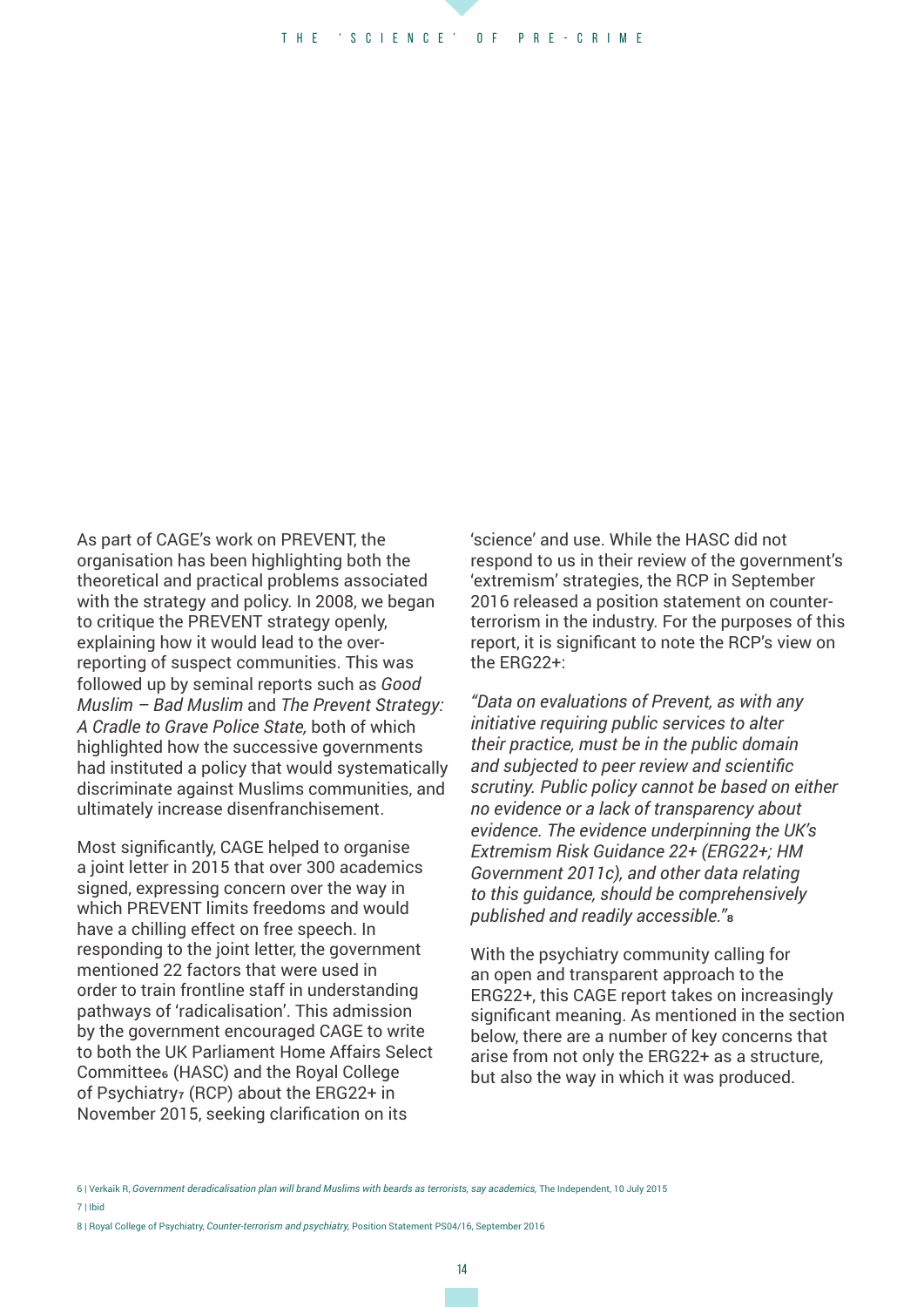#### The secret 'radicalisation' study underpinning PREVENT

### Key areas of concern

Highlighted within the report are a number of key areas of concern, including:

- The theory and conclusions of the ERG22+ study being unproven.
- The use of the factors from the study to introduce the concept of pre-criminalisation. This is a use that extends far beyond the original remit.
- The non-recognition of political context as being a significant factor within a multitude that result in disenfranchisement.
- No external oversight from the psychology community of the government's ERG study raising questions of ethics. The authors of the study worked for NOMS, and two members of the advisory committee overseeing the study, were chosen as independent reviewers.
- A lack of credible peer review processes to verify the 'science' that was relied on to validate the assessment tool.
- A lack of replicated research supporting the findings of the NOMS study, a process that should have been a precondition to the UK government using the findings as part of its PREVENT and CHANNEL policies.

As part of our recommendations, CAGE seeks to persuade the psychology community to call for an opening of discussion and review of the ERG22+ and the way in which it has been implemented. Further, we reaffirm that the PREVENT strategy has to end, as it has failed the communities both in its theory, scientific support, and practice.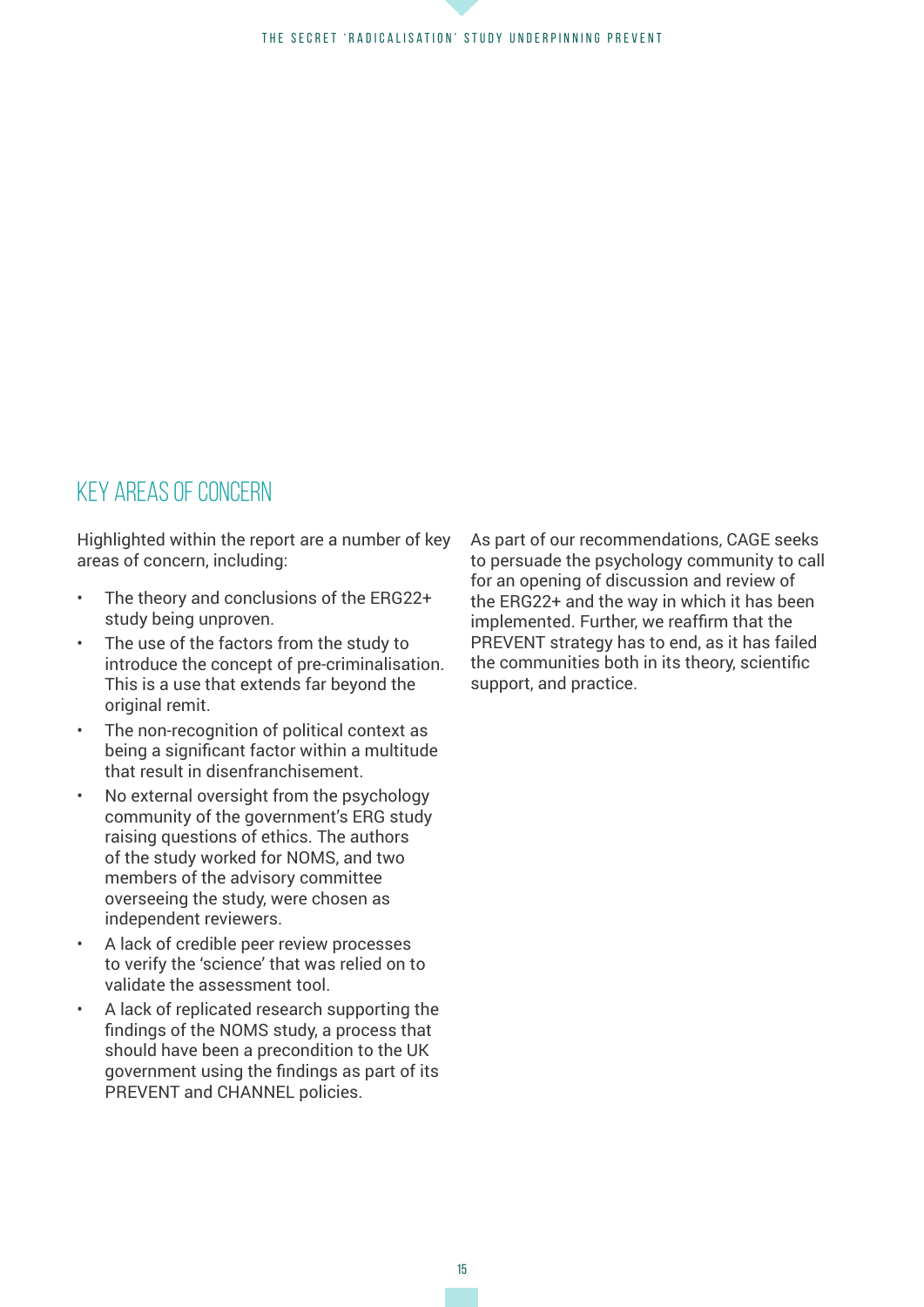$\overline{\mathbf{A}}$ 

**The scandal of the psychologists Mitchell and Jessen allegedly being involved in the CIA High Value Detainee: Rendition Detention Interrogation programme, is the most recent example of psychologists crossing the line between psychology theory and state sanctioned abuses.**

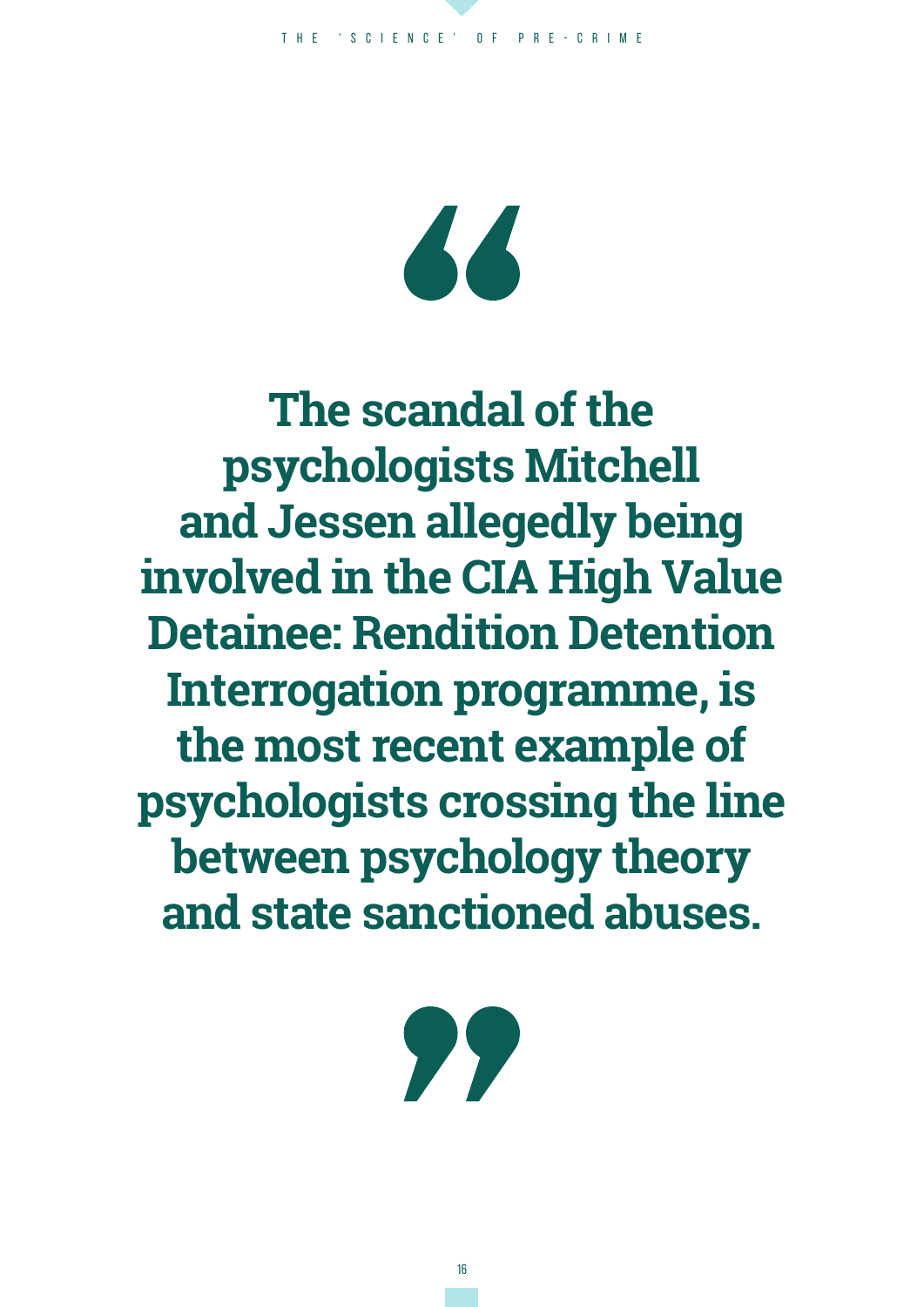## METHODOLOGY

The structure of this report entails a critical assessment of the journal article written by Christopher Dean and Monica Lloyd on their production of the ERG22+ set of 'radicalisation' factors. CAGE was not able to access the original study, due to its classified status by the UK government. However, the journal article describing the study provides an important insight into the evidence base and methodology employed by the authors.

The CAGE report begins by providing a brief background to the UK's PREVENT and CHANNEL policies, and the way in which they have incorporated 'radicalisation' factors as a key element of their programmes – to the extent of placing them on a statutory level. We further detail the profiles of Monica Lloyd and Christopher Dean. This has been done specifically to understand the expertise they brought to this crucial part of the government's PREVENT strategy. As former employees of the National Offenders Management Service (NOMS), questions must be raised around how they were solely commissioned with such an important task.

The section entitled, *The evidence base and methodology*, is perhaps the most important for the purposes of this report. We examine the evidence base that is presented by the authors. While we do not have access to their datasets due to the government's wall of secrecy, we do have the ability to assess their approach to the data, and in particular the quality of that data. This section looks at the factors they have developed, and the extent to which political grievance as a major factor was ultimately ignored within the study.

The analysis of the journal article produced by Lloyd and Dean begins by assessing the validity of the research models that have been deployed, in particular focusing on their own claims of validity. When assessing the processes in terms of adequate peer review and recognised

scientific validity models, we find their claims to be wholly inadequate.

We then look at how the findings of the study produced by Lloyd and Dean have been used by the UK government within the 'precriminal' space of its PREVENT and CHANNEL programmes. With section 26(1) of the Counter-Terrorism Act 2015 placing PREVENT at a statutory level, the government's use of the classified study takes on further significance.

In the penultimate section, we end by raising concerns about the processes of validation and review undertaken in the course of producing the study. We highlight how not only was the process of external review problematic, but also that the tools to measure validity were inappropriate, especially when the findings of the study were to be used by the government as part of a statutory programme.

Finally, we provide examples of how the courts have taken on the government's 'radicalisation' model through the PREVENT and CHANNEL programmes, and even quoted the ERG22+ as being accepted 'science'. The decisions taken in these cases are being based on a 'science' that has neither been confirmed nor been open to scrutiny, and thus brings the judgements into disrepute.

The above form just a few of the concerns that are outlined in this report. Some of the other concerns include the way in which not only the government, but psychologists working with the government have conducted themselves by designing poor research and using that as a basis to create legislation. Instead of taking sound scientific approaches to the production and deliverance of the study, they have chosen instead to use a wall of secrecy to push through PREVENT policies, forcing the public sector to play a role based wholly on questionable 'science'.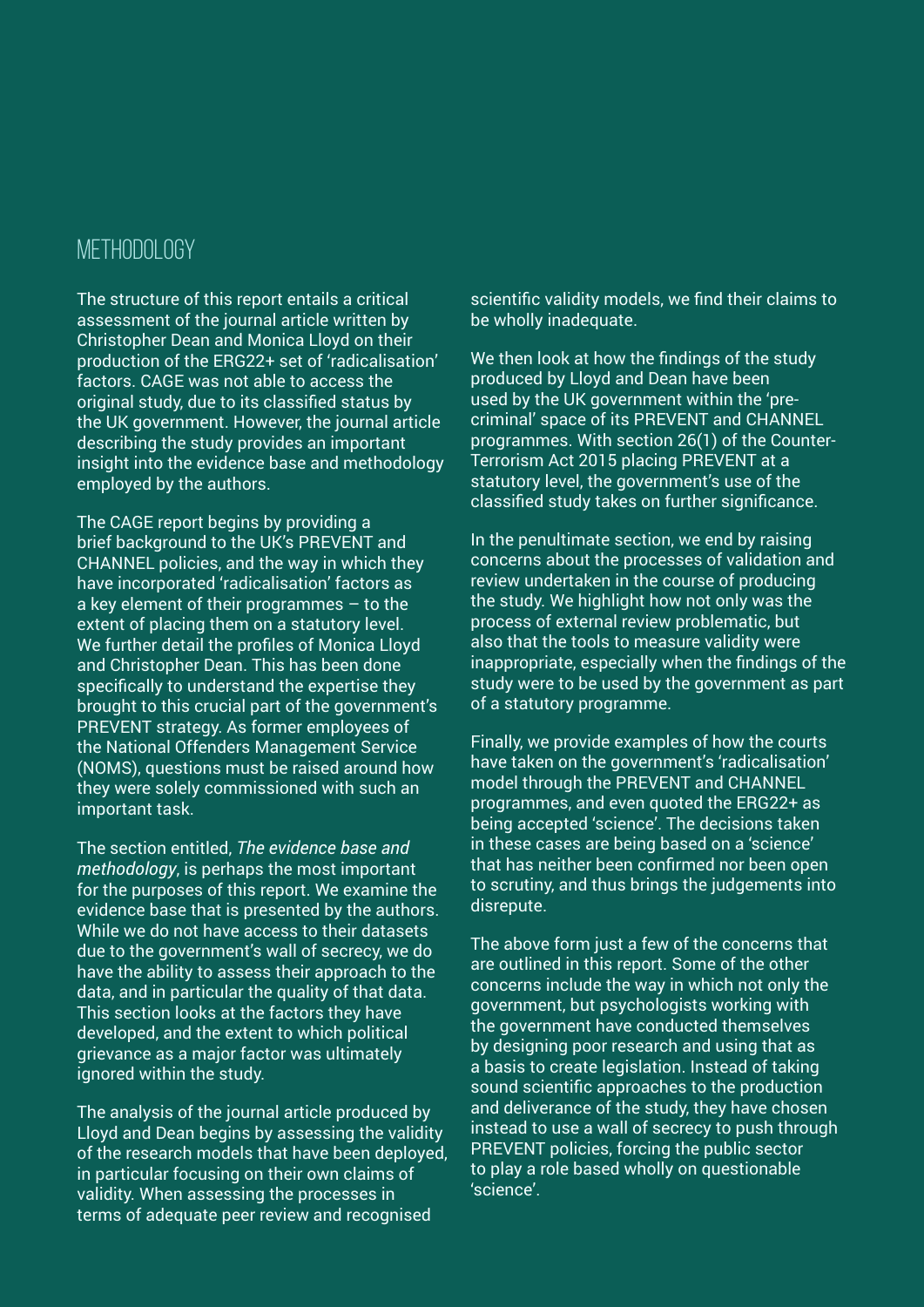# THE GOVERNMENT'S 'RADICALISATION' MODEL

#### KEY POINTS

- The two psychologists who authored the report are Monica Lloyd and Christopher Dean, both with close links to the national security industry.
- The government's radicalisation 22+ factor model is based on three dimensions: Engagement, Intent and Capability. It has been implemented across the government's PREVENT and CHANNEL policies on a statutory basis.

On 23 October 2012, the UK government published the CHANNEL Vulnerability Assessment (CVA) Framework and soon after, its guide for partners.

In the publication, the government stated that:

#### *"This framework is based on the evidence base of National Offender Management Service's ERG22+ framework"*�

The NOMS ERG22+ framework is the only study that established the government's guidance on 'radicalisation', which was then used to support a model for 'deradicalisation'. The study carries the following citation, but cannot be found or obtained after it was withheld from public scrutiny by the government:

HM Government - National Offender Management Service, *Extremism Risk Guidelines: ERG 22+ Structured Professional Guidelines for Assessing Risk of Extremist Offending*, London, Ministry of Justice Publications.

Over the years, the government has officially alluded to this study in statements to the press, recognising that there is indeed a system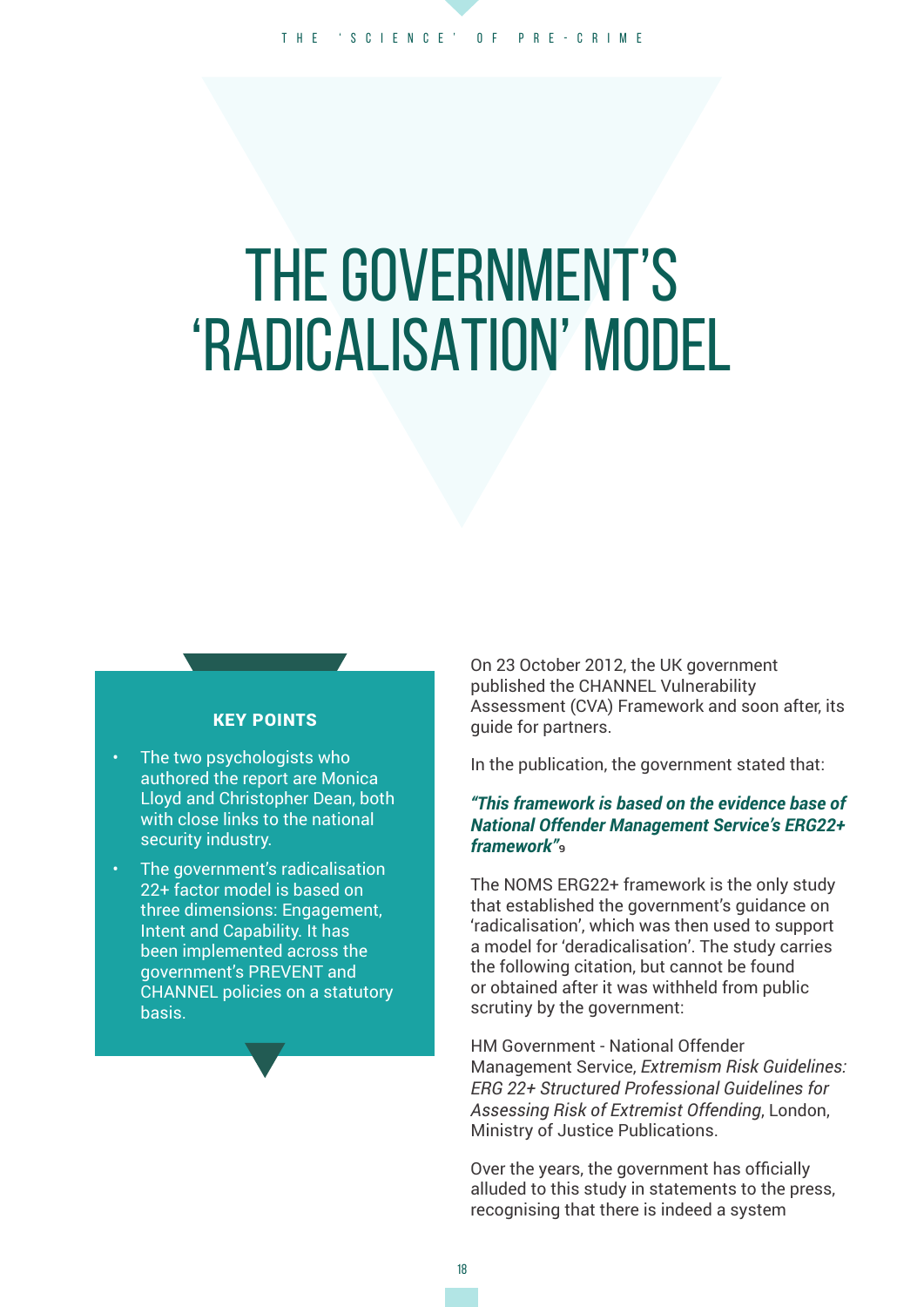of factors that they believe determines how individuals become 'radicalised'. In one example, a Home Office spokesman stated:

*"The CHANNEL programme, a part of PREVENT, assesses the vulnerability of those referred to it using a comprehensive system of 22 different factors…"*�� ��

What is missing and what should have been made accessible to academics and psychology professionals was the actual science behind the study that the government produced in order to prove that the 22 factors were empirically robust. However, as we have mentioned earlier, the 'science' is not accessible and we believe it was hidden on purpose due to the nature of the study. Even most recently, the academic page of Monica Lloyd, one of the two authors of the government study, at Birmingham University, mentions the study with the crucial inclusion of the word, "classified"<sup>12</sup>, at the end of the citation,

once again reaffirming that the study is being withheld on the basis of national security.

Moreover, as shall be discussed later in the report, the ERG22+ is being used by the government in a capacity beyond its original intention or 'science', particularly in relation to the CHANNEL programme. It is important to note, that CHANNEL is a sub-set of PREVENT, and thus the factors are also applied in the circumstance of monitoring individuals and communities in the 'pre-criminal' space, as well as part of the government's deradicalisation programme. This has led to a total occupation of the government's 'radicalisation' modelling by the ERG22+, and thus must be opened up to further scrutiny.

10 | Verkaik R, *Government deradicalisation plan will brand Muslims with beards as terrorists, say academics,* The Independent, 10 July 2015

<sup>9 |</sup> HM Government, Channel: Vulernability assessment framework for partners, Office for Security and Counter-Terrorism, November 2012, Appendix 4, p.1

<sup>11 |</sup> These factors are also apparent in the Home Office's e-learning PREVENT online learning package for University lecturers that lasts 45 mins, and takes you through an interactive learning journey with 2 case studies based on true cases (a young woman 'radicalised' by 'Islamists' and a young man radicalised by the far-right). As you go through the package you have to spot the signs of radicalisation: https://www.elearning.prevent.homeoffice.gov.uk/home

<sup>12 |</sup> Lloyd M, Senior Lecturer in Forensic Psychology, School of Psychology, University of Birmingham website, accessed 18 August 2016 at 17:46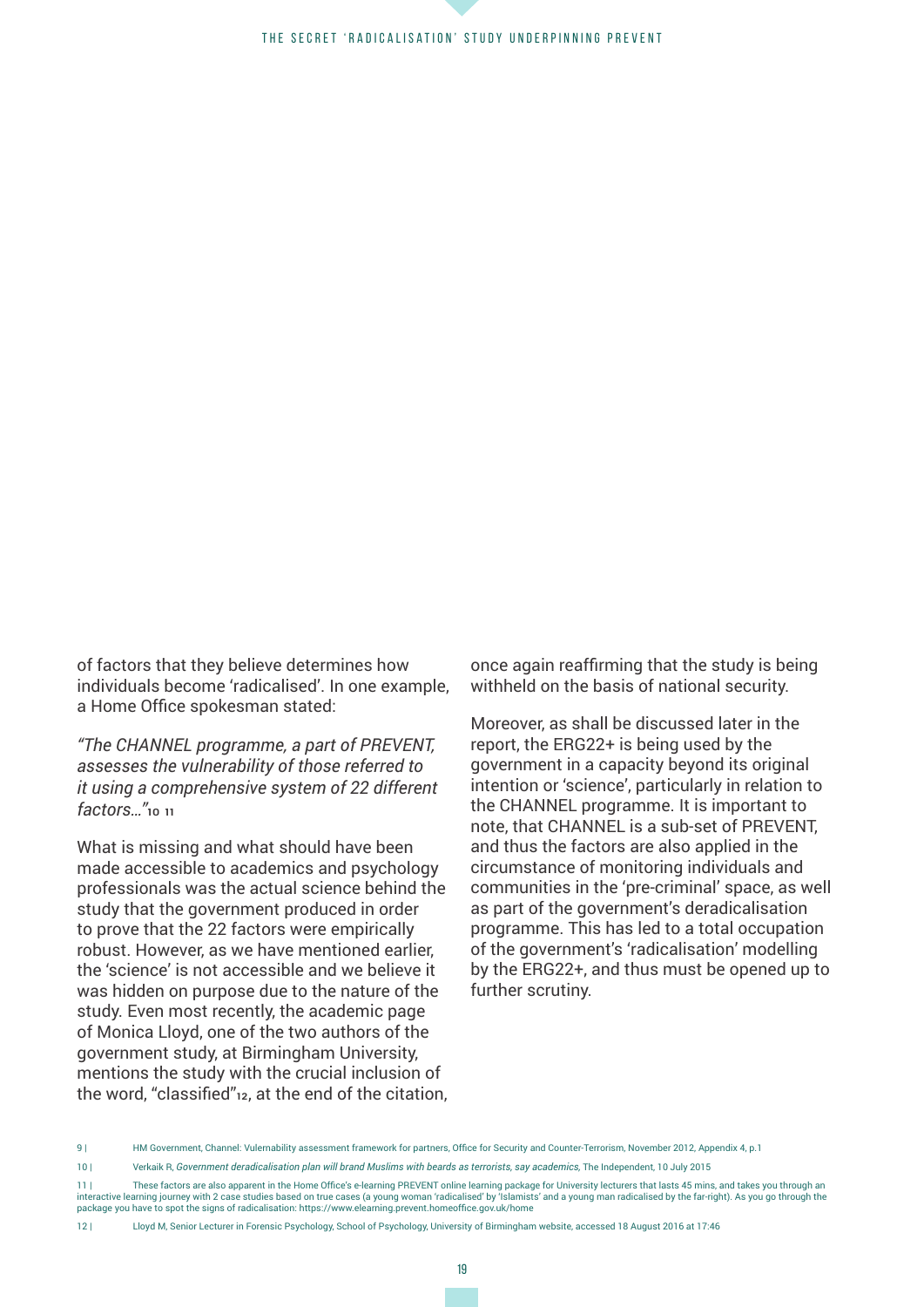# GOVERNMENT'S POSITION: VULNERABILITY TO RADICALISATION

On the Home Office website, the CHANNEL vulnerability assessment page describes the use of the framework:

*"Local partnerships that deliver CHANNEL use a vulnerability assessment framework to assess whether individuals need support to safeguard them from the risk of being targeted by terrorists and radicalisers. The framework covers 22 factors that may cause someone to:* 

- *• Engage with a terrorist group, cause or ideology*
- *• Develop the intent to cause harm*
- *• Develop the capability to cause harm*

*The characteristics covered by the vulnerability assessment framework do not necessarily indicate that a person needs CHANNEL support* 

*or will become a terrorist. Local practitioners use the framework to complement their professional judgement when making decisions."* 

The government has therefore provided a framework for public sectors workers, under Section 26(1) of the Counter-Terrorism and Security Act 2015, to spot the signs of radicalisation, as these employees are under a statutory duty to do so. Failure to comply may result in the public sector worker being taken to court and potentially punished for noncompliance.

The framework explains that it is based around three dimensions of radicalisation:

Engelskriver

**INTENT** 

Capability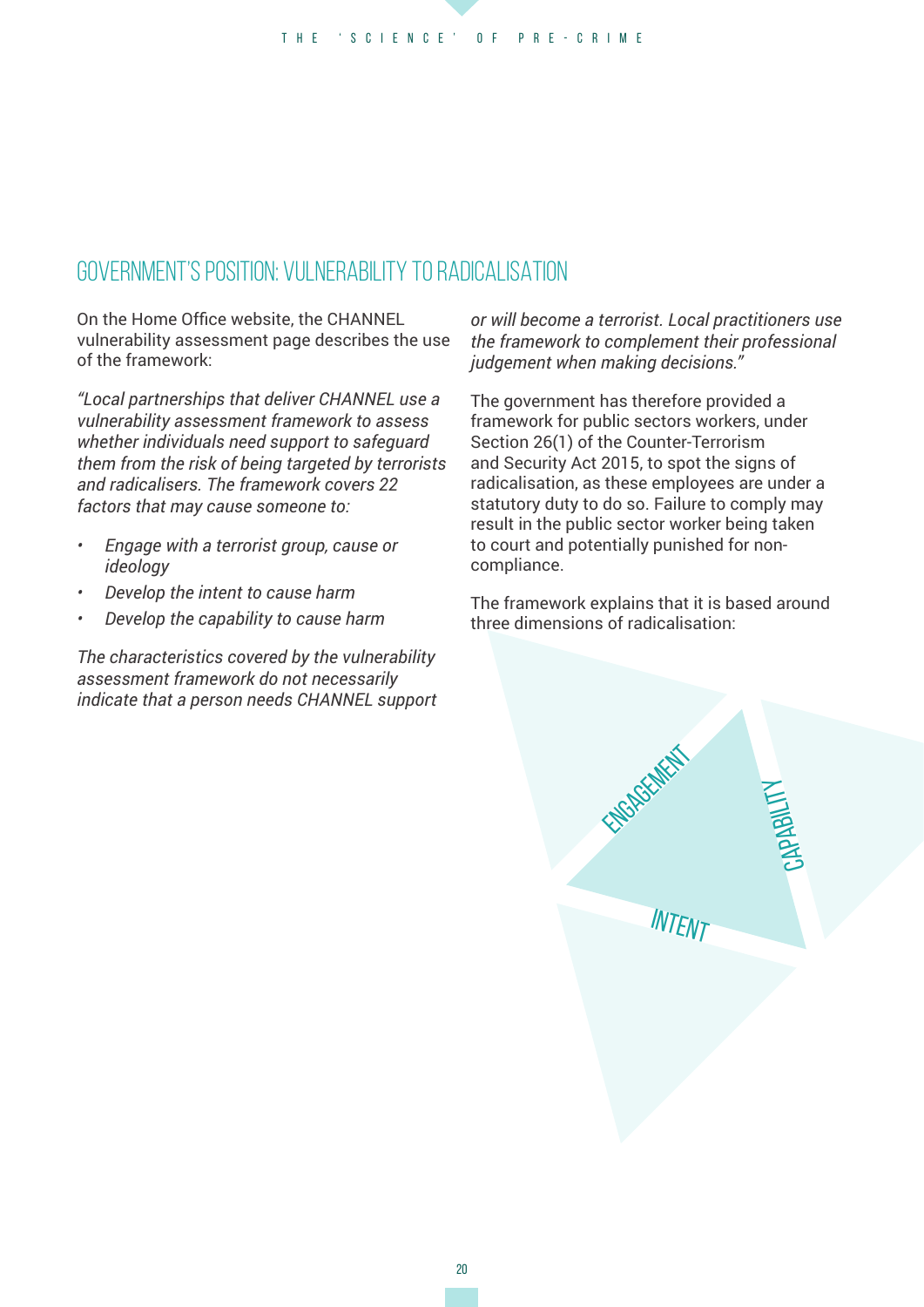The CHANNEL Vulnerability Assessment framework further divides these areas up with more specific examples of factors.

# **ENGAGEMENT**

- 1. Grievance/injustice
- 2. Threat
- 3. Identity, meaning and belonging
- 4. Status
- 5. Excitement, comradeship or adventure
- 6. Dominance and control
- 7. Susceptibility to indoctrination
- 8. Political/moral motivation
- 9. Opportunistic involvement
- 10. Family and/or friends support extremist offending
- 11. Transitional periods
- 12. Group influence and control
- 13. Mental health

(Some other factors are also suggested, but not expanded on within the CVA framework.)

# Intent factors

- 14. Over-identification with a group, cause or ideology
- 15. Them and Us thinking
- 16. Dehumanisation of the enemy
- 17. Attitudes that justify offending
- 18. Harmful means to an end
- 19. Harmful objectives

### Capability factors

20. Individual knowledge, skills and competencies

21. Access to networks, funding or equipment for terrorism

22. Criminal capability

Those tasked with using these factors in order to engage with communities are largely public sector workers, who have a statutory duty to use this guidance in order to report on individuals under their charge.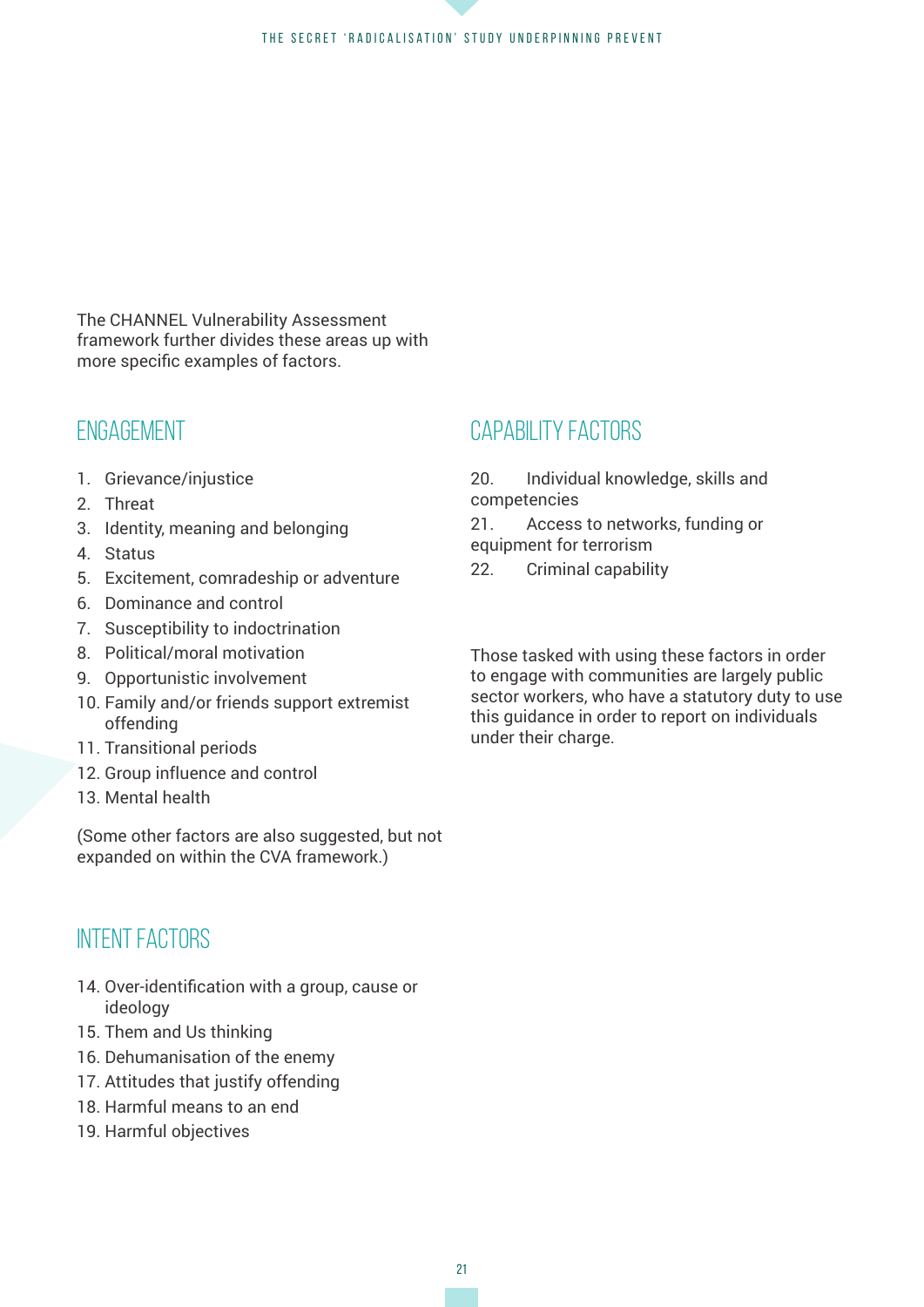### ERG22+ authors

In 2010, the government completed its study into radicalisation processes which culminated in the *Extremism Risk Guidelines: ERG 22+ Structured Professional guidelines for Assessing Risk of Extremist Offending*. This study was used in order to set out the 22 factors of radicalisation mentioned above in the CHANNEL Vulnerability Assessment (CVA) Framework.

The chief authors of the study were Monica Lloyd and Christopher Dean, at the time forensic psychologists at the National Offender Management Service (NOMS). Dean later went on to become the Director of Identify Psychological Services Ltd (seemingly a private consultancy), which Monica Lloyd later joined as an associate. Their profiles highlight the degree to which they have been involved in the development of the UK government's PREVENT and CHANNEL strategies.

CHRISTOPHER DEAN (BSC, MSC, C.PSYCHOL. AFBPS,  $C.SCI1_{13}$ 

*"Chris is a Registered Forensic and Practitioner Psychologist with the Health and Care Professions Council, a Chartered Psychologist and Associate Fellow of the British Psychological Society. Chris has worked as a forensic psychologist for over 15 years in prisons, high secure hospitals and in National Offender Management Services (NOMS) headquarters.*

*From 2008 - 2015 he was a member and then head of, a specialist team in NOMS who have pioneered the development of innovative, psychologically-informed assessments and interventions to prevent extremism, terrorism and group-based violence. These include the Extremism Risk Guidelines (ERG 22+), Extremism Risk Screen (ERS), Healthy Identity Intervention (HII), Developing Dialogues (DD) and Identity Matters (IM). The Extremism Risk Guidelines and Developing Dialogues have also been adapted to assess and intervene with individuals in the community (through the CHANNEL process) identified as having an interest in extremist ideas, groups or causes."*

Dean has further played roles with the UK government and international bodies on the agenda of 'extremism' and interventions.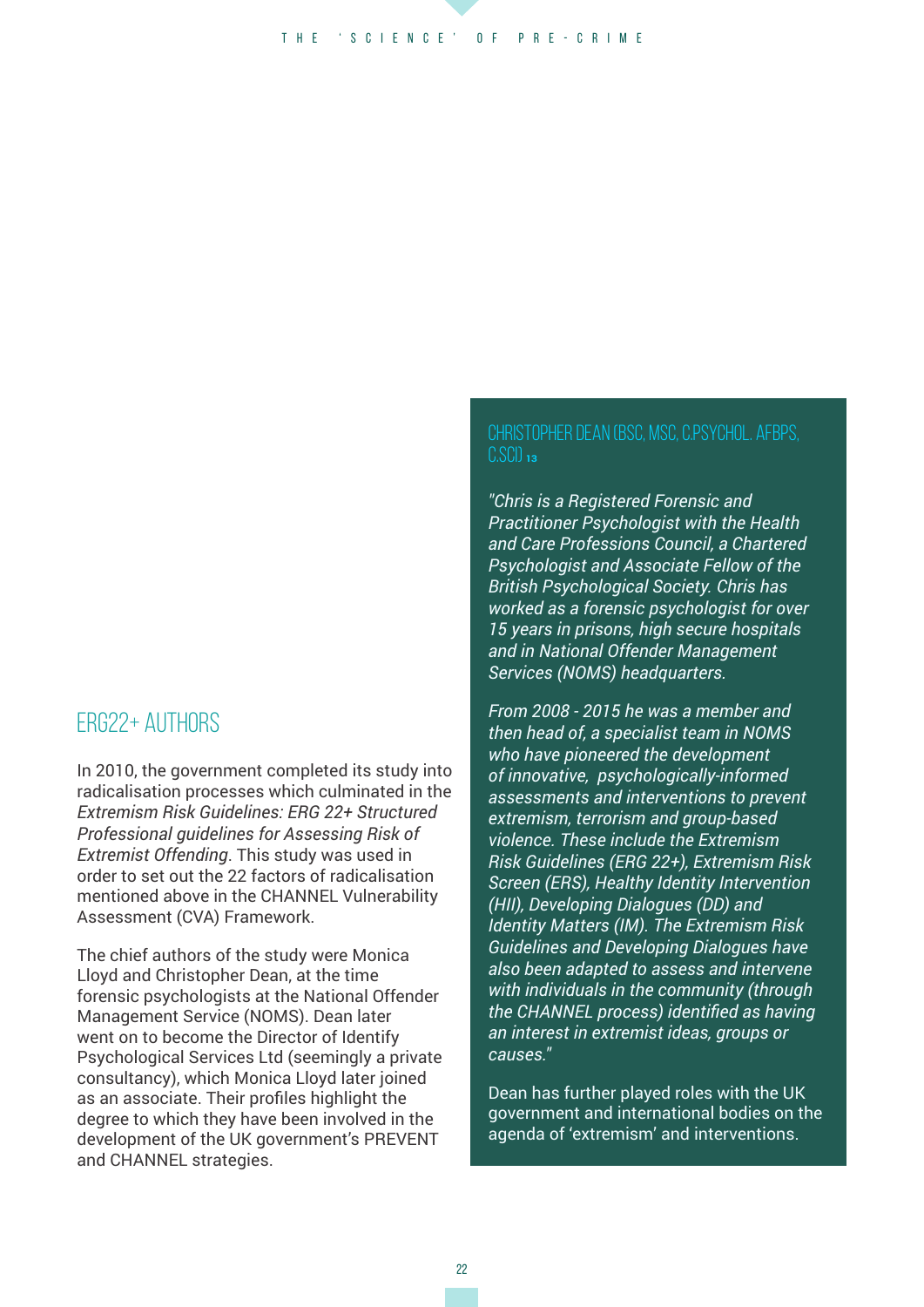#### The secret 'radicalisation' study underpinning PREVENT

#### MONICA LLOYD (BA, MSC, C.PSYCHOL, AFBPS)  $\overline{A}$

*"Monica is a Registered Forensic and Practitioner Psychologist with the Health and Care Professions Council, a Chartered Psychologist and Associate Fellow of the British Psychological Society. Monica has worked as a forensic psychologist for over 25 years in prisons, for HM Inspectorate of Prisons and in the headquarters of the National Offender Management Services (NOMS). Before leaving she worked in a specialist team in NOMS to develop psychologically-informed assessments for those convicted of terrorist offences or about whom there were extremism concerns. These included the Extremism Risk Guidelines (ERG 22+) and Extremism Risk Screen (ERS).*

*Since leaving NOMS Monica has adapted these products for the Home Office CHANNEL programme and for local projects working to counter extremism in the community.* 

*Monica is now a Senior Lecturer at the Centre for Forensic and Criminological Psychology at the University of Birmingham and Co-Investigator for the ESRC funded Centre for Research and Evidence on Security Threats (CREST) project 'Actors and Narratives' strand.*

Both authors of the report continue to have significant roles in relation to counter-terrorism and extremism work. What is important, however, is to assess their work in 2010 while they were employees of the National Offenders Management Service, and evaluate how their contributions were used by the government at a national level.

<sup>14 |</sup> Monica Lloyd, Associate, Identify Psychological Services Ltd http://identifypsychologicalservices.com/associates/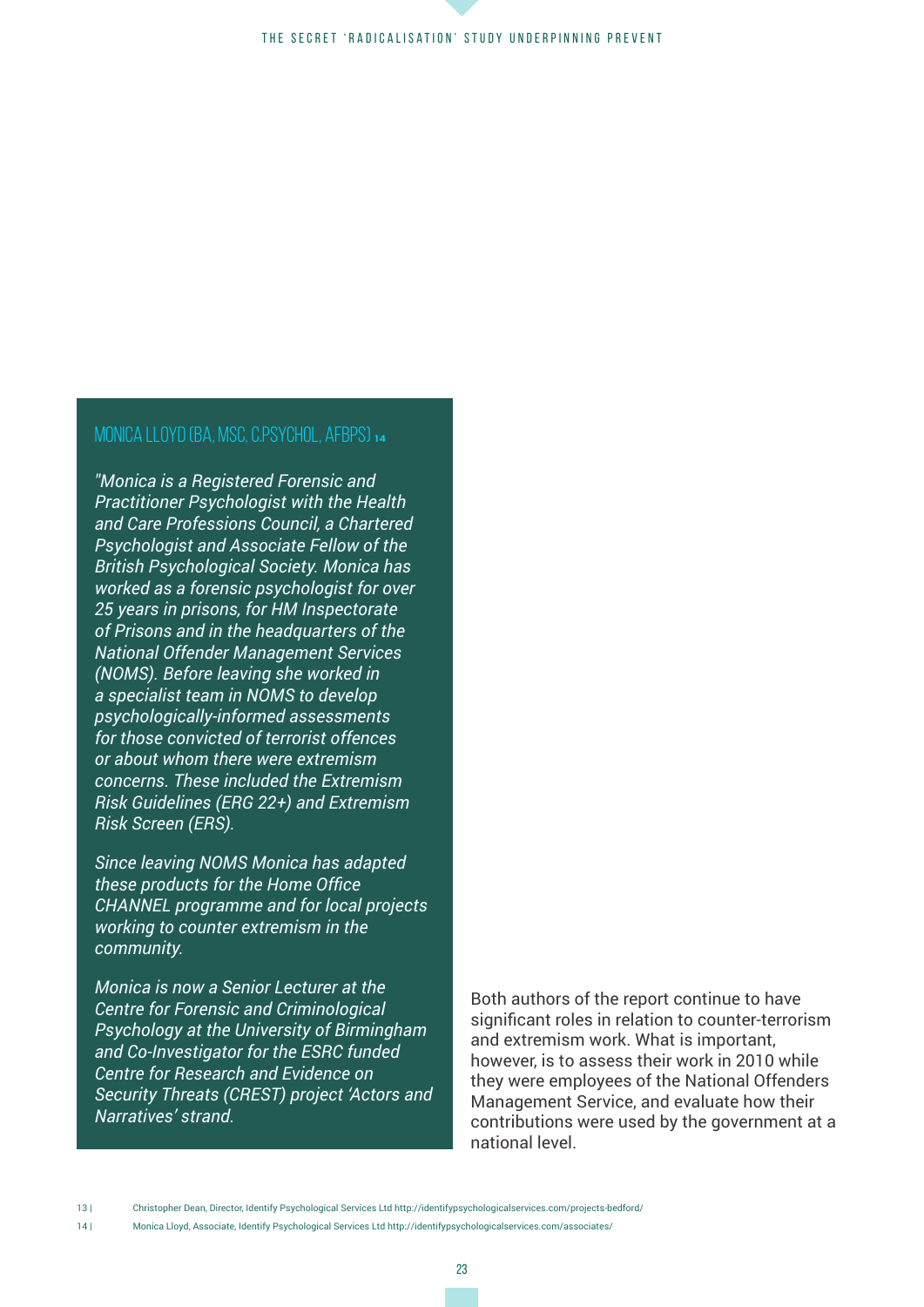# 66

# **The CHANNEL programme, a part of PREVENT, assesses the vulnerability of those referred to it using a comprehensive system of 22 different factors…**

Home Office Spokesman

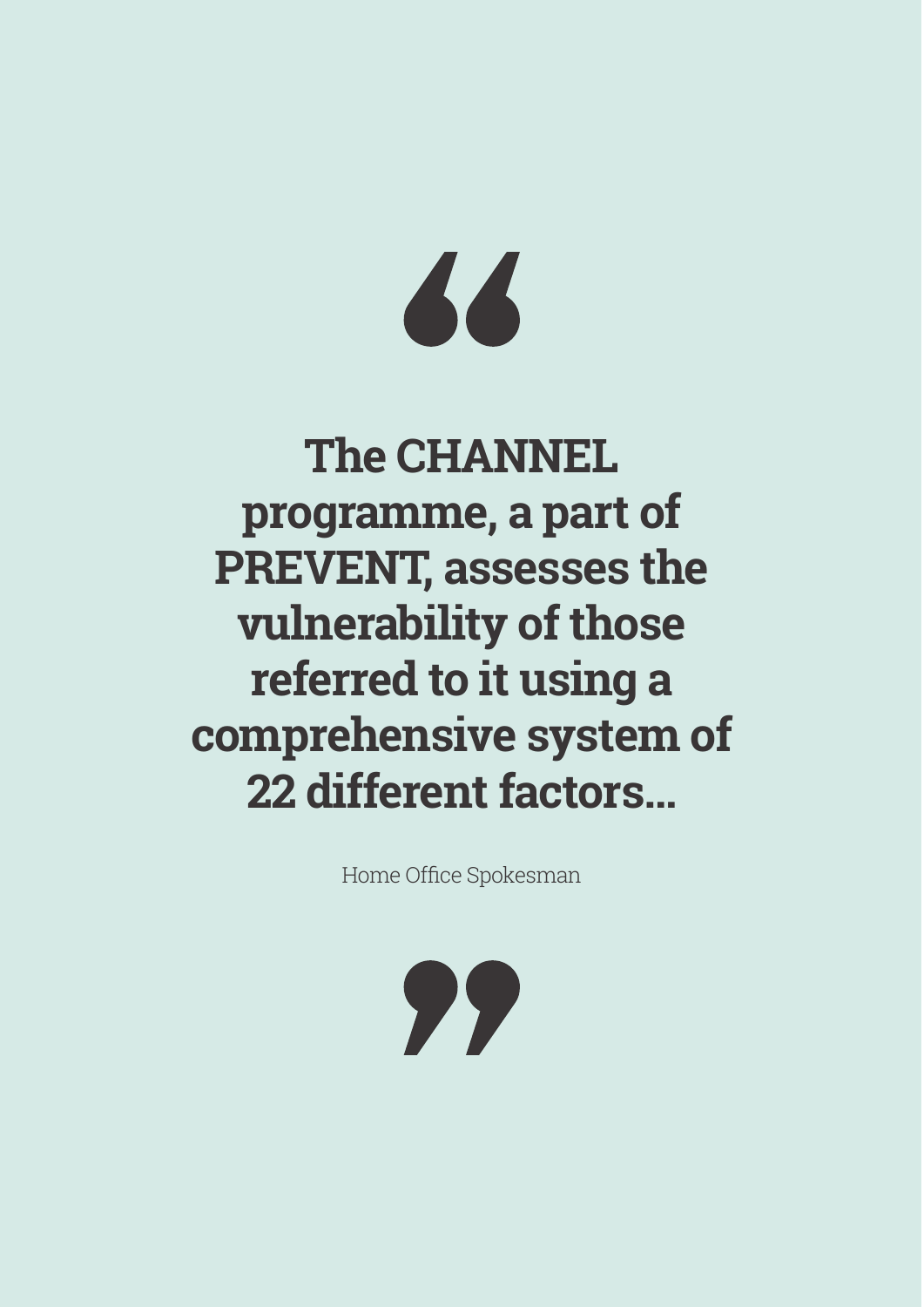

# **The current lack of demonstrated reliability and validity remains the main limitation of the ERG at this time.**

ERG 22+ Report Authors

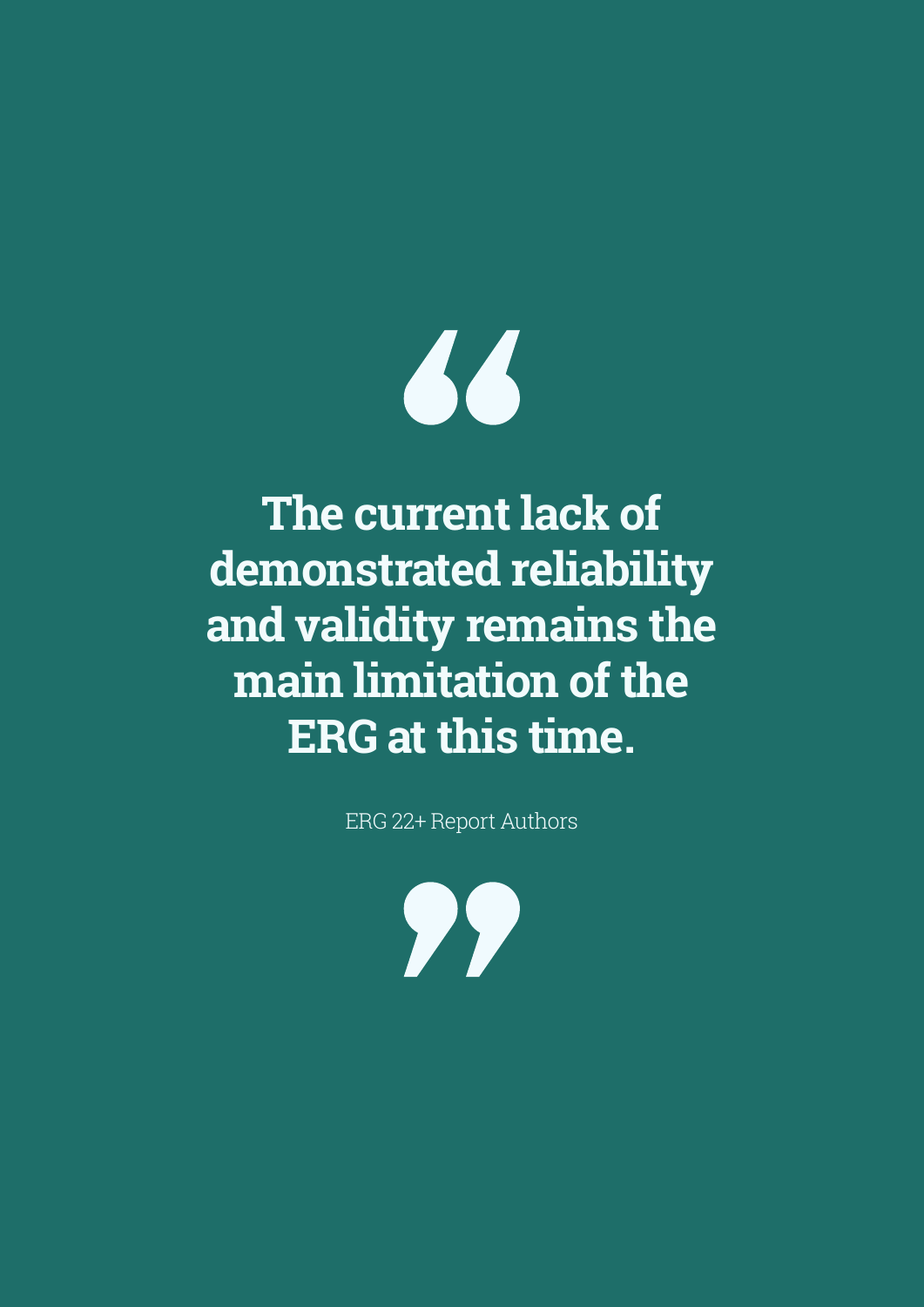# The 'evidence' base and methodology

#### KEY POINTS

- The ERG22+ 'study' is based on a very limited number of terrorism related offenders.
- The findings have been implemented across wider society without scrutiny.
- The authors are uncertain about the 'reliability and validity' of their findings.

The journal article written by Lloyd and Dean, entitled, *The Development of Structured Guidelines for Assessing Risk in Extremist Offenders*, does not provide a complete picture of the original study and the datasets, but does give a picture of the methodology that was employed by the authors. Within the methodology, they not only describe what their datasets were largely comprised of, but also the way in which they understood that data.

### Data and 'evidence' base

As discussed in the article by Lloyd and Dean, the precursor to the ERG22+ was the Structured Risk Guidance (SRG). The methodology described by the authors explains how the initial intention was to have a structured approach to collecting data in order to be able to assess the way in which 'radicalisation' processes are produced and thus to be able to create assessment factors.15 The authors acknowledge that a great problem with this approach was their inability to access offenders to take part in the study: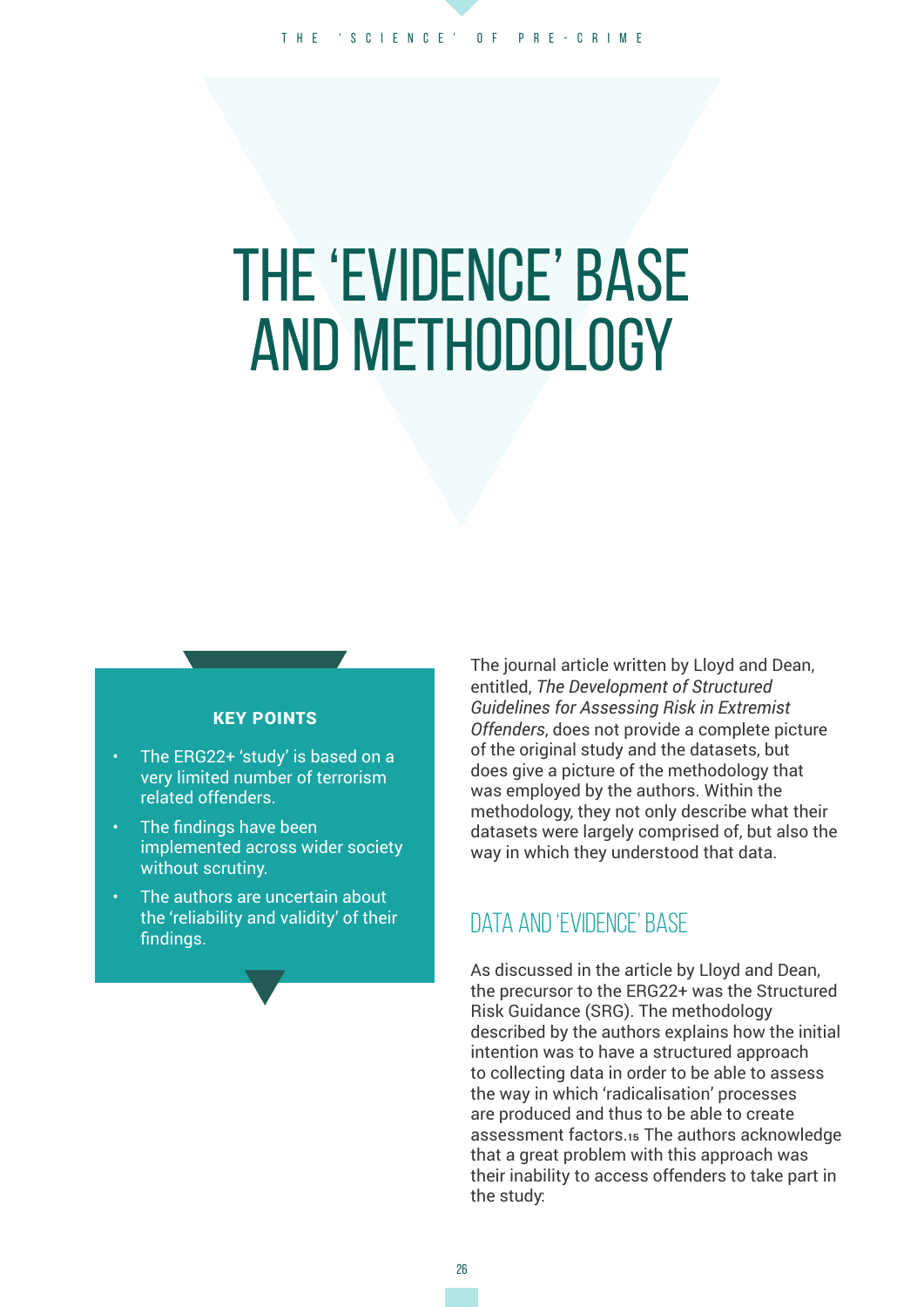*"Negotiating the cooperation of the offenders themselves to engage in conversations was a challenging task; tape recording and transcribing interviews was not acceptable to prison officials or offenders or their lawyers, therefore the methodology could not be developed through a conventional academic approach. Some offenders refused to speak to us, some insisted that our interview notes were shared with them and signed by them as a true record, and some agreed to speak but changed their mind at the last minute.* 

*Despite these challenges, casework contact gradually grew, providing the opportunity to learn about pathway influences and susceptibilities. This paper describes how the methodology was developed to be clinically sensitive, empirically grounded, and ethically defensible."*��

The information provided by Lloyd and Dean is a little unclear, as they do not clarify the figures

of those involved in their study, as well as what they were convicted of. In the UK, there are over 85,000 inmates, with those convicted of terrorism-related offences forming 183 out of that group in 2016. From the 183, two-thirds relate to Muslim related terrorism in some way, while the other third is formed from far-right groups.�� Providing they were able to access all of the 'al-Qaeda inspired extremist offenders', that would still leave a sample of less than 120 at the very most, considering there would have been a number of convictions between 2010 to 2016.

16 | Ibid, p.41

<sup>15 |</sup> Lloyd M and Dean C, *The Development of Structured Guidelines for Assessing Risk in Extremist Offenders,* Journal of Threat Assessment and Management, 2015, p.41

<sup>17 |</sup> Silke A, *How can Anjem Choudary be stopped from radicalising other prisoners?*, The Conversation, 19 August 2016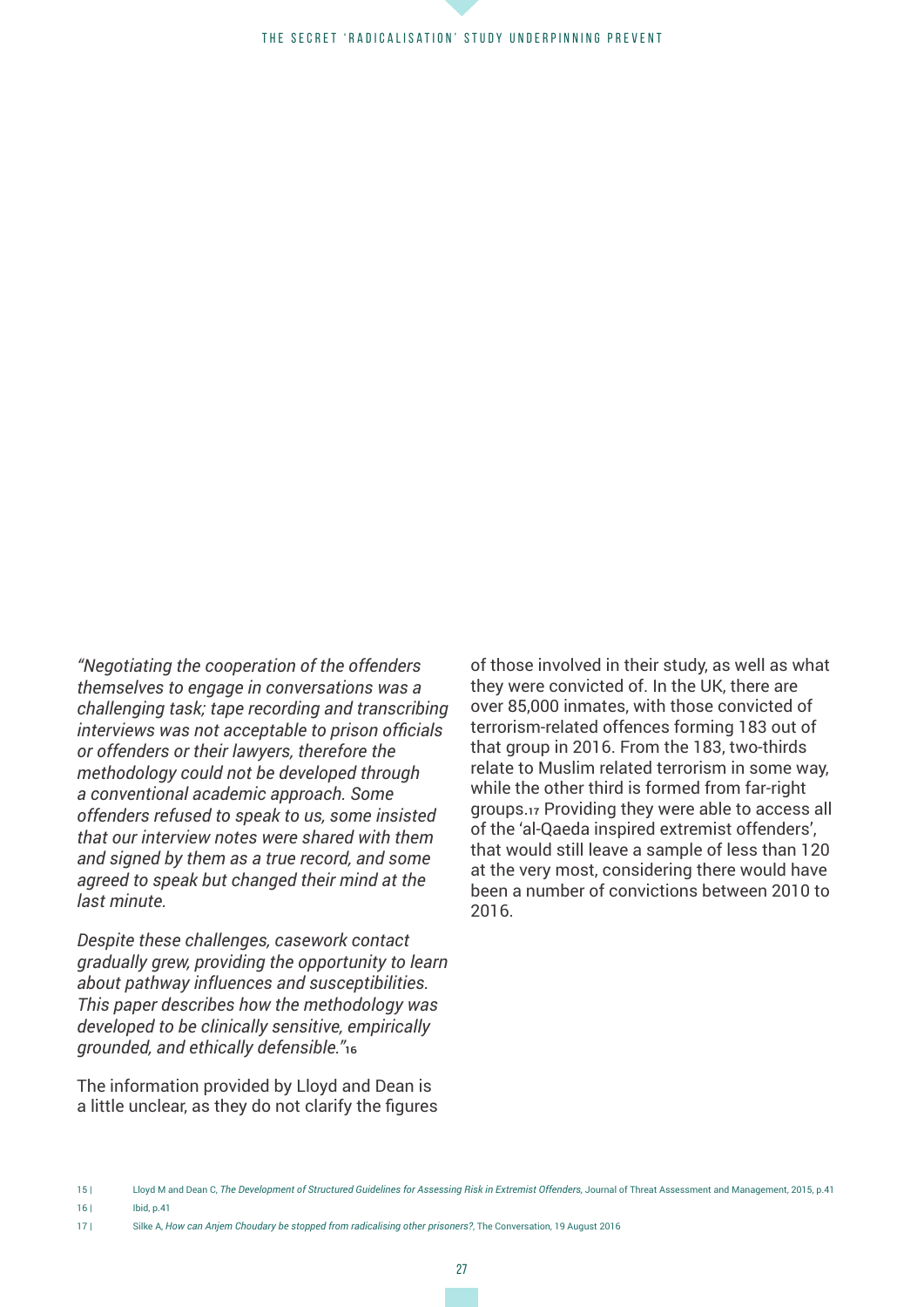#### Sample group for the study

According to the authors, the SRG was formulated through the collection of data over time through casework notes, rather than direct structured interviews, a problem that they acknowledge they had to contend with. The original data set was based on the case observations from 20 convicted offenders where there was some affiliation to Islam. What we do not know about this group, is what they were convicted of exactly:

#### *"The ERG had to accommodate those convicted of extremist offenses that fell short of extremist violence, in line with U.K. legislation that set the bar lower than other jurisdictions."*��

They add, "*some had a clear intent to offend that can be deduced from their actions; others are clearly engaged with a group, cause or ideology but do not intend to contribute to or perform*  an act of terrorism."<sup>19</sup> The purpose of the ERG is to stop people from being drawn into violent extremism by predicting behaviour, yet the authors of the study admit that the sample of individuals from which the ERG was derived had little to no intention of performing a terrorist attack.

More recently, according to Andrew Silke, out of the 183 prisoners that are deemed to be 'extremists' about a third had refused to take part in the ERG process for deradicalisation purposes. Writing on the case of Anjem Choudary, the former head of the proscribed group al-Muhajiroun, he stated:

*"Choudary will certainly be assessed using the ERG framework and in time he will also be given the chance to take part in the HII programme. Whether he accepts that opportunity or not is another matter. A third of extremist prisoners have refused to take part and among the recalcitrants are many senior figures. I suspect that Choudary will follow their example and turn down involvement in HII or similar programmes."*��

In terms of the actual cases used, questions must be asked regarding to what extent the case notes/interviews were based on offences where there was no violence involved at all or no intention of doing so. The strict liability offences introduced under terrorism legislation present a wide range of offences where there is no suggestion that violent conduct was ever envisaged. Further, the study does not comment on the cases of far-right individuals convicted under the Fire and Explosives Act, rather than terrorism legislation.

It could be claimed that due to the case notes approach that was taken, it may have been prudent on the part of the authors to withhold the data from being publicly available due to details related to prisoner information and confidentiality agreements. However, there are still a number of factors that could and should have been released publicly.

- 
- 20 | Silke A, *How can Anjem Choudary be stopped from radicalising other prisoners?*, The Conversation, 19 August 2016
- 21 | Interview with Umm Ahmed, CAGE, 4 May 2004 No.1, p.44

<sup>18 |</sup> Lloyd M and Dean C, *The Development of Structured Guidelines for Assessing Risk in Extremist Offenders*, Journal of Threat Assessment and Management, 2015, p.48 19 | Ibid. p.42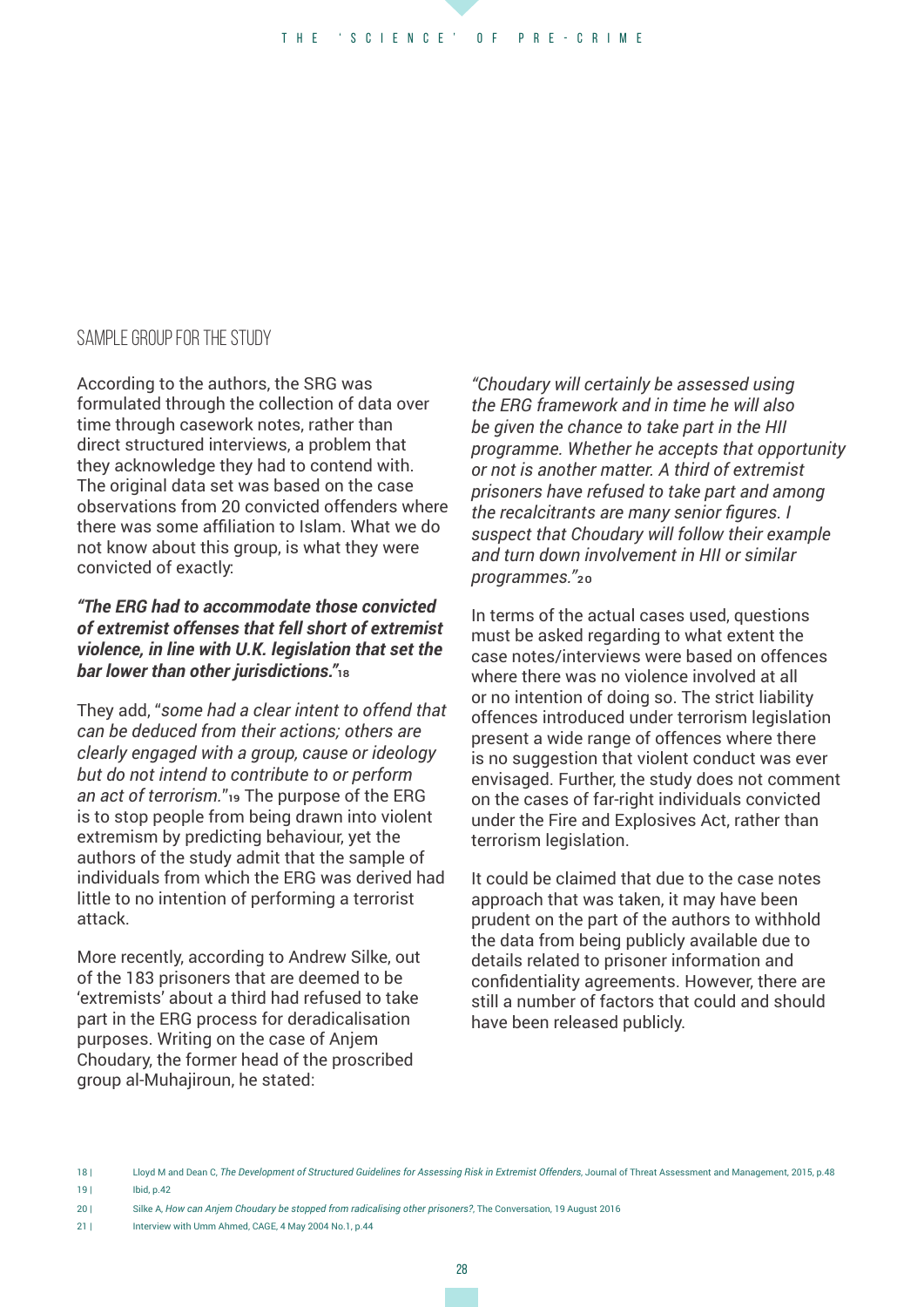#### Applicability and response bias

The findings of the study used offenders as the sample base, which is problematic as the findings were extrapolated to the real world and to other populations. At the very least, the findings, which are based on a small-scale, qualitative study, should have been scrutinised for their wider applicability, as well as the need for them to be replicated. It is unclear, but there is no evidence in the public domain that the replication was either done, or that it was possible to do.

Crucially, the authors do not acknowledge within their paper the risk that is posed by response bias. In other words, the extent to which prisoners provided answers that they felt the authorities wanted to hear. Lloyd and Dean acknowledge that their study was not carried out externally to the casework of the prisoners or with any degree of trust. The ERG was used to determine whether or not, and under what conditions, a prisoner should be released back into the general public. The reality of the ERG in operation in a prison environment appears to be somewhat different according to the case of Umm Ahmed who provided testimony to CAGE of her own experience:

*"Going back to the ERG, it is relatively dangerous in fact, as it is based on your involvement, but it is designed to look into every aspect of your life and belief. I remember when they conducted my assessment, they explicitly stated that they did not consider me any kind of threat, or that I saw the UK public as a target or enemy, but* 

*during the ERG they were keen to know about my feelings on proscription of organisations. This was at the time of a post-Woolwich environment where those associated with the EDL were going around hurting Muslims. They asked about al-Muhajiroon, and I explained that under their categorisation, then yes they could potentially be proscribed, but then I said that the same standard should be applied to the EDL. The woman conducting the interview said she agreed with my viewpoint and that the EDL was a dangerous organisation – however – she still wrote into my record that I displayed having an "us v them" mentality."*��

Due to the desire for freedom, former prisoners who went through the system, suggested to CAGE that they provided answers to questions they knew the trained ERG staff wanted to hear. They felt that the whole exercise was for the government to tick boxes. In this lies one of the greatest dangers of the evidence base for the ERG22+, that due to the casework approach and the lack of trust in direct interviews, there was no way to validate the authenticity of the opinions that were being expressed. The findings of the research, in other words, are highly questionable and contestable. Furthermore, a response bias can have a large impact on the validity of the findings and thus bring any findings derived from such data into disrepute. Without any replicable study being conducted to validate their work, it is difficult to measure the authenticity of their findings.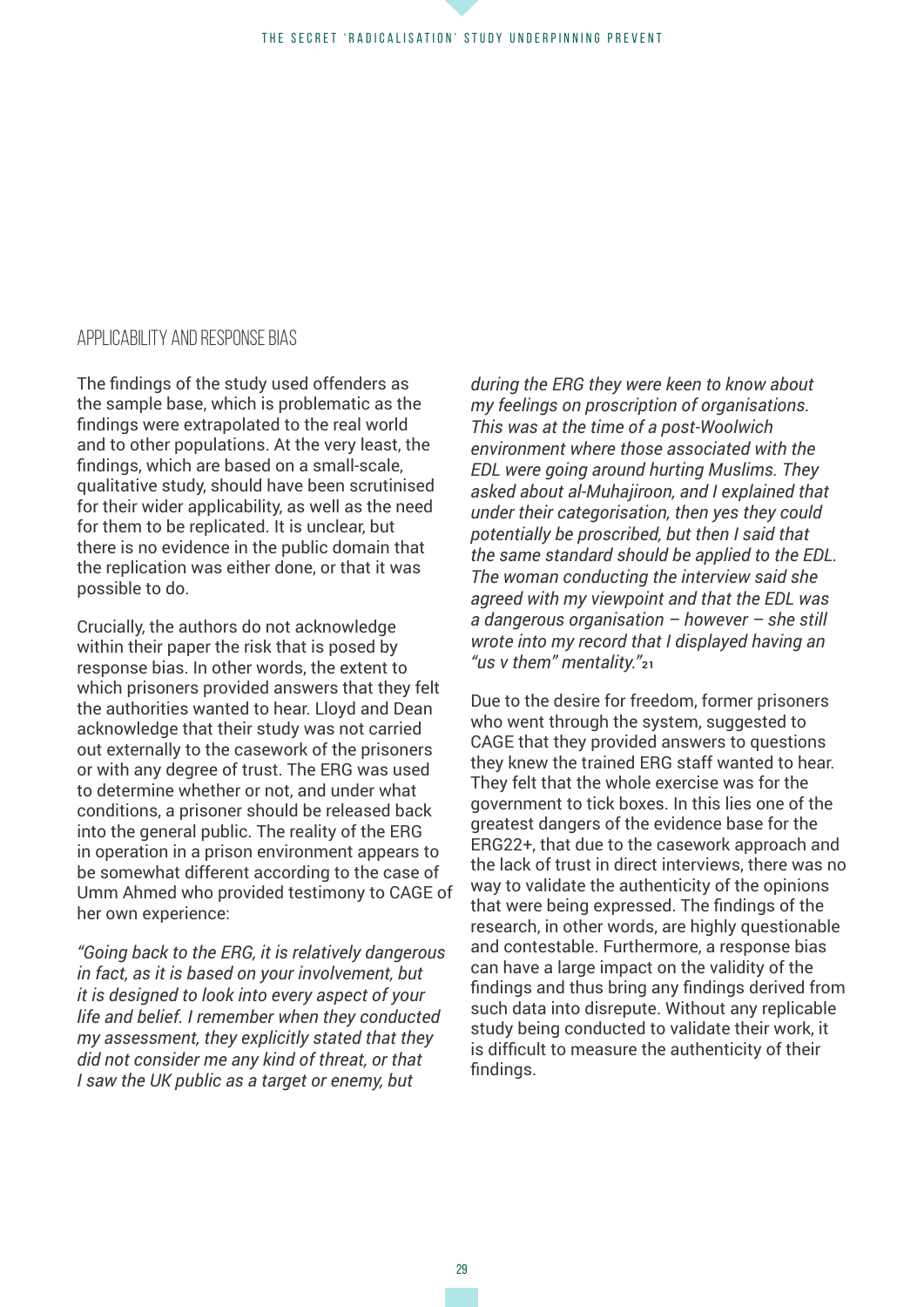### The 'omission' of political grievance as a factor

Lloyd and Dean claim that their casework findings were corroborated for the SRG by a study produced by Alyas Karmani, a community psychologist who produced a report for London Probation:

*"In time, our findings were cross-referenced against those from an independent researcher and youth leader commissioned by London Probation to identify influences in the backgrounds of another 12 offenders convicted under the Terrorist Act and on license in the community."*��

Karmani claimed to CAGE that neither author ever spoke to him of his findings, and that his study cannot be restricted to the 21 factors that the authors suggest made up the SRG. He rather opted for 66 factors, many of which went beyond the scope of the ERG in terms of context and environmental factors 23

Between 2009 to 2011, the SRG was reconstituted into the ERG. Again, the authors provide little to no information about the data they were handling, and in particular its distribution. We know that much of their work was focused on Muslims in the UK, and in particular those Muslims who were in prison:

*"Another possible limitation is that it was constructed to primarily capture the particular pathway influences and objectives of British AQ-*

#### *influenced extremist offenders during the period of the Afghan and Iraqi wars."*��

Strikingly, in the development of the ERG methodology, while Lloyd and Dean did factor in environmental factors that may contribute to 'extremist' thinking, they formally acknowledge that it was an omission to exclude political context specifically as a factor. In light of their work being carried out, "*during the period of the Afghan and Iraqi wars*," this omission seems bizarre to the point of being disingenuous:

*"The ERG necessarily focuses on the individual, but it also identifies the role of families and friends in providing support for offending, of groups in exerting influence or control over the individual, of transitional periods that provide a cognitive opening for potential engagement, and of access to networks that can provide the training and funding to realize a terrorist offense. In addition, political context provides the vehicle and the opportunity for the offender (Hoffman, 2006). In line with the thinking behind the Multilevel Guidelines (MLG), Professor Stephen Hart specifically advised that we should include this because it was a unique feature of extremist offending. This advice was built into the practice guidance as a contextual influence to be referenced in the assessment report, but it was not included as a factor in its own right, which was perhaps an omission."*

It is difficult to understand the omission of the authors, particularly when they further recognise:

25 | Ibid, p.44

<sup>22 |</sup> Lloyd M and Dean C, *The Development of Structured Guidelines for Assessing Risk in Extremist Offenders,* Journal of Threat Assessment and Management, 2015, p.44

<sup>23 |</sup> The Diversity Project Ltd, *Reducing Influences that Radicalise Prisoners,* National Probation Service, London, February 2009

<sup>24 |</sup> Lloyd M and Dean C, *The Development of Structured Guidelines for Assessing Risk in Extremist Offenders,* Journal of Threat Assessment and Management, 2015, p.50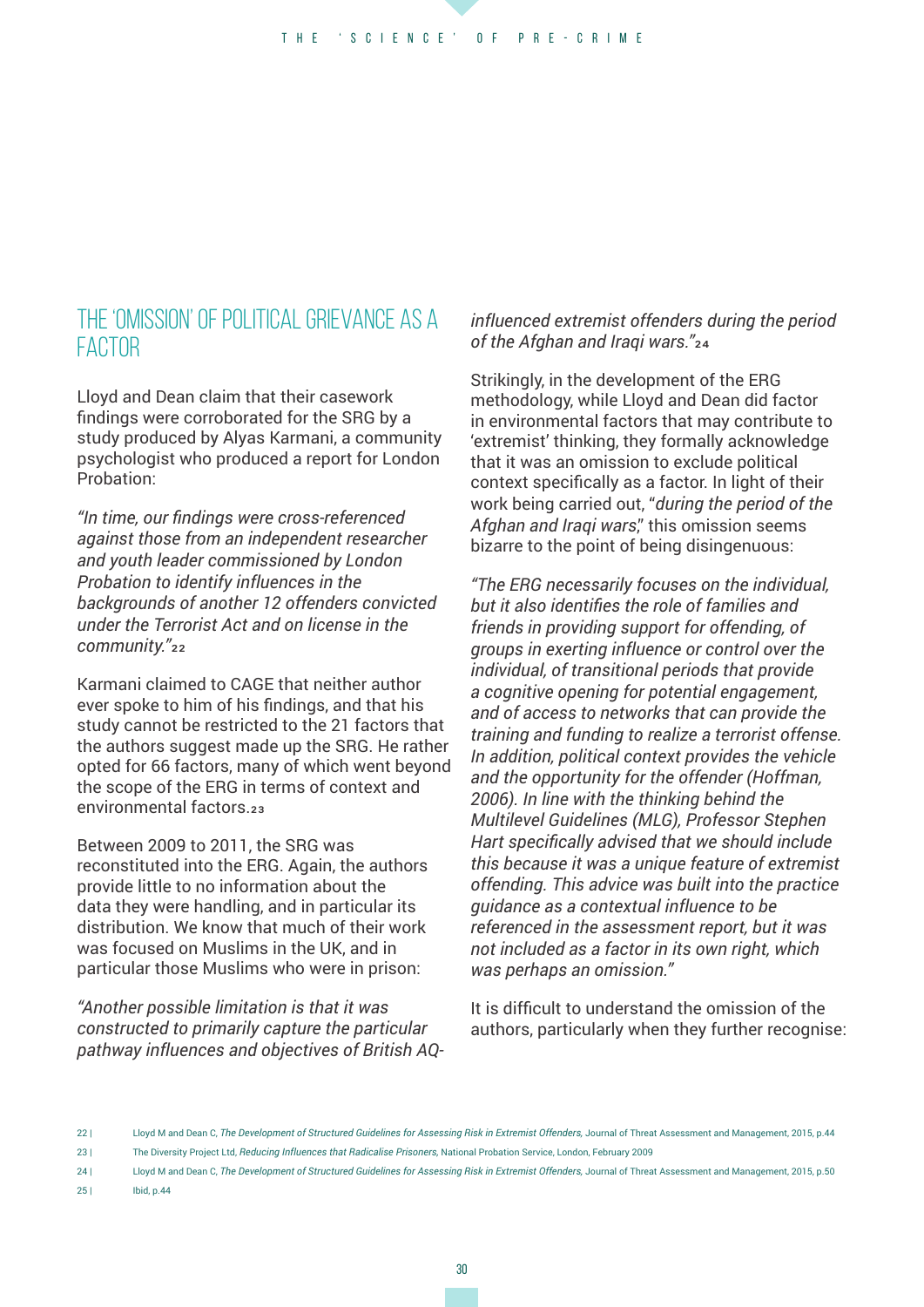*"The implication is that there may be more than a single linear pathway into extremism: one that is essentially political that progresses through*  engagement to intent..." (our emphasis).<sub>25</sub>

The exclusion of political factors as being a relevant significant factor in its own right is important, as it not only goes against the trend of a great many studies on political violence and terrorism<sub>26</sub>, but moreover goes specifically against the findings in Alyas Karmani's work, the same work they attribute as helping to support their own research. Karmani presents five main factors, within which two of his major themes include: perceived injustice and grievance, as well as foreign policy<sub>27</sub>. Both of these major factors are largely excluded in understanding the worldview of many young people.

With the final release of the Chilcot report into the Iraq war, it is important to acknowledge the view of the security agencies in relation to processes of 'radicalisation' or rather, as we prefer to call it, 'politicisation'. Key to the evidence received by Sir John Chilcot, were the views expressed by Dame Eliza Manningham-Buller, the former head of MI5 who served between 2002–2007:

*"By 2003/4 we were receiving an increasing number of leads to terrorist activity from within the UK … our involvement in Iraq radicalised, for want of a better word … a few among a generation … [who] saw our involvement in Iraq, on top of our involvement in Afghanistan, as being an attack on Islam."*

When asked at the Chilcot Inquiry whether the Iraq War increased the threat of terrorism to the UK, she replied:

*"I think we can produce evidence because of the numerical evidence of the number of plots, the number of leads, the number of people identified, and the correlation of that to Iraq and statements of people as to why they were involved … So I think the answer to your ... question: yes.*"28

The authors Lloyd and Dean come from a forensic perspective that leads them to pathologise and look for explanations at the individual level. For this reason they bring a very static and de-contextualised understanding as to why individuals become involved in political violence. Although the authors acknowledge the need to consider the role of environment<sub>29</sub>. they largely limit this to the role of families and friends, and access to networks. Thus, there is no recognition of a vast literature on various aspects of context including the role of authorities in confirming or disconfirming a narrative of societal prejudice towards Muslims and state illegitimacy. This is despite the authors having identified the single most important factor that is shared across their cases as injustice and political grievance. While the authors explicitly state they are not interested in the processes leading to violent 'extremism', this should not absolve them from responsibility to consider how the use of their research might inadvertently contribute to these processes.

27 | Karmani A, *Reducing Influences that Radicalise Prisoners: Research Project*, National Probation Service London, February 2009

<sup>26 |</sup> Pape RA, *Dying to Win: The Strategic Logic of Suicide Terrorism,* Random House, 25 July 2006; see also: Gunning J, *What's so 'religious' about 'religious terrorism'*, Critical Studies on Terrorism, 26 July 2011; Ross JI, *The Primacy of Grievance as a Structural Cause of Oppositional Political Terrorism: Comparing Al-Fatah, FARC, and PIRA*, The Faces of Terrorism: Multidisciplinary Perspectives, John Wiley & Sons, 2009; and Ghatak S and Prins BC, *The Homegrown Threat: State Strength, Grievance, and Domestic Terrorism,* International Interactions, 20 January 2016

<sup>28 |</sup> Wintour P, *Intelligence files support claims Iraq invasion helped spawn Isis*, The Guardian, 6 July 2016

<sup>29 |</sup> Lloyd M and Dean C, *The Development of Structured Guidelines for Assessing Risk in Extremist Offenders,* Journal of Threat Assessment and Management, 2015, p.42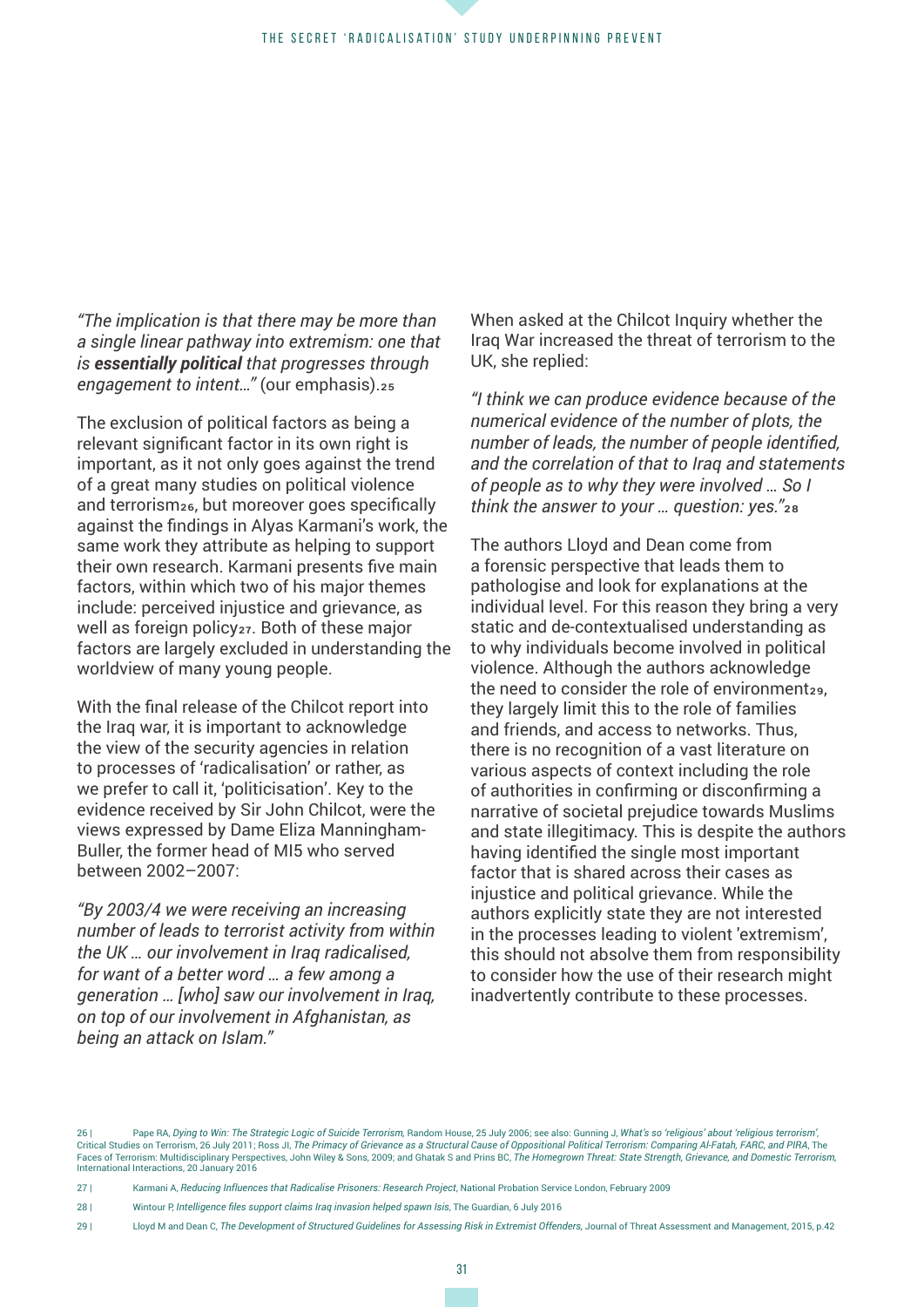## Reliability and validity

Lloyd and Dean spend some time presenting their view on the validity and reliability of their findings. This becomes even more critical when the authors admit to their own failings in the research:

*"The ERG is not as yet informed by an equivalent evidence base, primarily because of the paucity of equivalent research into factors underlying extremist offending."*��

In their concluding remarks, they reassert this weakness in their research:

*"The current lack of demonstrated reliability and validity remains the main limitation of the ERG at this time. It remains essentially a qualitative tool that requires a level of professional judgment and experience to be effectively used."*��

*"The ERG is work in progress… However, the circumstances of its development may have detracted from its academic credentials in that it was not based on recorded and transcribed interviews or systematically analyzed, and a transparent and replicable literature review was not conducted specifically for this purpose. We came to this work as practitioners with a strong imperative to develop products for correctional and managerial purposes. Now that the ERG dimensional model has become embedded in NOMS and a significant number of assessments have been completed, efforts are being made to further analyze its performance and to validate it more systematically.*

*There remain important questions to be explored, most notably around reliability and validity, but in the meantime the ERG provides a systematic, transparent, and accessible framework for engaging, assessing, and managing extremist offenders and those vulnerable to engagement* 

*in prison and the community. Such an approach is crucial in this field where public protection is a primary consideration and decision-making needs to be transparent and defensible."*��

One of the member of the advisory committee for the study by Lloyd and Dean, Andrew Silke, writes of the programme and the way in which it is currently implemented:

*"Launched in 2011, ERG22+ assesses offenders on 22 factors which are theoretically related to extremist offending. Staff use the model to assess an individual's mindset and capability for terrorism. They will try to interview the prisoner as part of this assessment, and for example, an*  individual's progress on the HII can feed into it."<sup>33</sup>

In consideration of the statutory requirement for all public sector workers to use the factors developed by the ERG22+ when making assessments of those under their care, these admissions by Lloyd and Dean seem to be particularly stark. How can the government implement their findings in 2011, when in 2015 the original authors remain unsure as to the, "*reliability and validity*," of their findings? It is this question that is central to the ERG22+ and its implementation, as is the question as to why until this day, the model has not been subjected to any transparent or rigorous peer review process.

Their claim that the, "*ERG is a work in progress*,"�� carries with it a great deal of consternation, especially when these factors are applied in the real world by public sector workers who have had little or no training, and further have not been given a chance to verify the science behind these statutory obligations. What has resulted is an environment of over-reporting of individuals to the authorities due to structural coercion.

This is pertinent in light of findings that only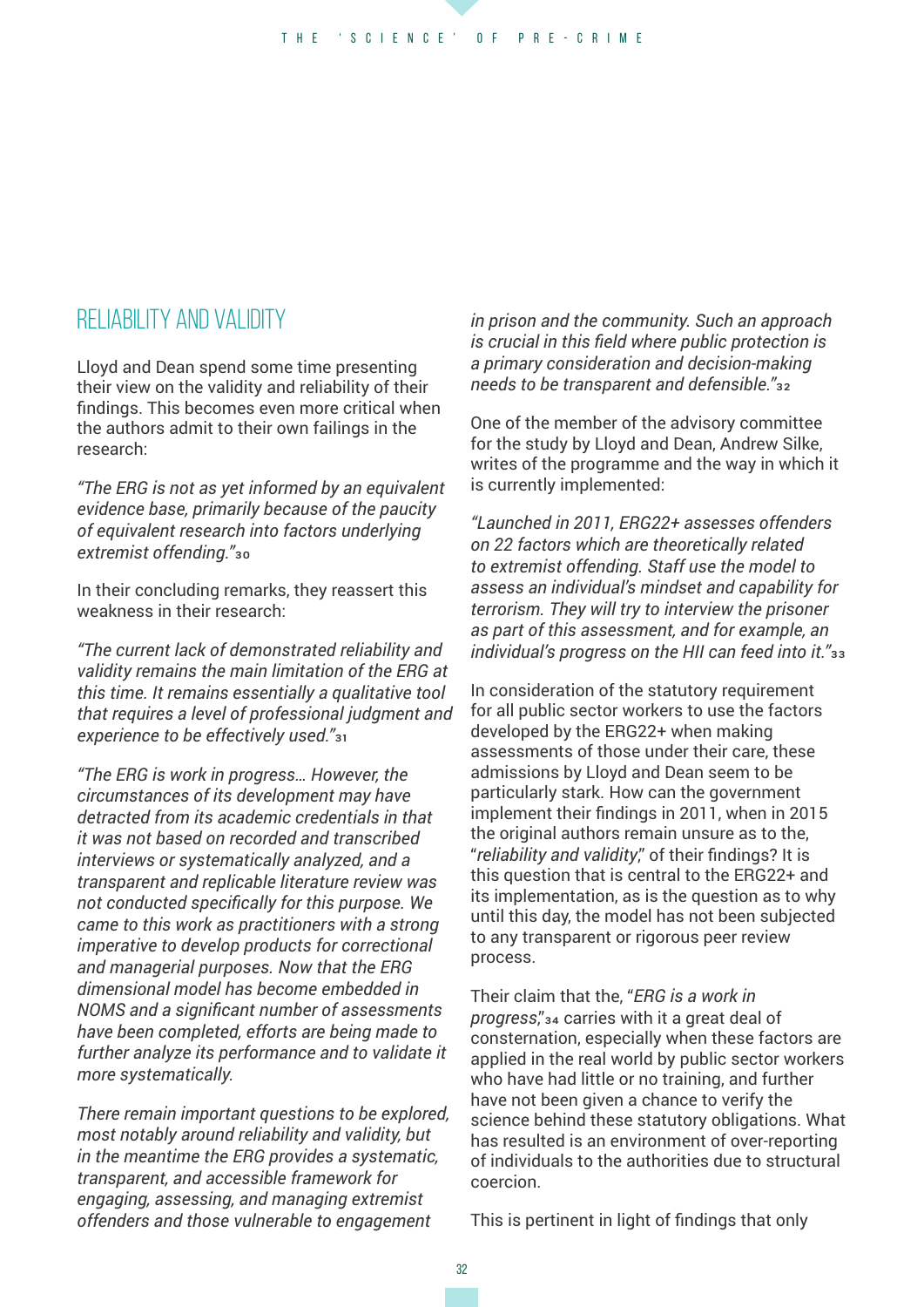7% of all referrals made in 2015 to CHANNEL based on the ERG22+ factors required 'supportive interventions', which means 93% of all individuals were referred to CHANNEL for the wrong reasons. 35 Furthermore, there is a sense, that Lloyd and Dean's somewhat casual reference to this being a work in progress gives the impression that communities in the UK are being treated as 'laboratory rats' in an attempt to find a scientific justification for their theories – by all ethical standards, it is an unsound process.

### The ERG22+ as a public relations exercise

In 2012, the National Offenders Management Service (NOMS), undertook a public relations exercise by providing access to Belmarsh High Security prison to the journalist David Rose and the Mail on Sunday.<sup>36</sup> In an in-depth piece written by Rose, he describes his interviews with al-Qaeda inspired terrorism convicts, and also his discussions with the prison authorities and NOMS. Rose was presented with the ERG22+ as being a model for assessing risk, but was presented with a very different picture than the one written about by Lloyd and Dean in 2015:

*"Built up through months of interviews with inmates, ERG requires the psychologist to dig deep into an offender's life story, allowing an assessment of his past and current risk…"*��

Rose was presented with the view by NOMS that, in 2012, there was a rigorous scientific process undertaken in interviewing the prison population, with claims that by 2013, all 110 terrorism offenders would be interviewed as part of the process. Incongruent with the picture presented by the authors of the ERG, Natasha Sargeant who piloted the ERG at Whitemoor Prison, explained to Rose:

*"'The biggest surprise has been how much they wanted to talk,' she says. 'In some cases, there's been this huge sense of relief at having an opportunity to explain and understand how they got involved, and then to do something about it.'"*��

However, what has come to light is that Sargeant's view is not supported by Lloyd and Dean. Their methodology highlights how they found it difficult to secure trust with the offenders they were seeking to interview – precisely why they were forced on many occasions to rely on case notes. There is a sense that the lack of external access and review of the ERG22+ data, has led to an environment where it is often cited by others with the assumption of its validity, but never genuinely scrutinised.

32 | Ibid, p.51

38 | Ibid

<sup>30 |</sup> Ibid, pp.47-48

<sup>31 |</sup> Ibid, p.50

<sup>33 |</sup> Silke A, *How can Anjem Choudary be stopped from radicalising other prisoners?*, The Conversation, 19 August 2016

<sup>34 |</sup> Lloyd M and Dean C, *The Development of Structured Guidelines for Assessing Risk in Extremist Offenders,* Journal of Threat Assessment and Management, 2015, p.51 35 | Ratcliffe R, *Teachers made one-third of referrals to PREVENT strategy in 2015*, The Guardian, 12 July 2016

<sup>36 |</sup> Rose D, Inside Britain's terror cells: A chilling insight into how gangs of convicted terrorists recruit prisoners for Al Qaeda - and the courageous men and women sent in to 'turn' them, Mail on Sunday, 29 September 2012

<sup>37 |</sup> Ibid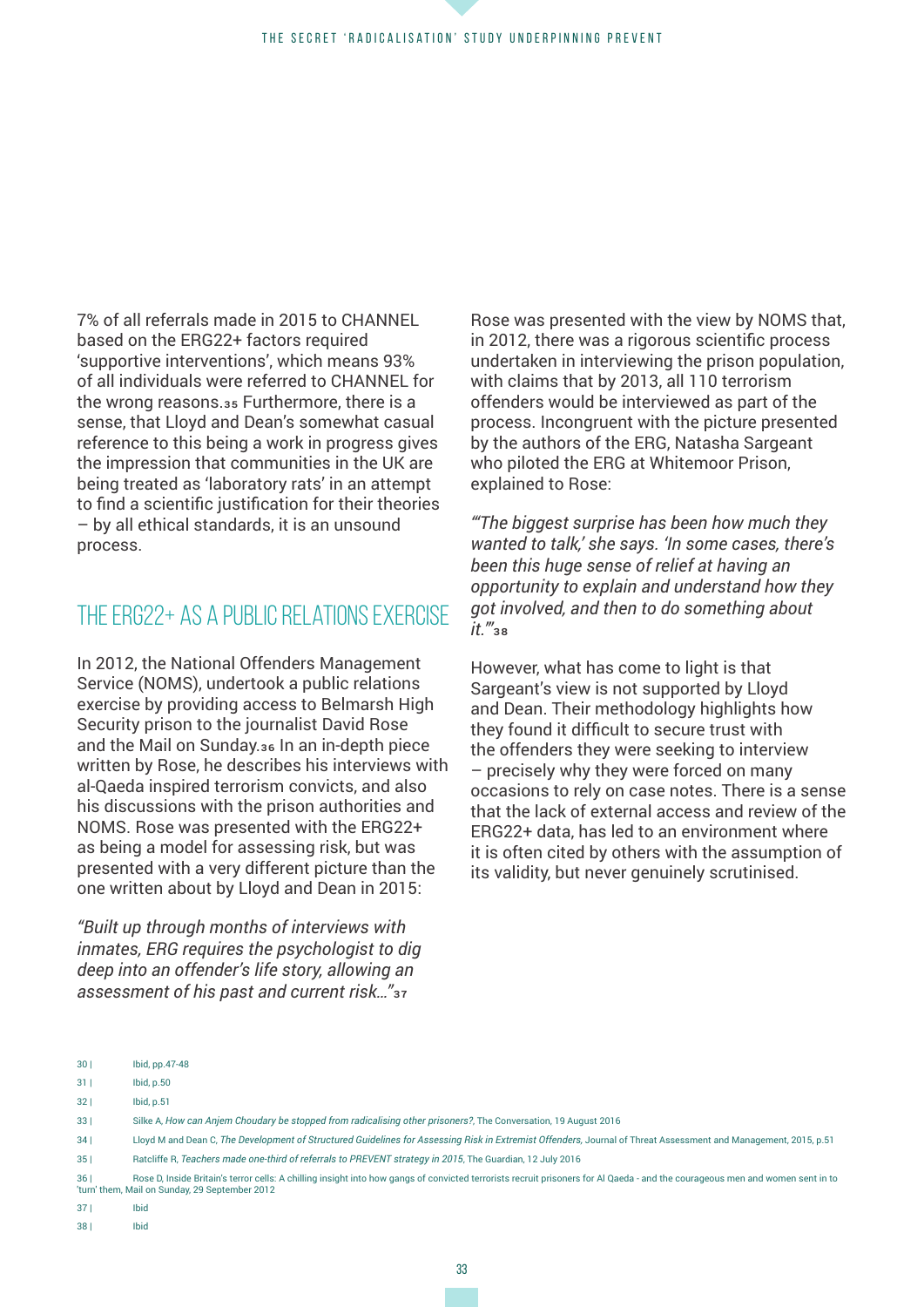#### The 'science' of pre-crime

# $ERG22+ IN THE$ 'pre-criminal' space

#### **SUMMARY**

- Authors acknowledge that ERG is used in the 'pre-criminal' space despite it being developed in the context of 'extremists offending in prison'.
- There is no explanation as to how the government has replicated the results to fit the rest of society.
- The framework is based on problematic generalisations.

The ERG22+ was developed by Lloyd and Dean, largely in the context of what they perceived as 'extremist' offending in prison. Due to the lack of transparency on their data, it is difficult to say to what extent these case studies in themselves provide an adequate or representative picture. There are questions to be asked of the methodology and the conclusions that they have therefore reached.

It is, however, understandable why such factors might be needed in a prison environment. In the case of violent offenders, the prison services would need to ascertain the likelihood of an

individual reoffending in some way, and thus potentially posing a risk to themselves and/or others. But the study's credibility comes under question due to the lack of adequate empiricism, leaving even the prison aspect open to review.

Even less clear, is why in 2015, Lloyd and Dean are presenting their concerns about their study's lack of rigour in the context of the prison environment for which the ERG22+ is applicable, yet their findings have still been implemented across the Prevent and Channel programmes nationally and extended into civil society through the Counter-Terrorism and Security Act 2015. The authors acknowledge from the beginning of the article that the ERG22+ has:

*"…also informed approaches in the community with those in the "precriminal space" within the U.K. government's PREVENT agenda (HM Government, 2007, 2011)."*��

They later again in their article acknowledge the utility of the ERG22+ outside of the prison environment as it has been adopted wholesale by the government:

*"The Home Office CHANNEL project that operates in the community to support and intervene with those vulnerable to extremism uses the Vulnerability Assessment Framework (HM Government, 2012) derived from the ERG to assess vulnerability and monitor the impact of interventions. Confidence in its use is associated*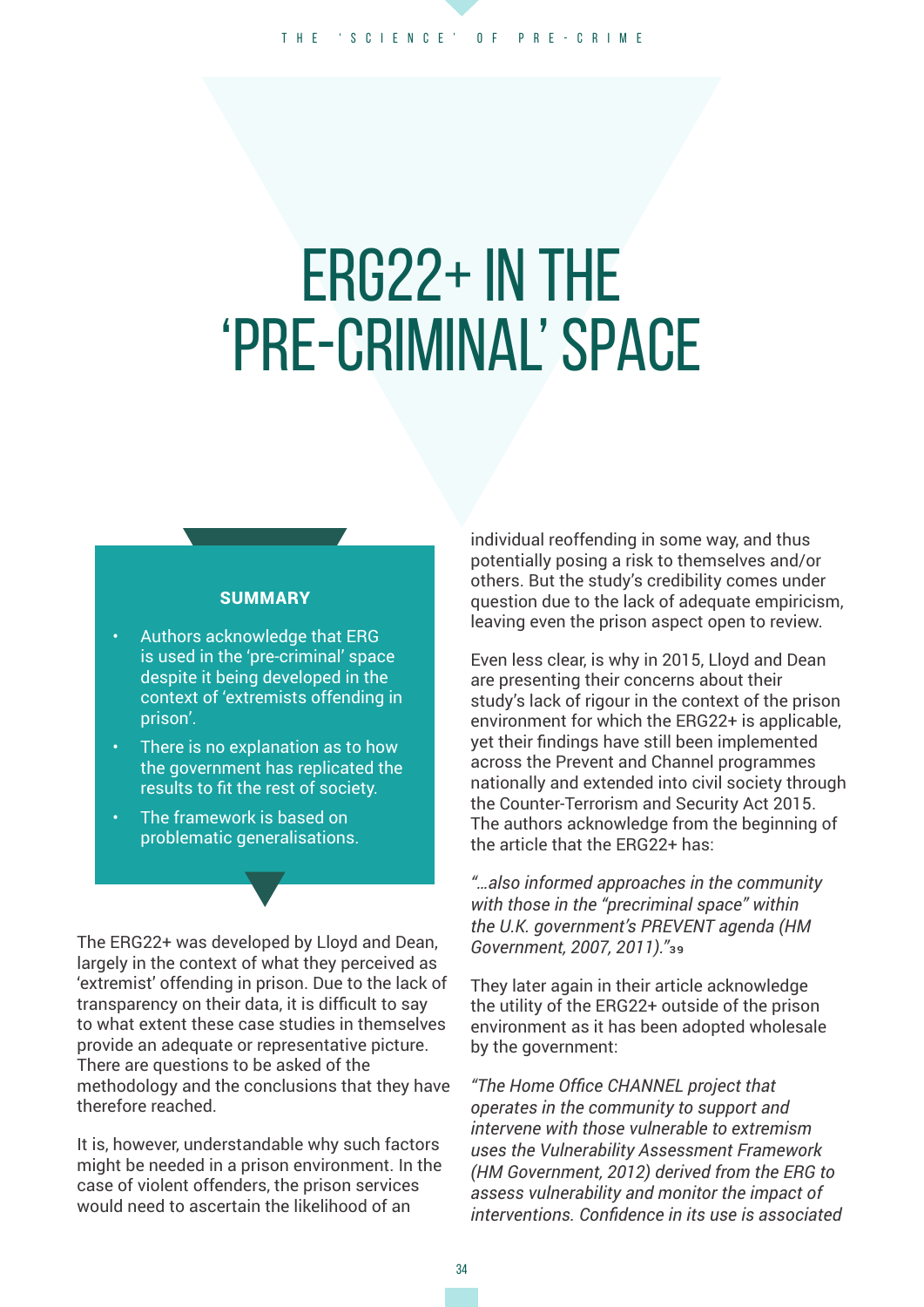*with the fact that it is derived from the actual pathway experiences of the "true positives" or those who have been convicted of terrorist offenses."*��

Here we return to the question of the datasets that were employed in order to determine the 'science' of the ERG22+ and its application in both PREVENT and CHANNEL environments beyond the prison system for which it was created. There may well be a case to acknowledge the need for a system of assessment to be instituted for those who have been involved in violence, in order to understand whether or not they present a risk.

## THE APPLICATION OF THE ERG22+ TO THE wider population

How does this apply in a wider context? Lloyd and Dean's assumptions are based on those convicted of terrorism offences in relation to al-Qaeda, but that tells us very little about how the government was able to replicate the results and findings to wider society. Among the assumptions they make are:

- 1. All forms of 'extremism' are the same.
- 2. All of those who have been convicted of terrorism offences are violent terrorists, even though some laws allow individuals to be prosecuted, for example, for possessing information or indirectly encouraging terrorism. In other words, they provide no clarity as to the nature of the offences and the extent to which there was any potential for violence involved.

3. That the limited sample of terrorism offenders they spoke to who had been convicted, would replicate wider society. No evidence was provided that the 'evidence' gathered from offenders, could be used to understand the factors in relation to the general public.

The method that has been adopted by Lloyd and Dean to construct a framework that can be applied to entire counter-terrorism operations and 'de-radicalisation' more broadly, is based on highly problematic generalisations. If this framework sought to simply gain a better understanding of how offenders make sense of their paths to political violence then it may have been adequate, although that would still depend on them publishing their full data. But the method is wholly inadequate where the purpose is to assess potential to reoffend and even less so, to identify members of the general population who might offend in the future.41 This would require longitudinal research designs and research with the general population. Even then, the notion that assessors would be able to predict behaviour is difficult to make, as human beings are far to complex to be reduced to factors that might predict future criminality, which is something the authors of the paper admit themselves about the FRG22+

41 | Martin T, *Governing an unknowable future – the politics of Britain's Prevent policy*, Critical Studies on Terrorism, 2014, 7(1), pp.62-78; see also: Pantucci R, *A contest to democracy? How the UK has responded to the current terrorist threat*, Democratization, 2010, 17(2), pp.251-271

<sup>39 |</sup> Lloyd M and Dean C, *The Development of Structured Guidelines for Assessing Risk in Extremist Offenders*, Journal of Threat Assessment and Management, 2015, p.40 40 | Ibid, pp.49-50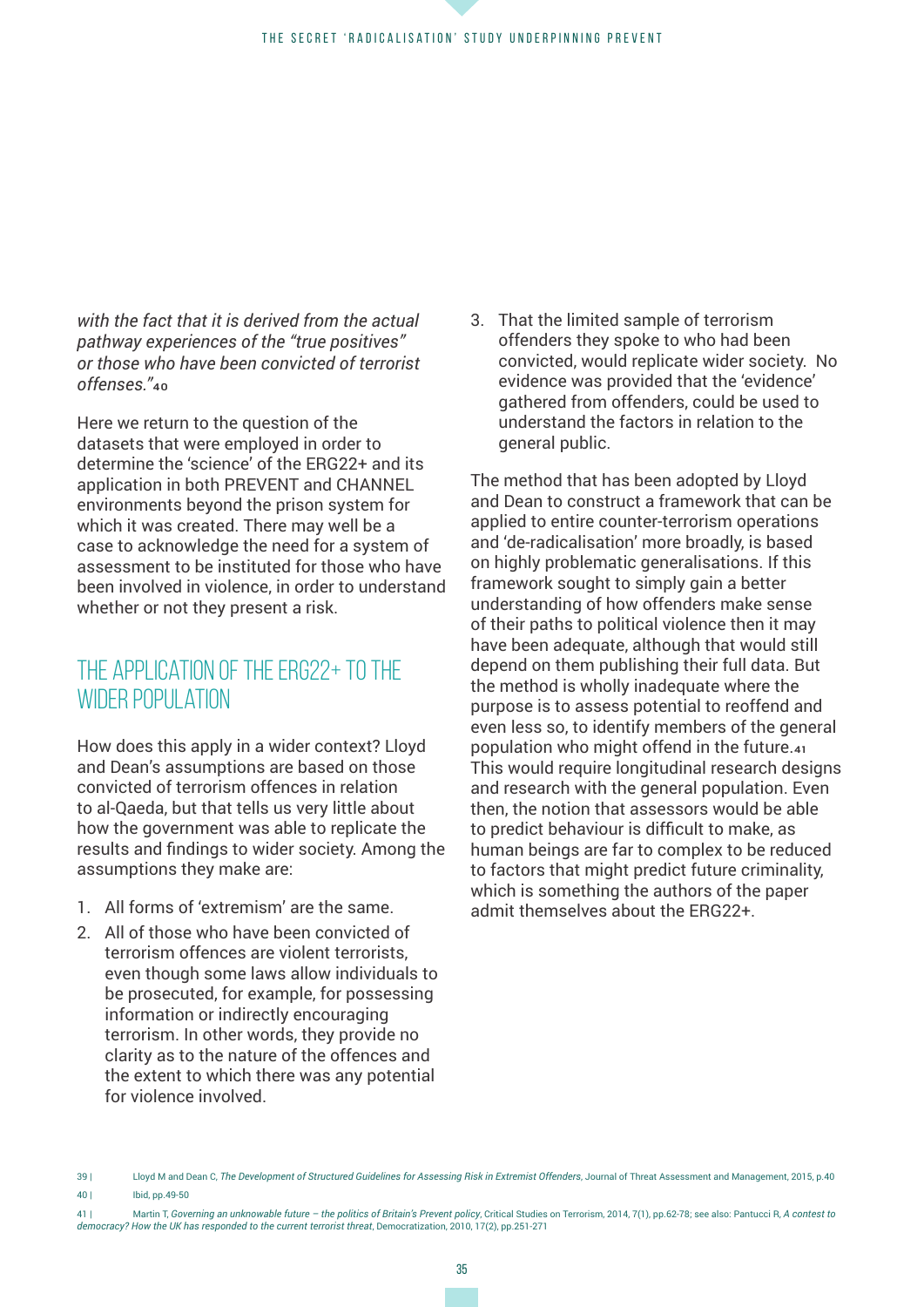# 66

**There is a sense, that Lloyd and Dean's somewhat casual reference to this being a work in progress gives the impression that communities in the UK are being treated as 'laboratory rats' in an attempt to find a scientific justification for their theories.**

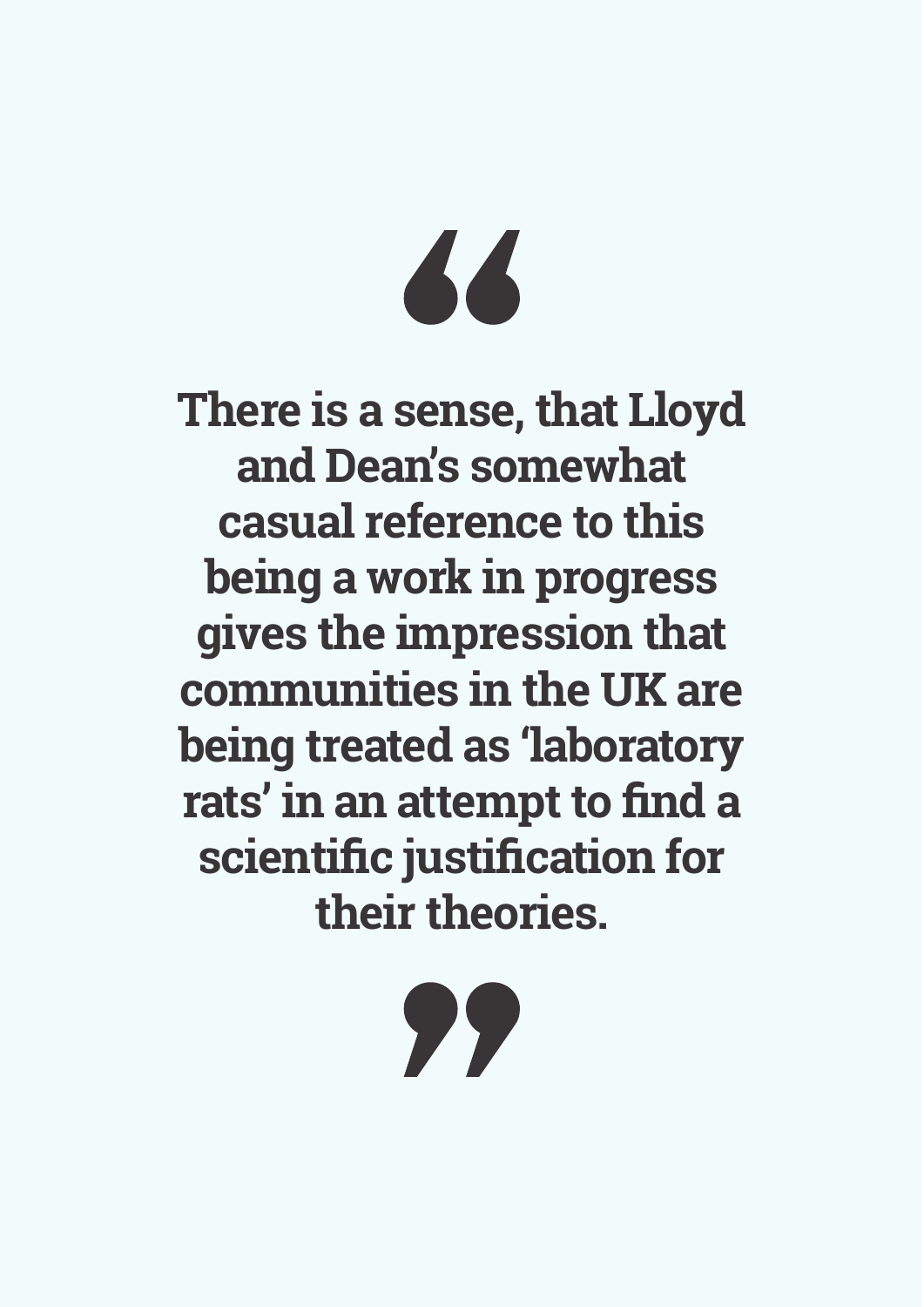## Can the ERG22+ predict future violence?

Based on the 22+ factors that have been presented, it is difficult to say that x, y and z, in that combination, to a certain severity level will predict with 85% accuracy that a person convicted of extremism is likely to reoffend/ commit an offence for the first time. Within a prison environment, structured professional guidelines for forensic psychologists would still be required in order to make better assessments as to risk, but to predict future criminality outside of that scenario would be almost impossible to ascertain.

Within the ERG system, the Lloyd and Dean paper appears to indicate that items are not scored – more factors does not mean higher engagement or higher intent or higher capability etc. therefore if one factor is identified and professional judgement ascertains that the risk is significant but the protective factors are not substantial then this may be reason to escalate the perceived threat further. What this means is that in an environment of risk, singular risk factors could lead to PREVENT and CHANNEL referrals.

One potential difficulty with it being a nonquantitative measure is that in ambiguous cases, it may be harder for a professional to be 'pro-risk' (e.g. the professional is satisfied the individual will not reoffend) if the consequence of them being 'pro-risk' is potential terrorist activity. A professional may be more inclined to err on the side of caution. Whereas a quantitative measure would mean that one could argue that the assessment outcome stated that the individual was unlikely to reoffend. This is not just the presence or absence of a factor  $-$  but what role it plays in the likelihood of committing an offence.

The authors state, "*Our position is that in the UK society individuals are free to hold any beliefs and to express dissent, but where there are democratic means to accommodate this they should not resort to breaking the law or to the use of violence*". However, the factors created within the ERG 22+ do the exact opposite; in other words, they look to clampdown on religious and political beliefs that are not illegal. Even quoting from their own literature sources, they highlight the work of Savage and Lit, who state: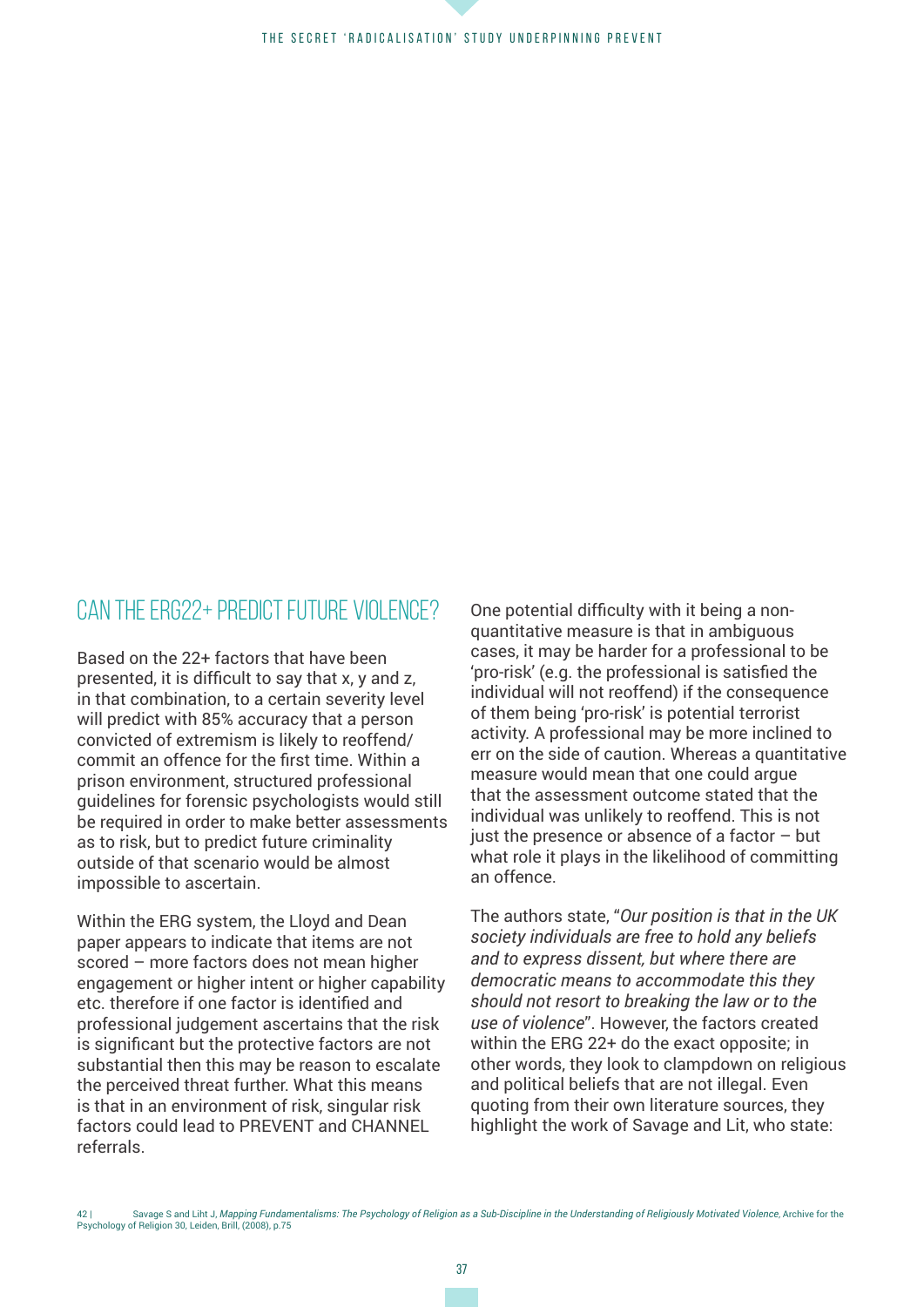*"Psychological pathology alone fails to explain either terrorists' actions or the fundamentalist religiosity that is co-opted as its legitimation. Normal social psychological processes such as uncertainty reduction, terror management, social identity, meaning making (through religion), in combination with cognitive factors such as intratextuality and low integrative complexity, provide a more adequate understanding of the radicalization of young people, some of whom go on to commit violence against hated out-groups."*  �� *[emphasis added]*

The lack of clarity around 'radicalisation' processes has led to confusion in practice and understanding. The question then arises, why the authors have not intervened in the public in relation to bad PREVENT and CHANNEL referral cases? Surely, if their 'science' is being used incorrectly, they would feel compelled to contribute to the conversation around the negative referrals?

Given the large number of factors, the fact that they are vague and poorly specified, and the propensity for confirmation bias (interpreting evidence to confirm existing beliefs) even

amongst those who are trained, the potential for 'false positives' would be high. The problem in short is that as the authors note, the method does not provide for predictive validity, but is being used to predict:

*"The widespread use of the ERG demonstrates its face validity and utility, but it cannot be taken as a substitute for predictive validity…"*��

The authors admit that radicalisation is not, "*a necessary precursor to extremist offending*."�� But the ERG is being used to stop people from being 'radicalised', which is assumed would stop them from falling into 'violent extremism'. They also mention, "it is self evident that many individuals share extreme beliefs (are radicalised) but have no intention of performing an act of terrorism, and that it is possible for someone who has performed a terrorist act to desist from violence without relinquishing their ideology or cause." 45 However, PREVENT's use of the ERG tool targets ideological beliefs based on the assumption that those who adopted 'non-violent extremist' beliefs will in turn become 'radicalised' and thus fall into 'violent extremism'.

- 45 | Ibid, p.41
- 
- 46 | Lloyd M and Dean C, *The Development of Structured Guidelines for Assessing Risk in Extremist Offenders,* Journal of Threat Assessment and Management, 2015, p.49

<sup>44 |</sup> Ibid, p.41 43 | Lloyd M and Dean C, *The Development of Structured Guidelines for Assessing Risk in Extremist Offenders,* Journal of Threat Assessment and Management, 2015, p.50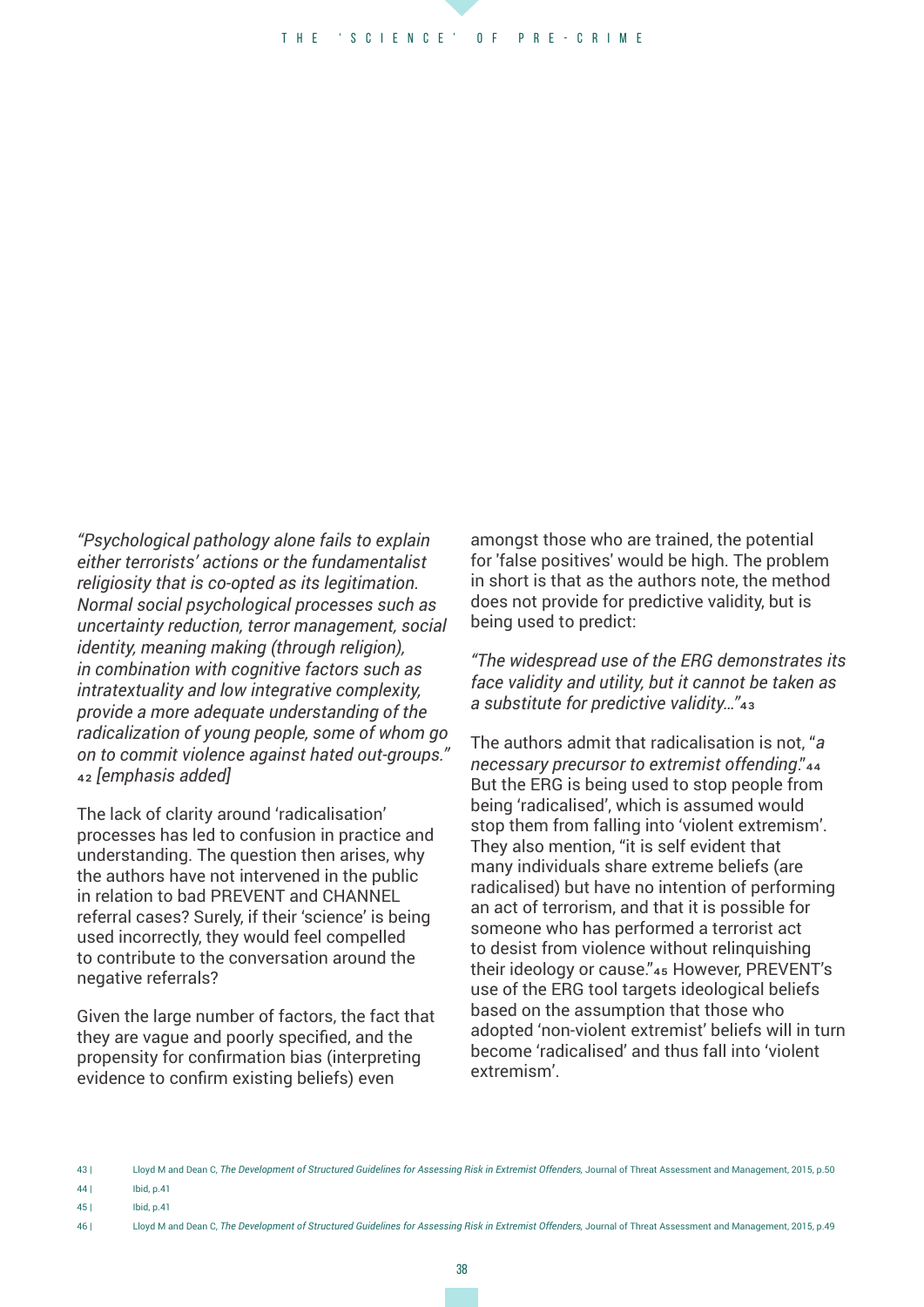# The ERG22+ standard of 'peer review'

The Dean and Lloyd study was produced as 'in-house' research within NOMS for the government, and included a small advisory team of academics including: Stephen Hart (Simon Fraser University, Canada), David Cook (Glasgow Caledonian University, Scotland), Andrew Silke (University of East London, England), Caroline Logan (Glasgow Caledonian University, Scotland), Hazel Kemshall (De Montfort University, England), Jackie Bates-Gatson (Northern Ireland Prison Service) and Karl Roberts (Western Sydney University, Australia). No mention is made over the degree of involvement of this advisory team, although it is common practice for such committees to meet once or twice a year. As stated by Lloyd and Dean in a journal article discussed below, the peer review of their work was largely 'inhouse':

*"..the final version was peer reviewed within NOMS and by two of the international experts in risk assessment from the original advisory group—Professors Stephen Hart (Simon Fraser University, Canada) and David Cook (Glasgow Caledonian University, Scotland)."*��

 The findings of the study, and in particular the theory of radicalisation that stems from it, have formed the centre piece of the government's PREVENT and CHANNEL programmes in the UK. There are many references to the ERG22+ without any specific examples of these authors having engaged with its 'science', and yet there

#### KEY POINTS

- The authors of the report worked for and produced the report for NOMS.
- Members of the reports' advisory committee also conducted the 'independent review'.
- Public sector workers are given very little guidance on identifying factors that are exhibited by all adolescents at some point in their lives.
- The report claims 'face' and 'content' validity, which is the least sophisticated measure of validity.

has been no open professional or peer scrutiny of its scientific methodology or indeed the datasets that it is based on. It might be assumed that either commentators are willing to quote the ERG22+'s existence and conclusions, without ever having actually engaged with its 'science', or that a few 'picked' commentators have been provided a level of access not open to the public or wider professional community.

Teachers, university lecturers, doctors, nurses, dentists, child minders and the entire public sector are provided training based on the 22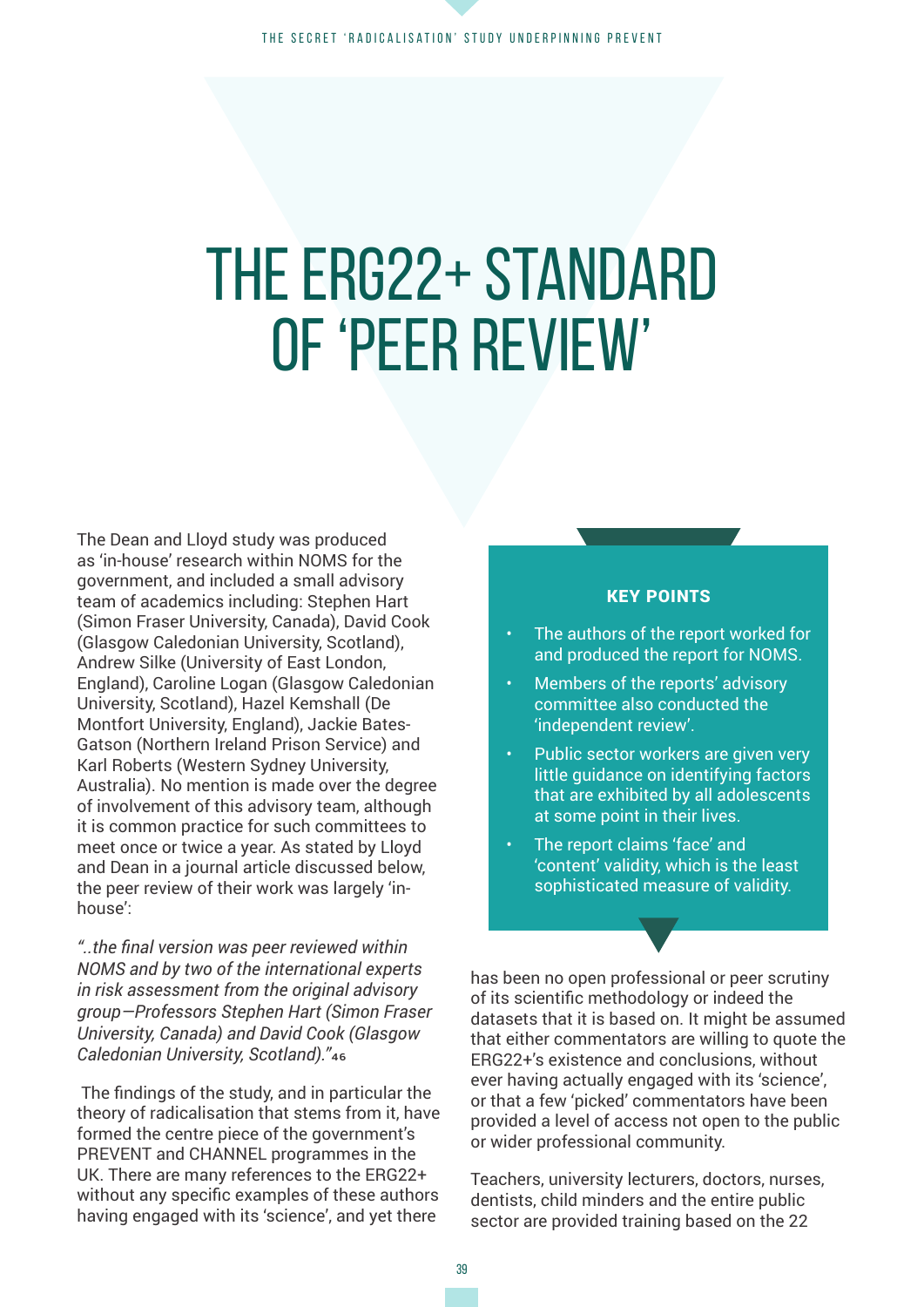factors, without any clear understanding of the implications. This is further exacerbated by the fact that there is little in the way of guidance provided to help them distinguish between the many factors, particularly when the majority of behaviours are exhibited by adolescents and young people, irrespective of race, religion or political affiliation. This was implemented on a voluntary basis since 2011, but in 2015 came on a statutory footing through the Counter Terrorism and Security Act 2015.

The government's study is still not available as it is being withheld as a matter of national security. However, five years after the conclusion of the study and its inclusion in the UK's national security framework, the authors Monica Lloyd and Christopher Dean published a journal article based on the study for the American Psychological Association's niche Journal of Threat Assessment and Management. Lloyd and Dean claim that they have provided a, "*systematic, transparent, and accessible framework*,"<sub>47</sub> and yet the only place their work has been published is in a niche journal in America – a journal edited by the Professor Stephen Hart who was one of only two external individuals to NOMS to be formally involved in the review of the study. Professor Hart was also part of the advisory committee for the study. Whatever the other failings of the ERG22+ study, the claim to transparency and review is perhaps a tenuous one 48

Crucially, there seems to be little to no acknowledgement of any role played by The British Psychological Society or a peer group, who should at the very least have been given access to the data and research in order to create the conditions for transparency and critique. Important questions still remain around the ethical clearance for the study. Both authors of the study worked as employees at NOMS, and those on the advisory committee providing advice for the secret study, were then chosen as the 'independent reviewers'.

### Face and content validity

Finally, in relation to peer review processes within the field of psychology in the UK, the authors of the report claim their study has both 'face' and 'content validity'.�� Content validity refers to how accurately an assessment or measurement tool taps into the various aspects of the specific construct in question. Face validity is the degree to which a procedure, especially a psychological test or assessment, appears to measure what it claims to assess. Both tests are considered to be the *least* sophisticated measures of validity.<sub>50</sub> Tests wherein the purpose has shown to be clear, even to naïve respondents, are said to have high face validity. Accordingly, tests wherein the purpose has shown to be unclear have been found to have low face validity. Furthermore,

47 | Ibid, p.51

<sup>48 |</sup> Lamont M, *Peer review in international perspectives: US, UK and France*, Social Sciences and Humanities Research Council of Canada, 2005; see also: Teplitskiy M, *Frame Search and Re-search: How Quantitative Sociological Articles Change During Peer Review,* The American Sociologist, 47, 2016, pp.264-288

<sup>49 |</sup> Lloyd M and Dean C, *The Development of Structured Guidelines for Assessing Risk in Extremist Offenders*, Journal of Threat Assessment and Management, 2015, p.50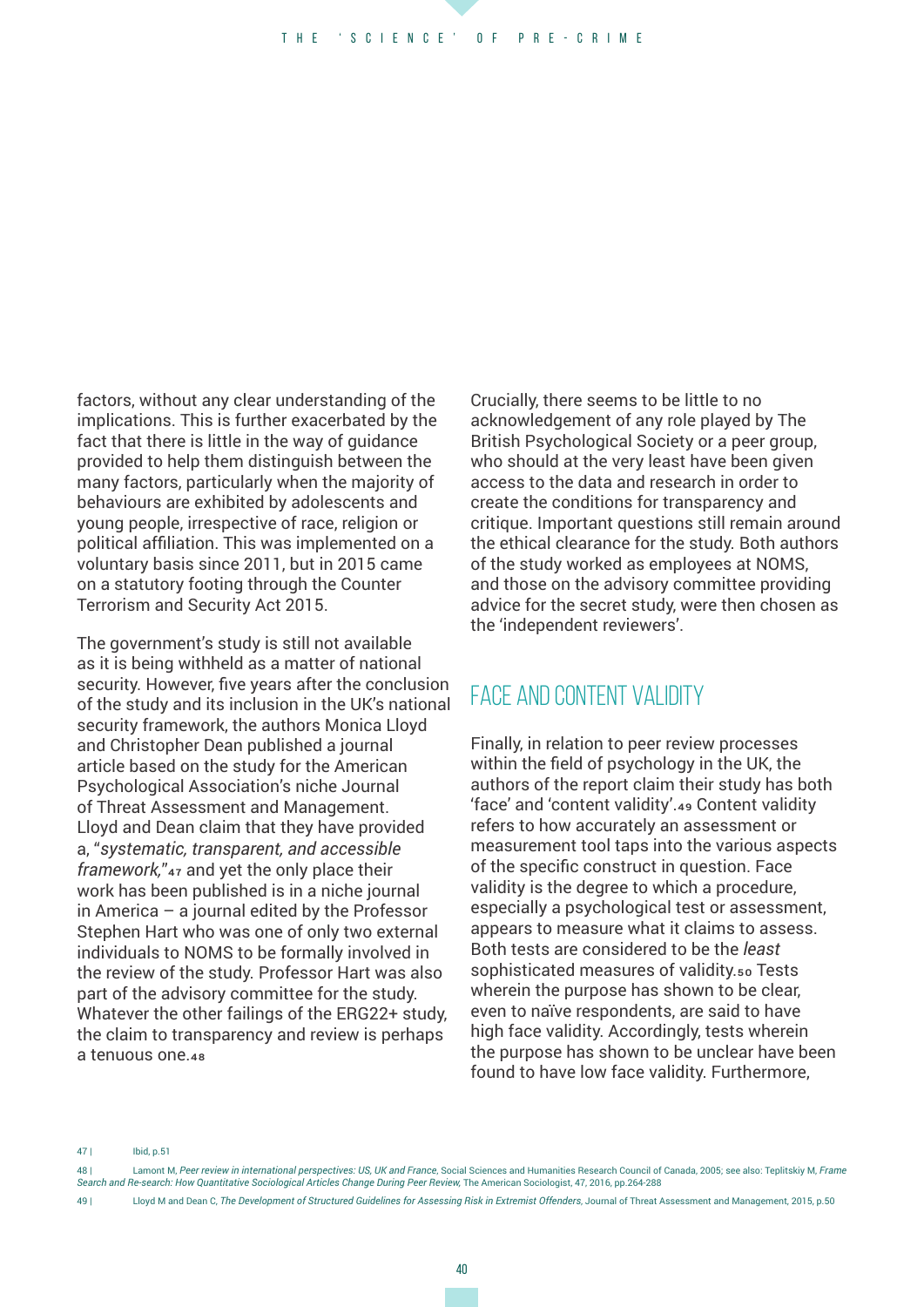having face validity does not mean that a test really measures what the researcher intends to measure, rather it only does so in the judgment of raters using the tool. Consequently it is a crude and basic measure of validity.

The invocation of face validity as a marker of acceptability is perplexing, as it does not provide any form of real measure of validation. Lloyd and Dean also refer to content validity as part of their conclusions, however this appears from their journal article to be a subjective judgement, rather than an empirically evidenced position. For there to be a valuable insight into the validity of an assessment tool, they must be supported by other forms of validity, which in the case of the ERG+22 were not mentioned in the journal article.

For any qualitative study to pass a quality control test, every step of the research logistics (from theory formation, design of study, sampling, data acquisition and analysis to results and conclusions) has to be validated – particularly for transparency and systemization. Among a number of ways to determine the quality of qualitative research, six criteria have been identified: (i) clarification and justification, (ii) procedural rigor, (iii) sample representativeness, (iv) interpretative rigor, (v) reflexive and evaluative rigor and (vi) transferability/generalizability.<sub>51</sub> In particular though, the gold standard within the field of psychology, is replicability of the research

findings. Not only is the replication missing in this case, but the UK government has sought to statutorily enforce this 'science' on the basis of highly contested methodology.

Furthermore, the authors admit that the assessment tool was not checked for interrater reliability and that only now, five years after the study was completed and used as a basis for statutory legislation by the government, a study is being completed to test whether the ERG22+ measures what it purportedly set out to:

*"An interrater reliability study is also being completed. As with other risk and need instruments, ongoing studies will develop our understanding of this area of risk and of the performance of the instrument and result in adaptations to the ERG over time."*��

This 'human experimentation' has real world consequences, as the application of the ERG within the public space is a derivation of the, "*work in progress*". The potential result is that there is an amplification of the problems associated with the errors in the 'study'. Communities, rather than being experimented on, should have the ability to know where they stand precisely with the law, rather than being subjected to scrutiny through an unreliable set of factors by those who have had little to no specialised training.

<sup>50 |</sup> Nevo B, *Face Validity Revisited*, Journal of Educational Measurment, vol.22 no.4, 1985; see also: Carmines EG and Zeller RA, *Reliability and Validity Assessment*, Quantitative Applications in Social Sciences, SAGE University Papers, 1987; Zamanzadeh V et al, *Design and Implementation Content Validity Study: Development of an instrument for measuring Patient-Centred Communication,* Journal of Caring Sciences, June 2015; Downing SM, *Face validity of assessments: Faith-based interpretations or evidence-based science?*, American Psychological Association, January 2006

<sup>51 |</sup> Leung L, *Validity, reliability, and generalizability in qualitative research*, Journal of Family Medicine and Primary Care, 2015, vol.4, no.3, p.324

<sup>52 |</sup> Lloyd M and Dean C, *The Development of Structured Guidelines for Assessing Risk in Extremist Offenders*, Journal of Threat Assessment and Management, 2015, p.50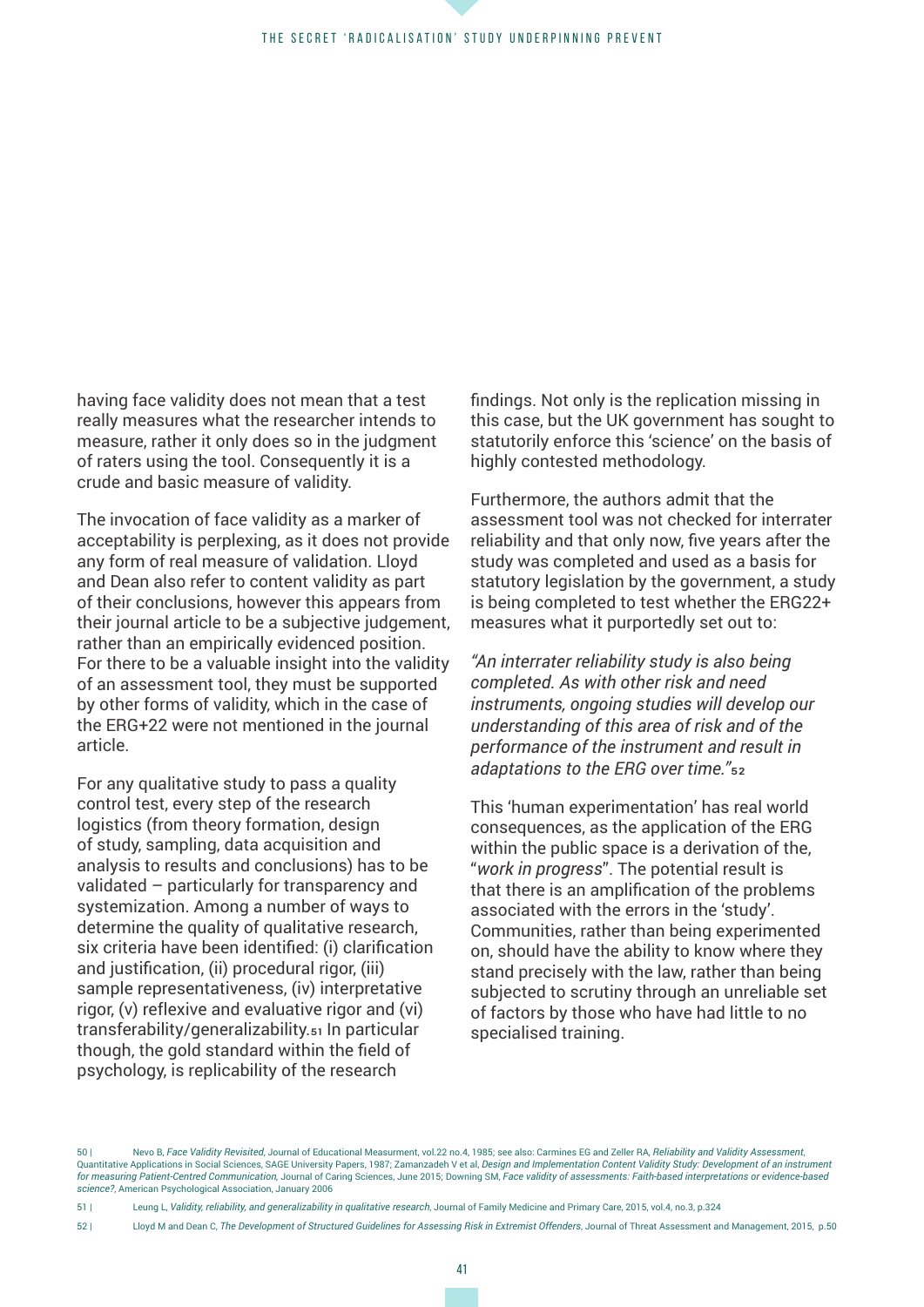

**Lloyd and Dean claim that they have provided a, "systematic, transparent, and accessible framework," and yet the only place their work has been published is in a niche journal in America. Not only is this journal very young and hence with an unproven pedigree of scholarship – it is edited by the Professor Stephen Hart who was one of only two external individuals to NOMS to be formally involved in the review of the study.**

77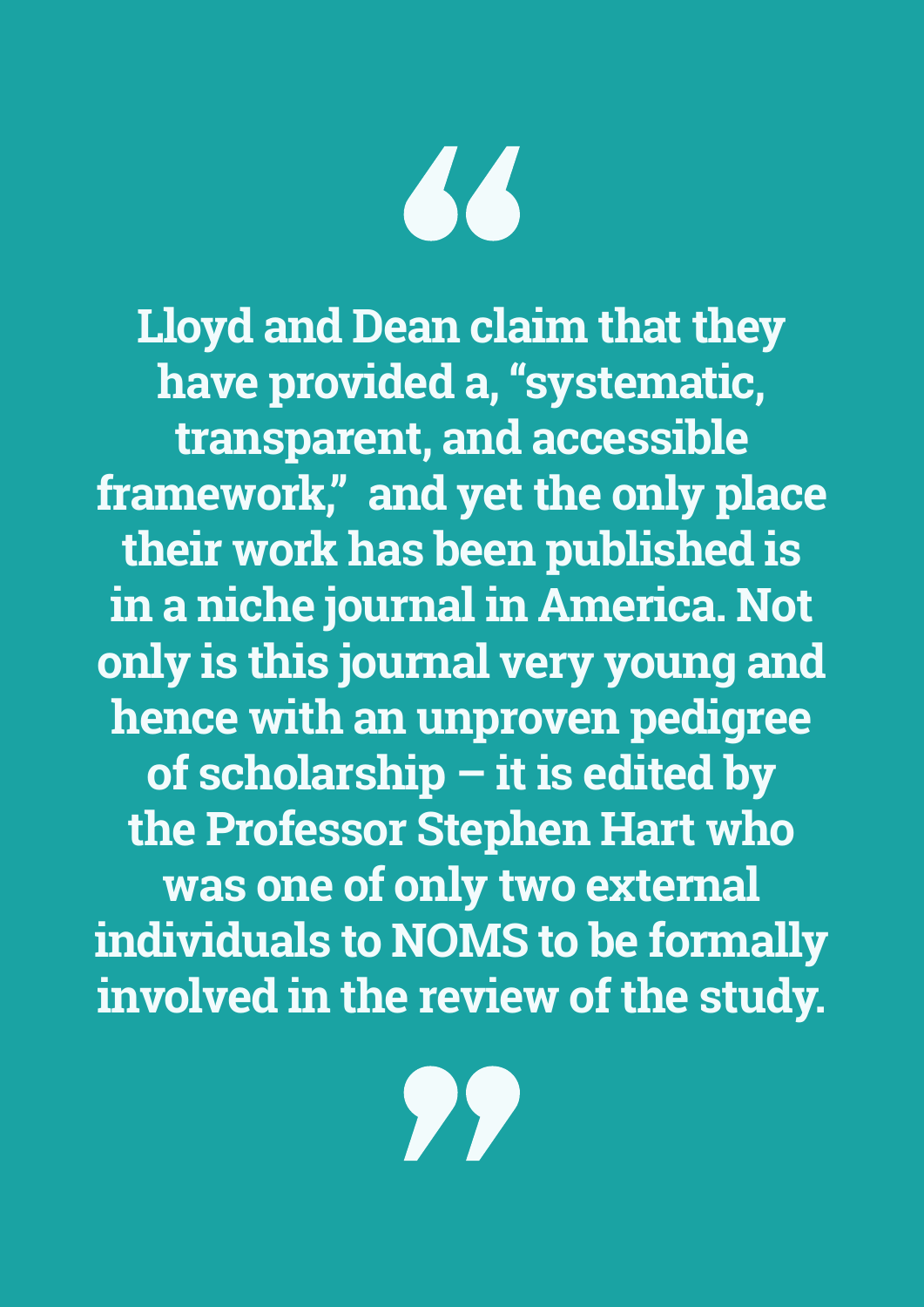# The legal implications of 'radicalisation' theory

A constant refrain of the government and those groups associated with PREVENT is the notion that PREVENT is largely focused on intervention before any criminal activity has taken place. PREVENT officials in numerous public statements have spoken of how the intention is to intervene before any need for criminal action becomes necessary. It is precisely in the intersection between the criminal justice system and this prevention work that a pseudo form of criminalisation takes place through the civil law.

As discussed above, through the Counter-Terrorism and Security Act 2015, referrals can be made to PREVENT by public sector employees, where there is a risk of an individual being drawn into terrorism. Once such a process begins and PREVENT or CHANNEL officials become involved, possibilities open up to the state to sanction individuals and families based on the need to 'intervene'. Some of the types of cases that have been witnessed so far include:

- 1. Family law cases
- 2. Control order/Terrorism Prevention Investigative Measures (TPIMs) cases
- 3. Criminal cases
- 4. Prisoners challenging licensing restrictions
- 5. Prisoner classifications
- 6. Immigration cases

While the above set of cases are not exhaustive, they are representative of the ways in which the

#### KEY POINTS

- The 'science' of radicalisation is now integrated into the legal system and is used to pass judgements and set precedents.
- Psychologists now play a central role in many counter-terrorism cases.

'science' of 'radicalisation' has been integrated into the legal system in the UK. In particular, they indicate how there is no longer any question of 'radicalisation' as a process, as the line of cases seem to accept that the 'science' is accepted and verified. This is best exemplified by the judgement of Mr Justice Hayden in the High Court during the case of London Borough of Tower Hamlets v B:

*"I have used terms such as 'extremism and radicalisation'. These words are now, sadly, so much a part of contemporary life they scarcely need definition. That said it is important to avoid ambiguity, radicalisation is defined in the July 2015 Revised 'Prevent Duty' Guidance for England and Wales: Guidance for specified authorities in England and Wales on the duty in*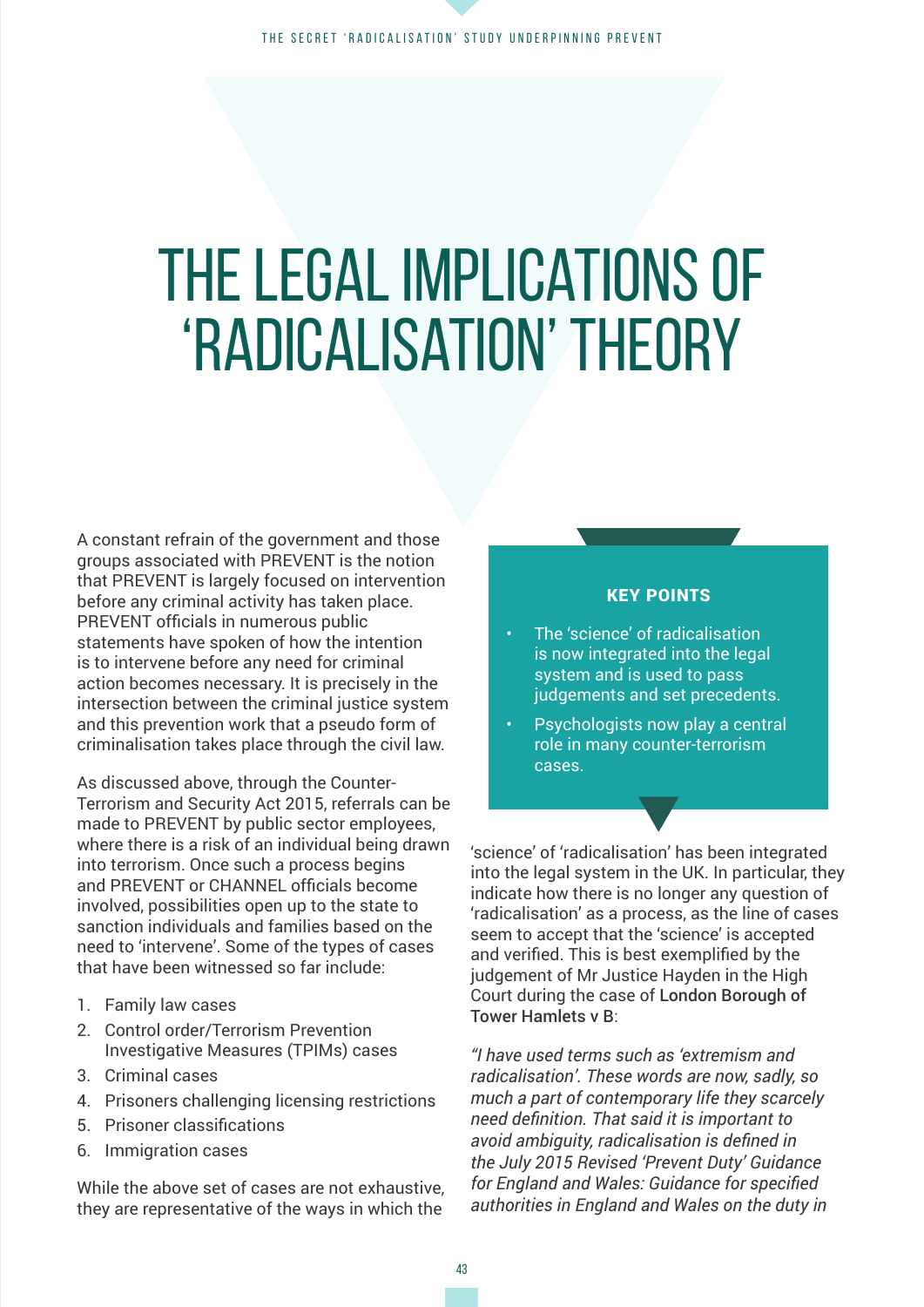*the Counter-Terrorism and Security Act 2015 to have due regard to the need to prevent people from being drawn into terrorism."*��

Mr Justice Hayden relies on the CTS Act 2015 and in particular the PREVENT strategy in order to establish the definitions from which he operates, particularly for the terms 'radicalisation' and 'extremism'. This is, however, not a singular circumstance, but rather as recognised by the judge himself, as part of the judiciary's accepted position on the process of 'radicalisation' thus affec ting all decisions and judgements based on those theories.

Significant among the genus of cases that are currently appearing before the courts, are those that are referred to as ward of court cases. Through the CTS Act 2015 and PREVENT programmes, the government has sought to intervene in the homes of families where there is a risk of 'radicalisation', often forcing removal of children from the home. The following cases have all dealt with the processes of 'radicalisation' in the legal arguments and judgements, taking the government's position as their starting point for discussion:

- London Borough of Tower Hamlets v B [2016]
- A Local Authority v M and others [2016]
- Brighton & Hove City Council v Mother, Father, Y (A Minor) [2015]
- Brighton and Hove City Council v The Mother, Y [2015]
- F v M, A, B (Children by their guardian) [2016]
- London Borough of Tower Hamlets v JD, LD, S (through her Children's Guardian) [2015]
- In the matter of X (Children) v In the matter of Y (Children) [2015]
- In the matter of X (Children) (No 3) [2015]
- In the Matter of Z [2015]
- Leicester City Council v T [2016]
- Re K (Children) [2016]
- Re M (Children) [2014]
- Re Y (Children) [2016]
- In the matter of X (Children) v In the matter of Y (Children) (No 2) [2015]

'Radicalisation' has moved beyond an abstract concept that has little framework, and moved into the field of psychological 'science', as the courts seek an objective standard by which to judge cases before them. In the case of the ERG22+, this is specifically evoked through the Channel Vulnerability Assessment Framework in the case of **Brighton & hove City Council v Mother, Father, Y (A Minor) [2015] EWHC 2098 (Fam)**:

*"That is called "Channel: Vulnerability assessment framework". That document provides an outline of the vulnerability assessment framework used to guide decisions about whether an individual needs support to address their vulnerability to radicalisation and the kind of support that they need. This Framework, used by Channel, is a key element in the "Prevent strategy". At its core lies the important reasoning that if there is to be effective prevention of radicalisation, it requires a multi-agency approach. It emphasises the use of existing collaboration between local authorities, education, health, social services, children and youth services, the police and the local community. I repeat that objective because it seems to me that its core premises have to be re-visited here by those involved in this family's life. That is not to imply criticism; it is just to underscore that protection, whether it is of the old, of the disabled, of children or of those at risk*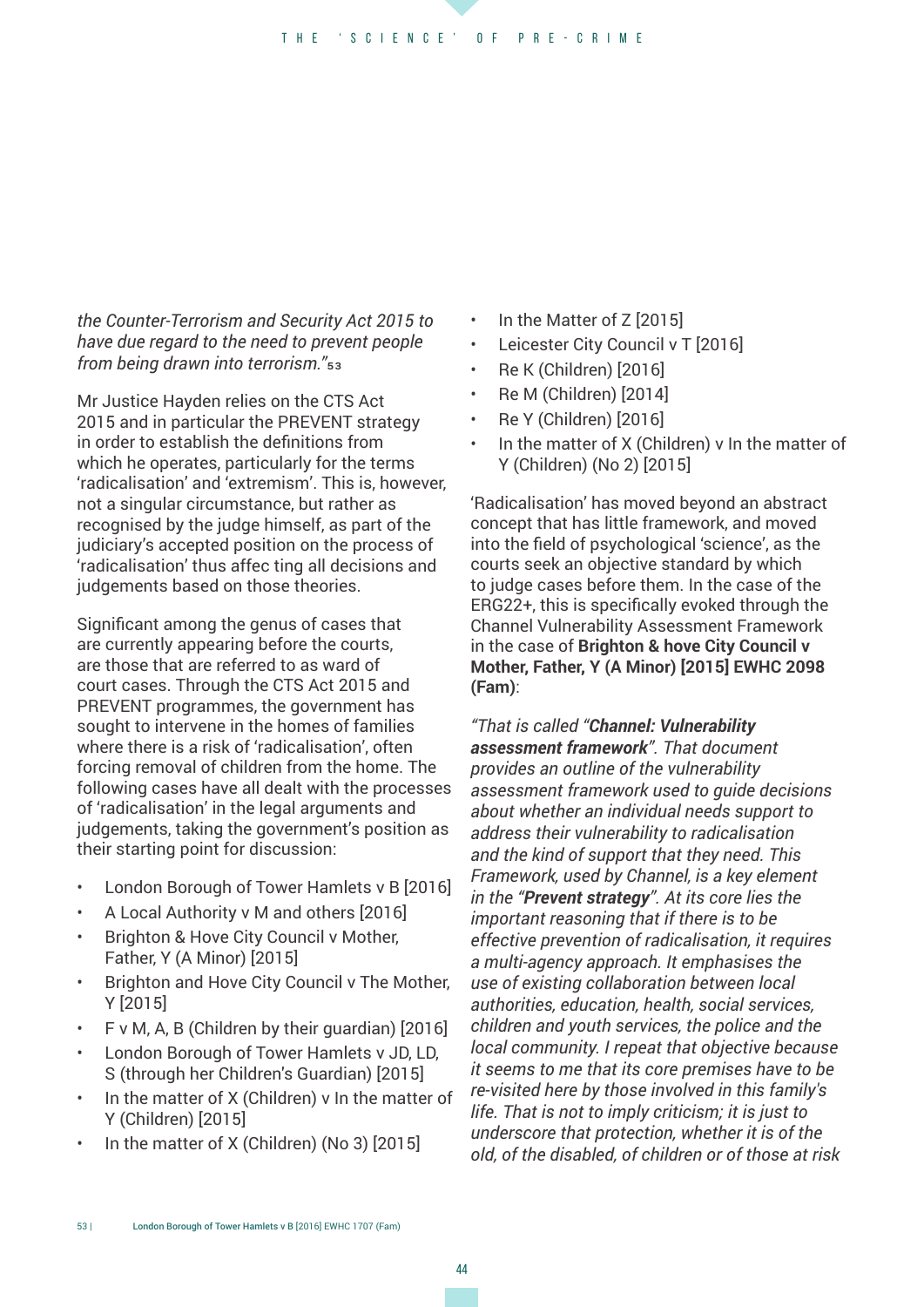# 66

**…psychologists reports, based on the ERG, are now being used within legal cases in order to make decisions. This is of concern, as they are being made on the basis of a 'science' that has never been properly scrutinised.**

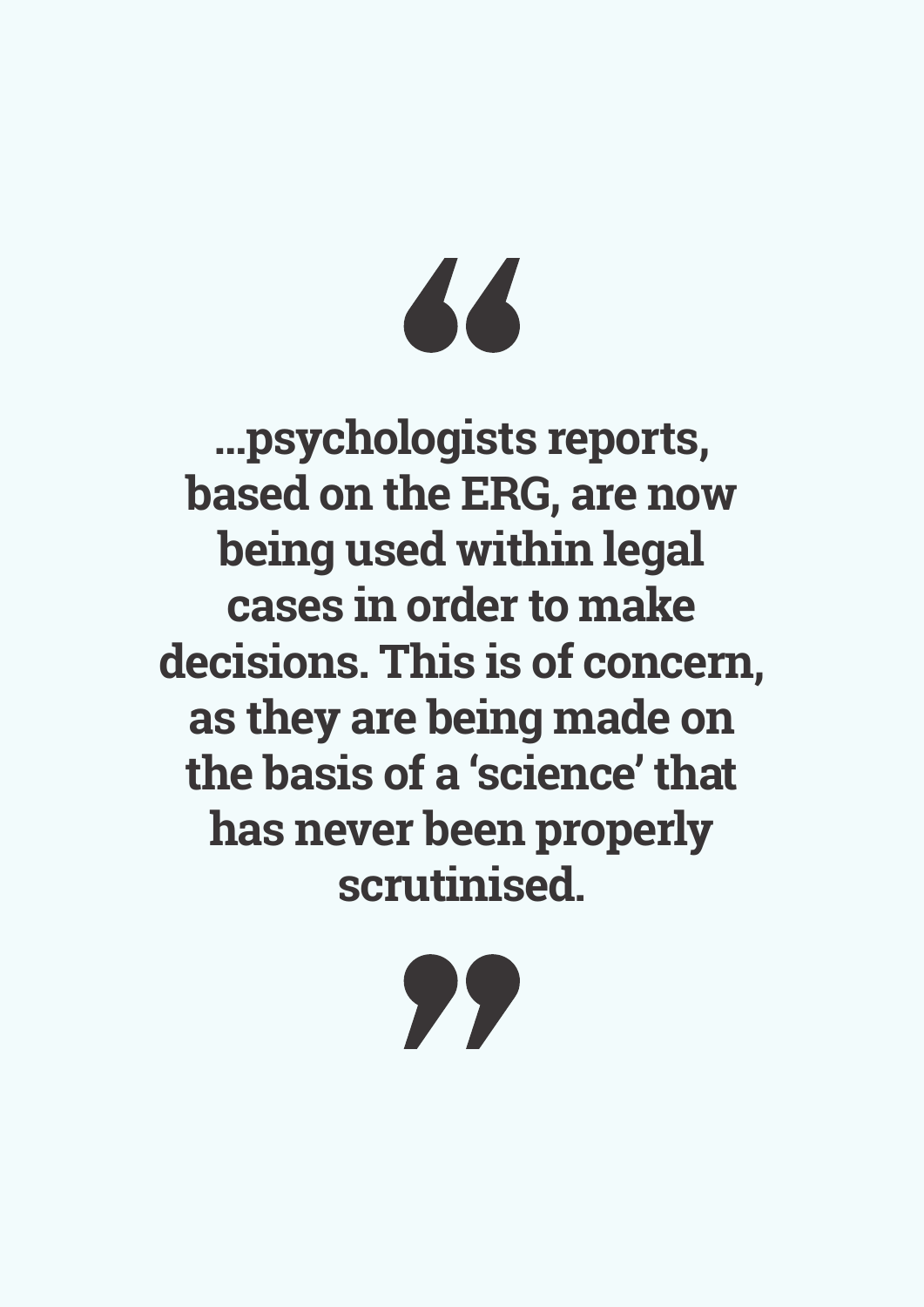*of radicalisation, as we are here dealing with, is always more effective when it is predicated on a multi-agency basis.*

*The framework, to my mind, bears scrutiny because so many of the features identified there seem so apposite to Y's own life. "Engagement factors", the document tells me, "are sometimes referred to as 'psychological hooks'" by which is meant that they include "needs, susceptibilities, motivations and contextual influences" and they "together map" a potential "pathway into terrorism". They can include, it is said, "feelings of grievance and injustice." It is not difficult to see how Y could feel aggrieved and a sense of injustice. This entire family believes that their uncle at Guantanamo Bay was brutalised by the American Forces. Y, understandably, grieves the death of his brothers and his friend.*

*The Framework encourages the agencies of protection to look at whether the young person has "a need for identity, meaning and belonging; a desire for status; a desire for excitement and adventure; a need to dominate and control others"."*��

*"Not all those who become engaged by group, cause or ideology go on to develop an intention to cause harm, but it is clear that Y is a confused, unhappy, disaffected young man. He is extremely vulnerable, because of his family's history, to radicalisation. Having seen his two brothers killed, one injured and his friend killed, it is all too clear that for him and his family the human tragedy involved is occluded by some kind of moral crusade; in other words he is more susceptible to such radicalisation because he has inevitably come to dehumanise* 

#### *those involved in the conflict. That renders him particularly susceptible."*��

What is missing in these cases, is any questioning of the science that is being relied on within the courts. Legal judgements are being made and precedents being set on the basis of the 'science' of the ERG22+, and yet it has never been opened to scrutiny.

As a specific tool the ERG22+ has been referenced within the courts, particularly in the case **R (Khatib) v Secretary of State for Justice**, where the judgement recognised the use of the tool as part of a risk assessment. The judgement mentioned:

*"Particular emphasis was placed on the fact that the claimant had successfully completed courses of various kinds whilst in prison. These included: educational programmes including three Islamic courses; the Sycamore Restorative Justice Programme, which addresses general issues relating to the impact of offending on victims; the Thinking Skills Programme, an accredited cognitive skills programme; a Motivation and Engagement intervention specifically designed for prisoners convicted of extremist offending; and, perhaps most relevantly, the claimant had voluntarily undertaken the ERG 22+ risk assessment which is a set of structured guidelines for assessing the risk of extremist offenders. This assessment was carried out in September 2012 by a psychologist, Ms Fiona Mulloy. She produced a report in March 2013 in which she recognised that the claimant had made real progress, commenting that "he no longer believes that people should be killed for the "greater good", nor believes that violence is* 

55 | Brighton & Hove City Council v Mother, Father, Y (A Minor) [2015], page 2, para 10

<sup>54 |</sup> Brighton & Hove City Council v Mother, Father, Y (A Minor) [2015], page 2, para 7-9

<sup>56 |</sup> R (Khatib) v Secretary of State for Justice [2015], page 7, para 32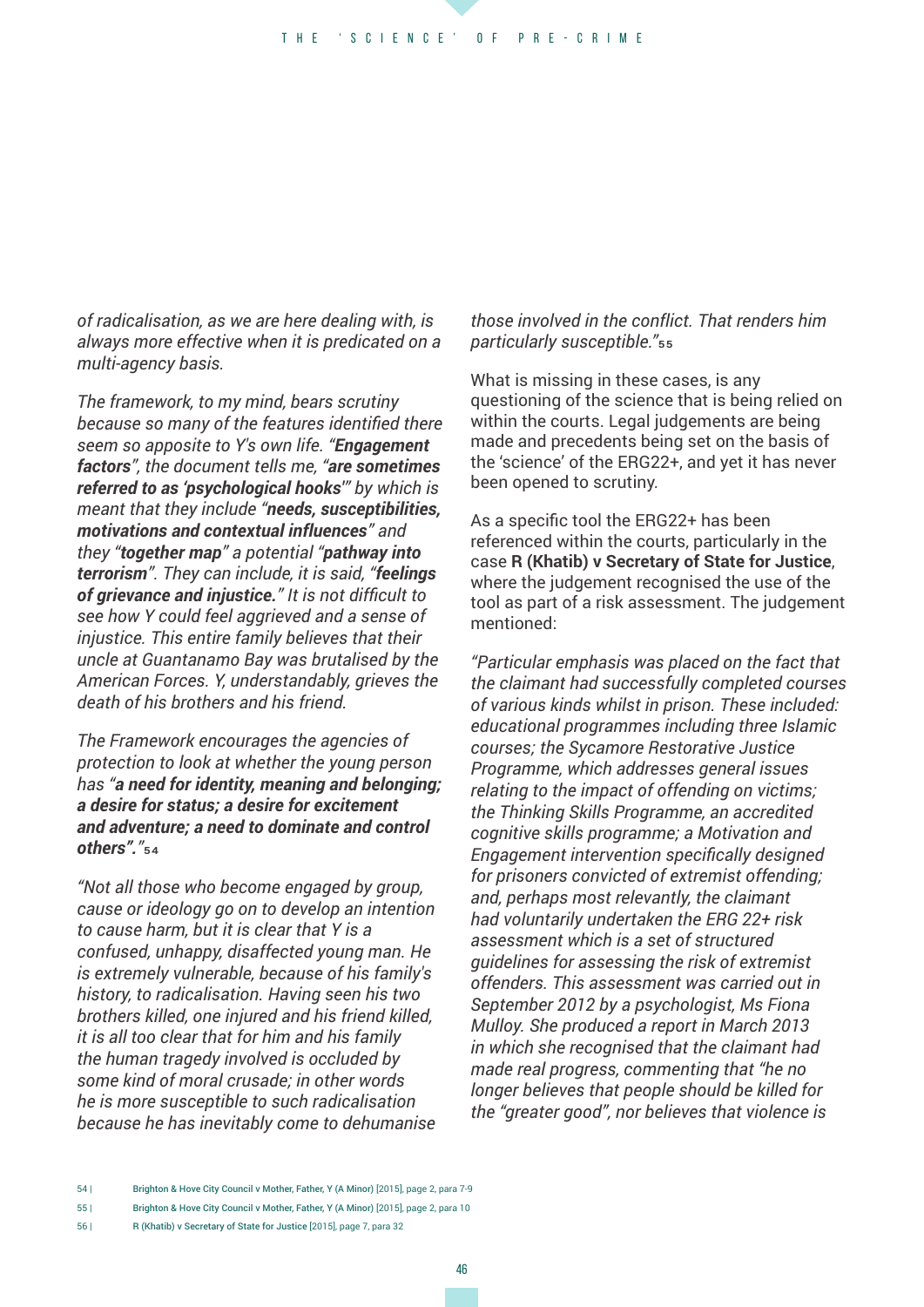*a "means to an end."" However, she remained concerned about certain matters. For example, she noted that the claimant had not engaged in risk reduction work relating to his specific offence; and she noted also that he sought to place some distance between his offending and the present day, observing that "whilst this is a natural and understandable coping mechanism, it may act as a barrier to Mr Khatib being more open to fully exploring his vulnerability factors and therefore safeguarding against them." These concerns were also identified in a later report in April 2014."*��

The case gives an insight into the fact that psychologists reports, based on the ERG, are now being used within legal cases in order to make decisions. This is of concern, as they are being made on the basis of a 'science' that has never been properly scrutinised. A more thorough survey must be completed of all the legal cases that have dealt with the issue of 'radicalisation', however for now it must be acknowledged that the 'science' of the ERG22+ has entered into the legal field and is thus having direct implications on the lives of those who are subjected to it.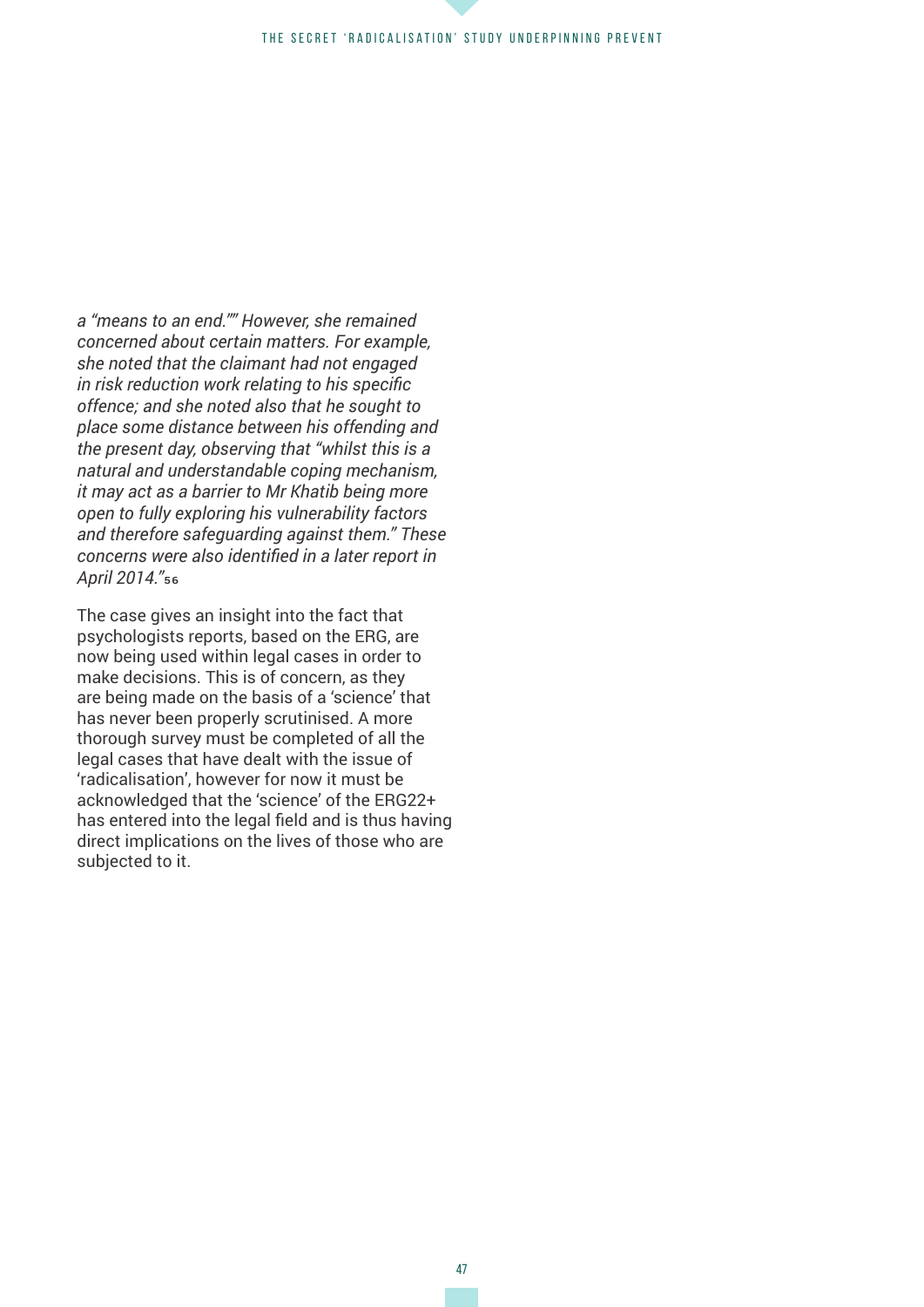# **CONCLUSION**

#### KEY POINTS

- The Home Office has confirmed the use of ERG 22+ in response to a joint letter helped to be organised by CAGE.
- Children are amongst the 4000 individuals referred to PREVENT/ Channel based on a tool that should never have become a statutory predictive tool.
- The statutory requirement to report increases the chances of false referrals exponentially.

In July 2015, CAGE helped to organise a joint letter with over three hundred academics and many experts on Islam and the study of terrorism. The letter criticised the way in which the government's PREVENT agenda would lead to a chilling effect on debate within the public space. CAGE spokesman Ibrahim Mohamoud said at the time:

*"The PREVENT strategy has no peer-reviewed evidentiary basis showing a link between violence and ideology... The PREVENT policy has facilitated an atmosphere in which Muslims are* 

*incriminated within a pre-crime space for nothing more than holding opinions that run contrary to those taken by government. This increases the likelihood of disenfranchisement as opposed to countering it."*��

 In the same article, the Home Office provided a response in relation to the criticism that is worth reproducing in full:

*"Protecting those who are vulnerable and at risk of radicalisation is both complex and vitally important, which is why it is disappointing to see simplistic claims that are at best inaccurate and at worst scaremongering.* 

*"The PREVENT duty is about protecting those who might be vulnerable from the poisonous influence of extremism and stop them being drawn into terrorism. It is claimed this should not be considered a safeguarding issue, yet there can be fewer harms more serious for a teenager. Teachers, social workers and others are familiar with the concepts involved in safeguarding and can readily adapt them to the harms caused by terrorism.*

*"It is simplistic and wrong to claim PREVENT focuses 'on religious interaction and Islamic symbolism to assess radicalisation'. There is no single cause of radicalisation. The CHANNEL programme, a part of PREVENT, assesses the vulnerability of those referred to it using a*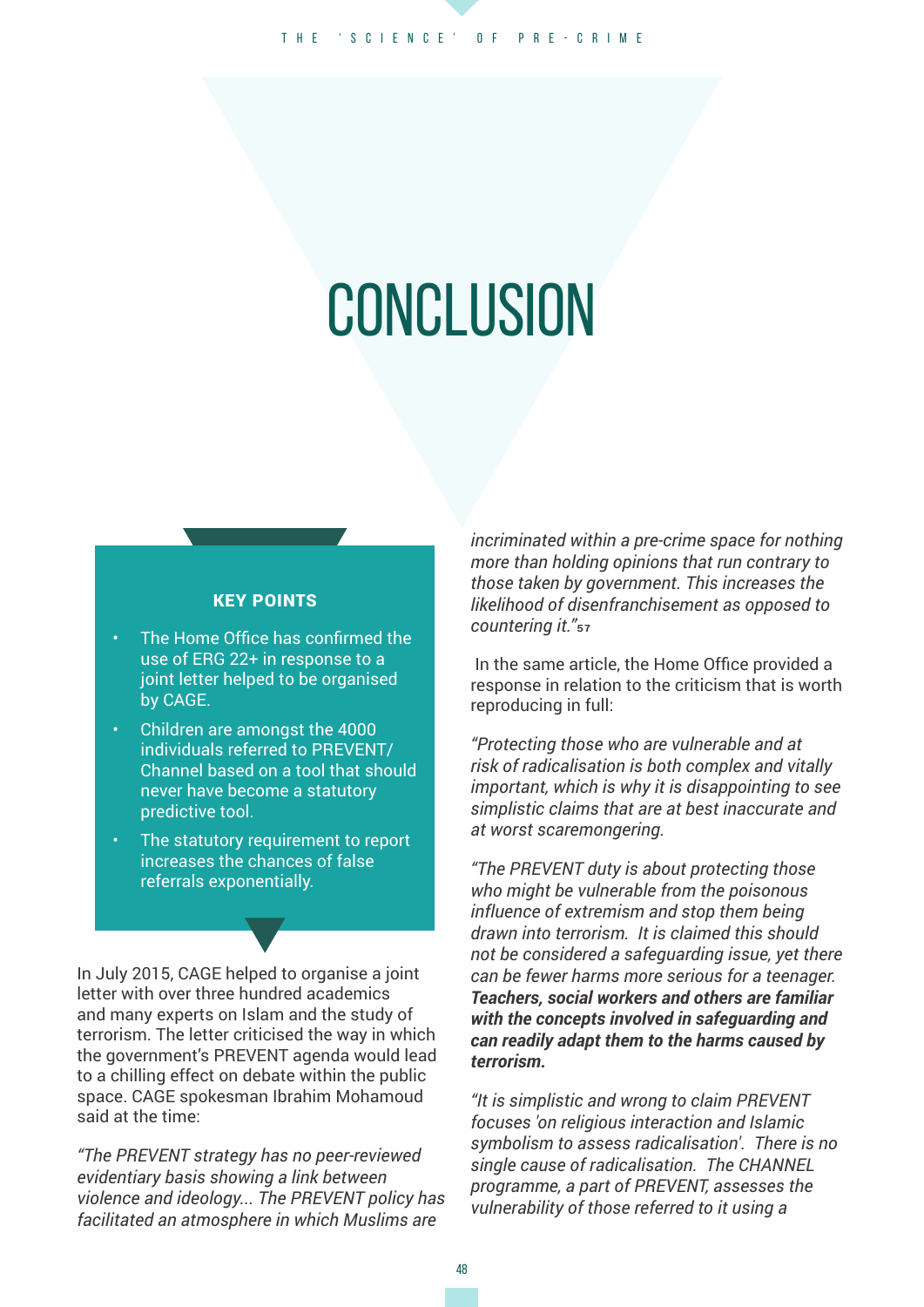*comprehensive system of 22 different factors and guidance is explicit that 'outward expression of faith, in the absence of any other indicator of vulnerability, is not a reason to make a referral to*  CHANNEL'"<sub>58</sub>

In the above quote, not only did the government acknowledge that the ERG22+ was used as a part of the way in which referrals are made to PREVENT and CHANNEL, but that it is public sector workers, such as a teachers, who are best placed to make those considerations. This is deeply troubling, as all the psychologists spoken to regarding this study explained that not only should the study have been limited to assessing threat posed by individuals on release from prison, but that only trained psychologists who were familiar with wider understandings of their own field should have been permitted to play a role in making those assessments. The ERG22+, as a predictive tool is used in a way that goes well beyond that limited role, not only expanding those trained to probation staff with little wider understanding, but also to lay persons such a public sector workers.

The danger of over reporting based on this limited training is best highlighted by the fact that since the Counter-Terrorism and Security

Act 2015 was brought into law in the summer of 2015, it has become a statutory duty for all public sector workers to make referrals to PREVENT and CHANNEL, based on a twohour training course that is derived from the ERG22+. In an environment where the authors of the study themselves acknowledge that their theoretical justification and evidence base is limited, and that they have not fully reported their research, analysis or findings, this should never have become the basis of a statutory predictive tool. To state that the ERG22+ is an effective tool in assessing pre-criminality is beyond unethical, it is potentially a self-fulfilling prophecy due to the volume of ill-informed referrals that will be made.

Government statistics in relation to the PREVENT and CHANNEL programmes is often difficult to access, however we do know that between  $2014 - 2015$ , there were almost 4,000 people referred for deradicalisation, including children aged nine and younger.�� Erin Saltman, from the Institute for Strategic Dialogue, who largely support their government's extremism and PREVENT agendas, said of the PREVENT and CHANNEL training on 'radicalisation',

58 | Ibid

<sup>57 |</sup> Verkaik R, *Government deradicalisation plan will brand Muslims with beards as terrorists, say academics,* The Independent, 10 July 2015

<sup>59 |</sup> Halliday J, *Almost 4,000 people referred to UK deradicalisation scheme last year,* The Guardian, 20 March 2016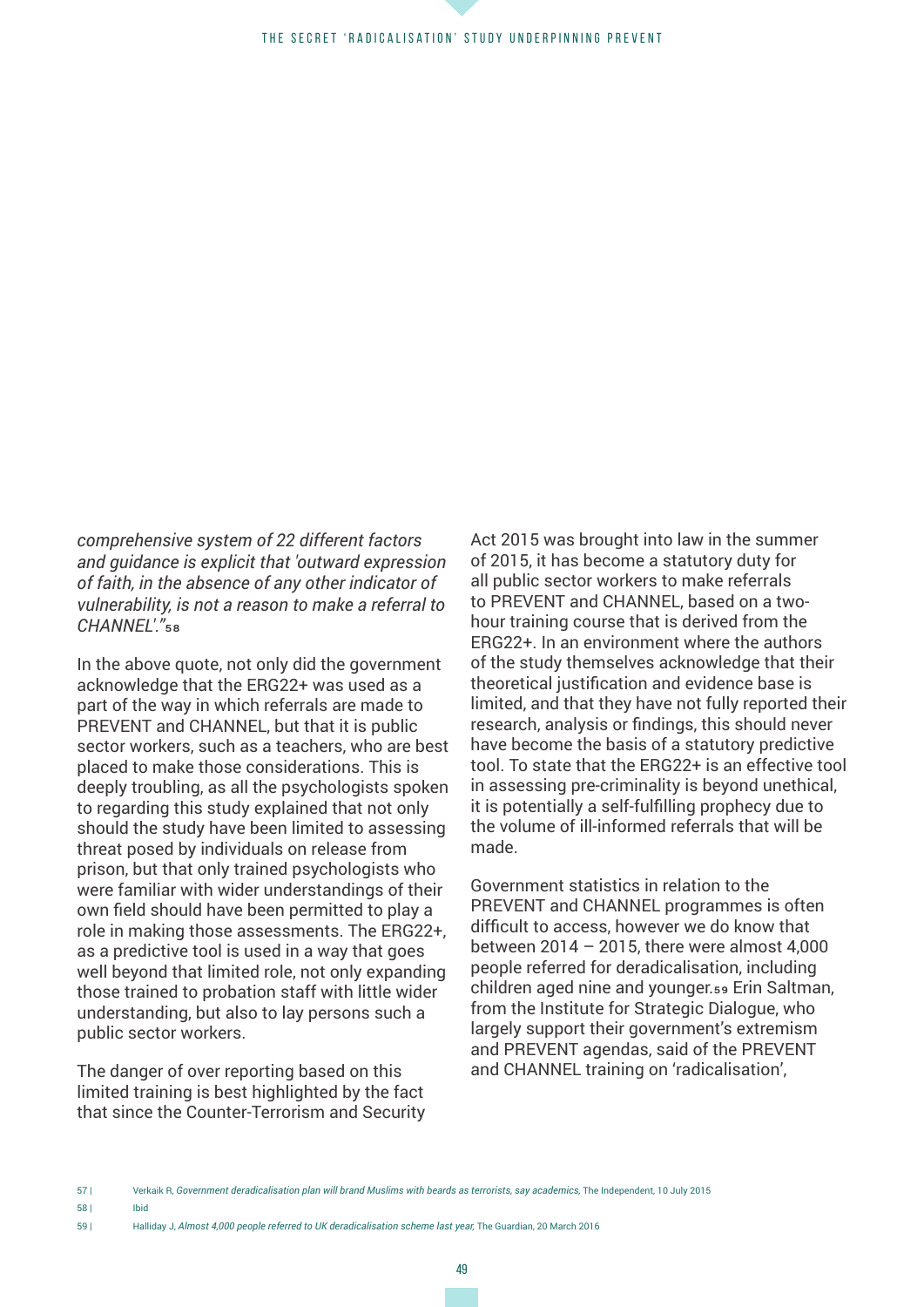*"The real problem is that a lot of signifiers are things that would be considered normal teenage behaviour, like changes in dress, changes in ability to want to talk to teachers or parents,"* 

*"Teachers are fearful and want to safeguard students but they're not being given very clear guidelines or training. What this will now do is shut down dialogue, rather than open up discourse and transparency within a classroom."*��

The factors presented in the ERG22+ are multiple, broad, and poorly specified and even with training, people's prejudices and simple confirmatory bias mean that pretty much anyone with a heartbeat could be identified as requiring scrutiny. Although we cannot eliminate injustice and grievance, given its importance in the process we should at least try to reduce this as much as possible. In a system where there is a statutory requirement to report, the chances of false positives occurring increase exponentially,

leading of course to the danger that these statistics will lead to acceptance that the programme is working, not that it is potentially unreliable and counter-productive.

It is important to end with a point about the way in which the ERG22+ has been created. Where academic research is being used to justify an intervention such as the ERG and CHANNEL, the evidence base should be held to a higher level of scrutiny, not less. Rather than burying this paper in a specialist journal there should be an invitation to comment - this could have been done through the British Psychological Society. Whether or not the UK government and in particular the Home Office were being purposefully opaque in relation to the 'science' of the ERG22+ is now irrelevant, what is relevant now is for the government to answer difficult questions on how it came to institute a policy of assessing pre-criminal behaviour in 2011 using the ERG, when in 2015 the authors of that study were hesitant of its wider efficacy.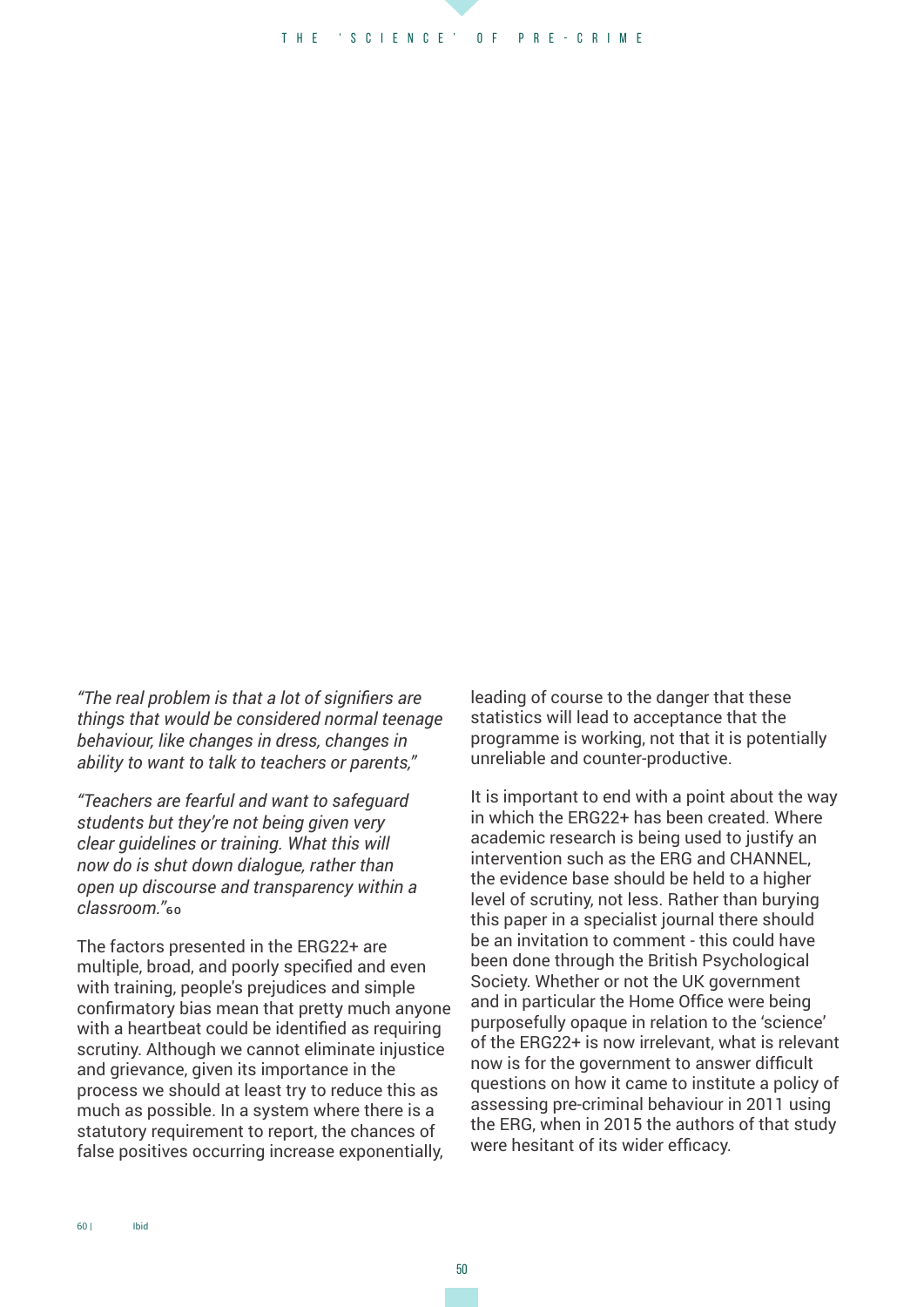# 66

**To state that the ERG22+ is an effective tool in assessing pre-criminality is beyond unethical, it is potentially a self-fulfilling prophecy due to the volume of ill-informed referrals that will be made.**

77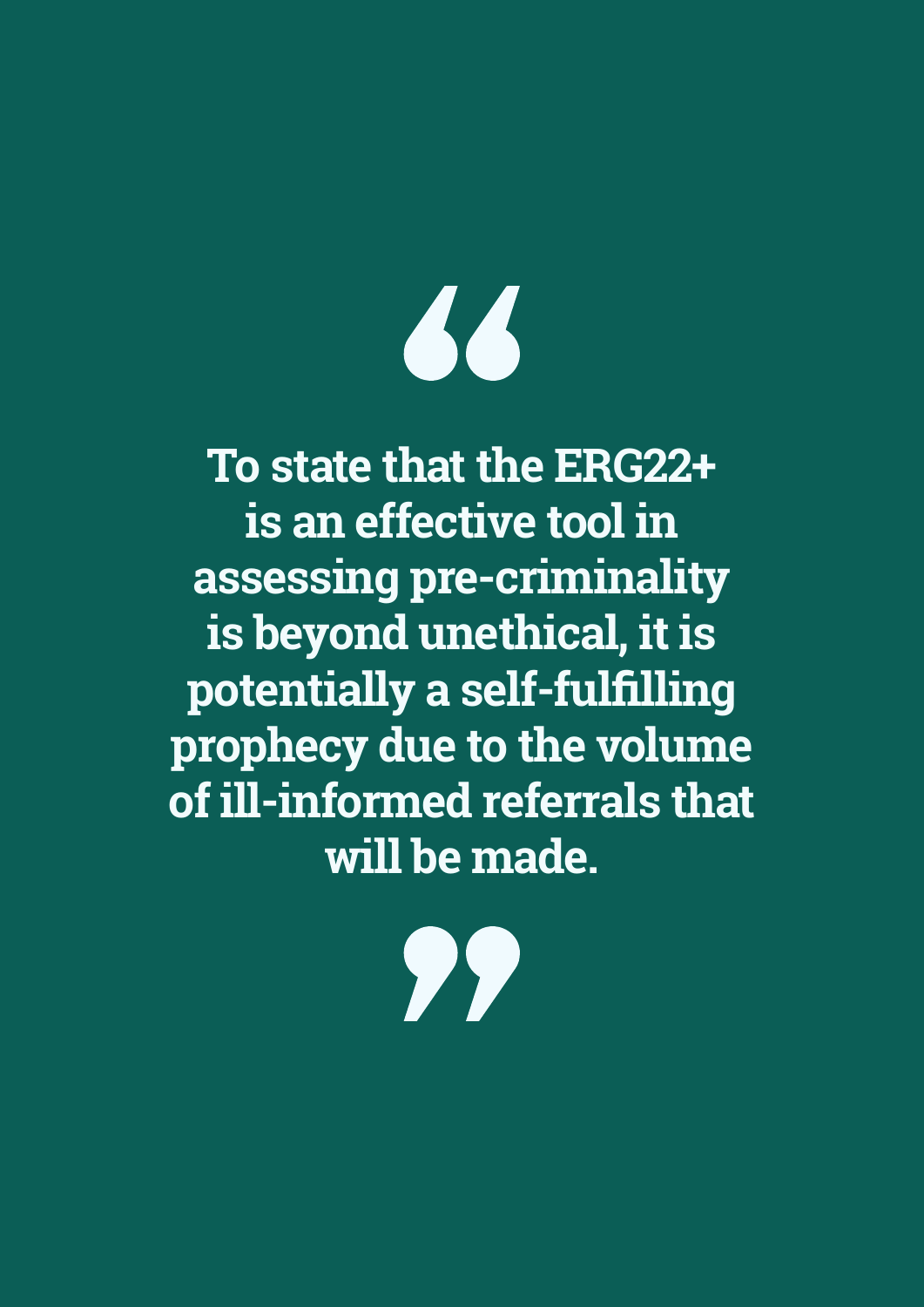# **RECOMMENDATIONS**

Long-term approaches towards security will ultimately be what keeps the UK safe and encourage environments of cohesion within communities. Policies such as PREVENT, have only served to present a two-tier justice system, one which for the sake of short term political expediency, has led to a great deal of frustration, and communities feeling that they are under suspicion.

CAGE makes the following recommendations, in the hope that through patience and dialogue, the government and Muslim communities can reduce the levels of risk in society. For the purposes of this report, we focus our recommendations on four groups: The Home Office, the UK Parliament Home Affairs Select Committee, the British Psychological Society and grass-roots communities. We recommend:

## The Home Office

- 1. Publish the ERG22+ study to make it available for public scrutiny.
- 2. Undertake a full independent investigation to establish how and why the ERG22+ assessment tool was incorporated into the PREVENT and CHANNEL programmes while questions remained about its validity and reliability, as well as to identify the key individuals responsible for those decisions.
- 3. Recognise that political factors are important to many communities living in the UK, and acknowledge concerns, rather than pathologising them as grievances.
- 4. Treat mental health issues of individuals precisely as mental health issues, and not include them within a securitised narrative.
- 5. Acknowledge that PREVENT is a failed strategy, and be scrapped accordingly.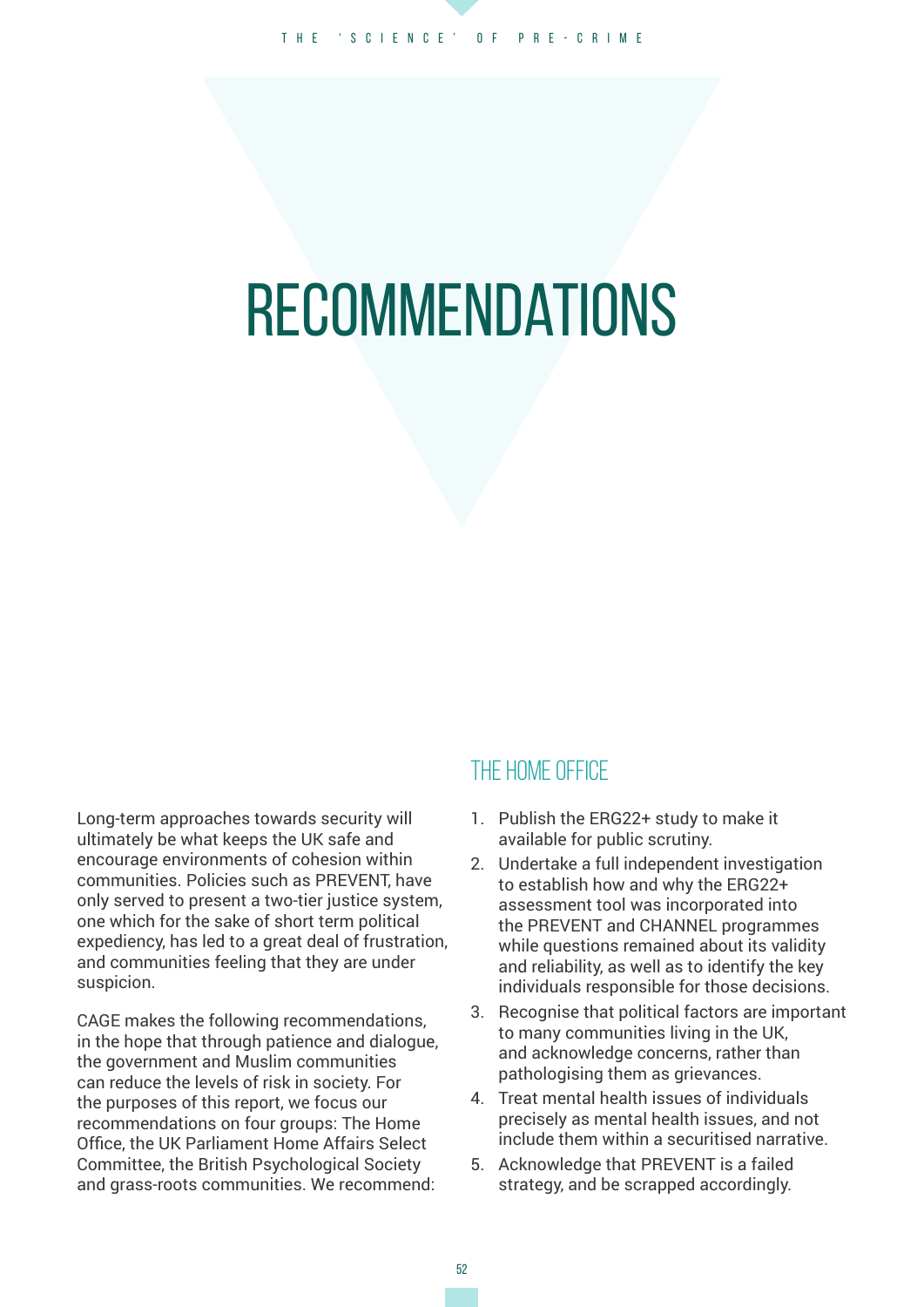#### The secret 'radicalisation' study underpinning PREVENT

## The Home AFFAIRS SELECT COMMITTEE

- 1. Seek answers from the Home Office in relation to the implementation of the ERG22+ and its wider significance.
- 2. Answer why they did not provide any responses to CAGE's submission before the committee on the ERG22+? Did they simply ignore the evidence, or were they not provided answers by the government to the important questions asked?

### **COMMUNITIES**

- 1. Are under a responsibility to educate themselves about the 'science' and 'empirical' quality of the government's policies. Understanding the threats we face, will allow communities to better work with those who feel disenfranchised.
- 2. Should continue to hold the government to account for the implementation of the PREVENT strategy.
- 3. Working with the government's PREVENT programme, and in particular those implementing the ERG22+, must reconsider their relationship.
- 4. Who took PREVENT funding, should undertake a full impact assessment of their role working with the government's PREVENT strategy. This is for their benefit, to maintain the integrity of important work they may have been doing, that might be tainted by the association to PREVENT.

### THE PSYCHOLOGY COMMUNITY

- 1. Call the government to make the original study and data sets used to create the ERG22+ available to external psychologists. Thus allowing it to be scrutinised and critiqued by the psychology community in Britain.
- 2. Call the government to be transparent in their dealings with psychology professionals and give the psychology community greater access to scrutinise future government funded studies that could potentially impact the human rights of individuals living in Britain.
- 3. Undertake a full investigation as to why the works of two psychologists were misused by the government. This is particularly important after it was regularly mentioned through academics, news outlets and politicians that the government's wider use of the tool, for which it was not created, was negatively impacting communities in Britain.